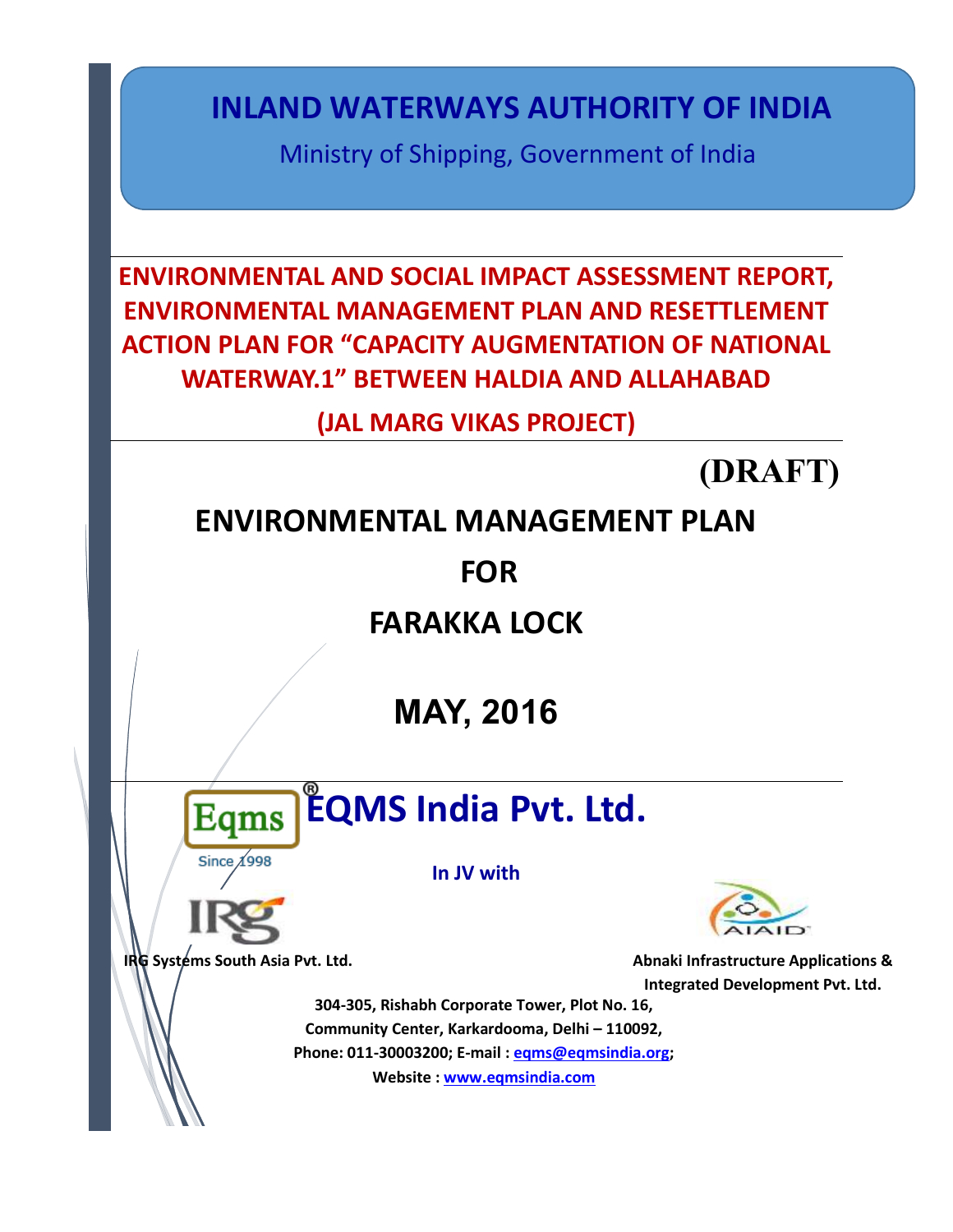

# **Table of Contents**

| 1.2. ENVIRONMENTAL MANAGEMENT AND MONITORING PLAN3 |  |
|----------------------------------------------------|--|
|                                                    |  |
|                                                    |  |

# **List of Figures**

|--|

# List of Tables

| Table 1.1: Environment Management Plan of Farakka Lock During Design and Construction      |  |
|--------------------------------------------------------------------------------------------|--|
|                                                                                            |  |
| Table 1.2: Environment Management Plan of Farakka Lock During Operation Phase37            |  |
| Table 1.3: Environment Monitoring Plan of Faraka Lock for Design, Construction & Operation |  |
|                                                                                            |  |
|                                                                                            |  |

## List of Annexure

| Annexure 2: Guidelines for On Site and Off Site Emergency Management55  |  |
|-------------------------------------------------------------------------|--|
|                                                                         |  |
| Annexure 4: Selection and Management of Construction/Labour Campsite 62 |  |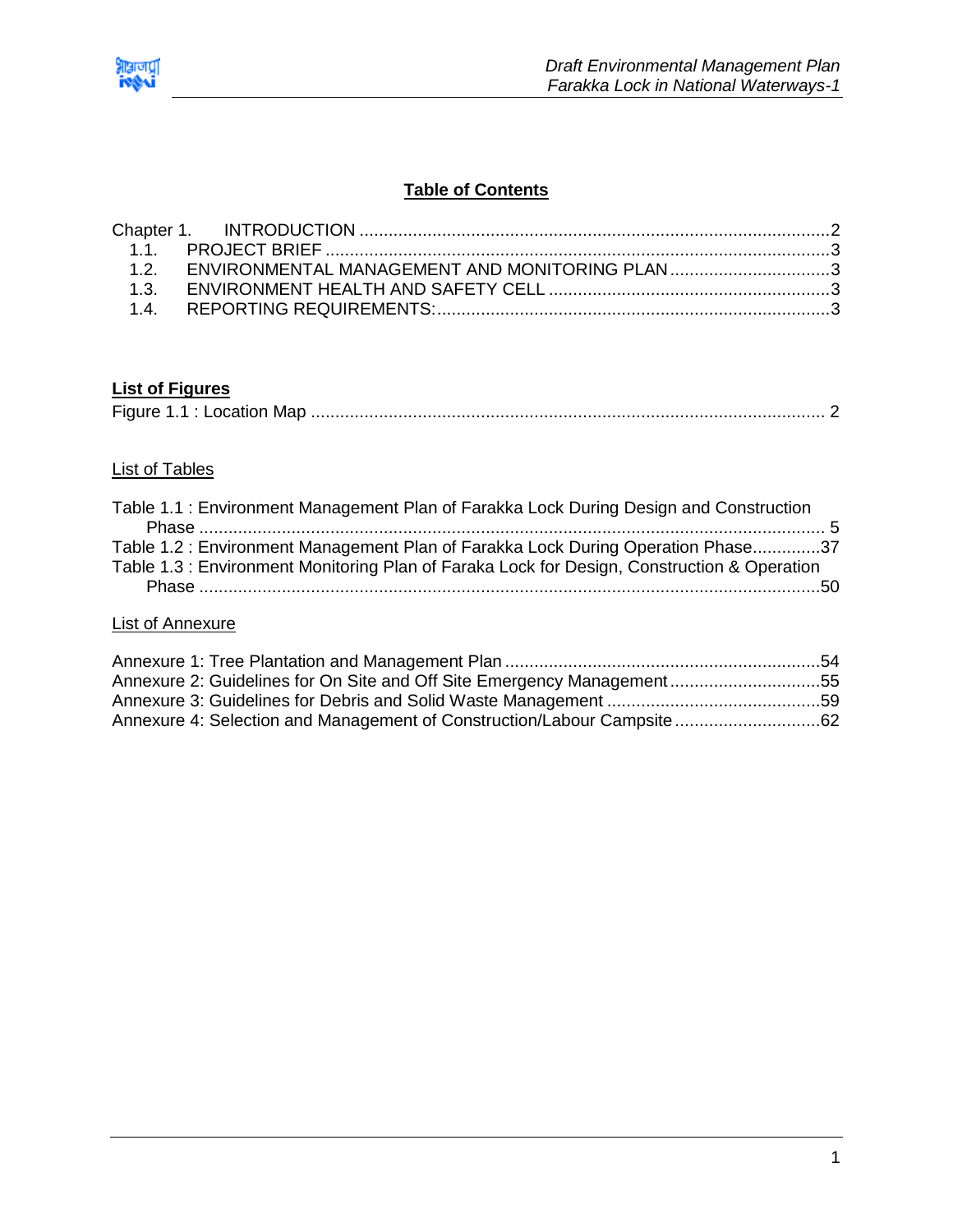<span id="page-2-0"></span>

# **CHAPTER 1. INTRODUCTION**

Inland waterways Authority of India (IWAI) has proposed to augment the navigation capacity of waterway NW-1 (Haldia to Allahabad) and continue to maintain the entire stretch. Under this project, IWAI has proposed to develop the infrastructure facility like Locks, Multimodal terminals, Navigation aids for day & night navigation, River information system with all hardware and software, Ro-Ro jetties, Bank & slope protection, River training works, Equipment like tow barges, inland vessels, survey vessels including rescue boats & survey equipment and Dredging of the navigation channel, to augment the navigation capacity of the waterway.

A new lock is proposed to be developed at Farakka adjacent to the existing locks as one of the means of improving navigation in NW-1. Existing lock of Farakka is not working at optimal efficiency and it takes 2-3 hours to complete one operation there by reducing the possible nos. of ships which can cross through and ultimately the freight transportation efficiency. Maintenance of the existing lock would keep the lock in non-operational condition for entire maintenance period thereby stopping the movement of barges/vessels in that period. Thus IWAI has proposed to construct a new lock at Farakka to ensure efficient movement of vessels/barges. Location map of the project site is given in **Figure 1.1** below.



<span id="page-2-1"></span>**Figure 1.1 : Location Map**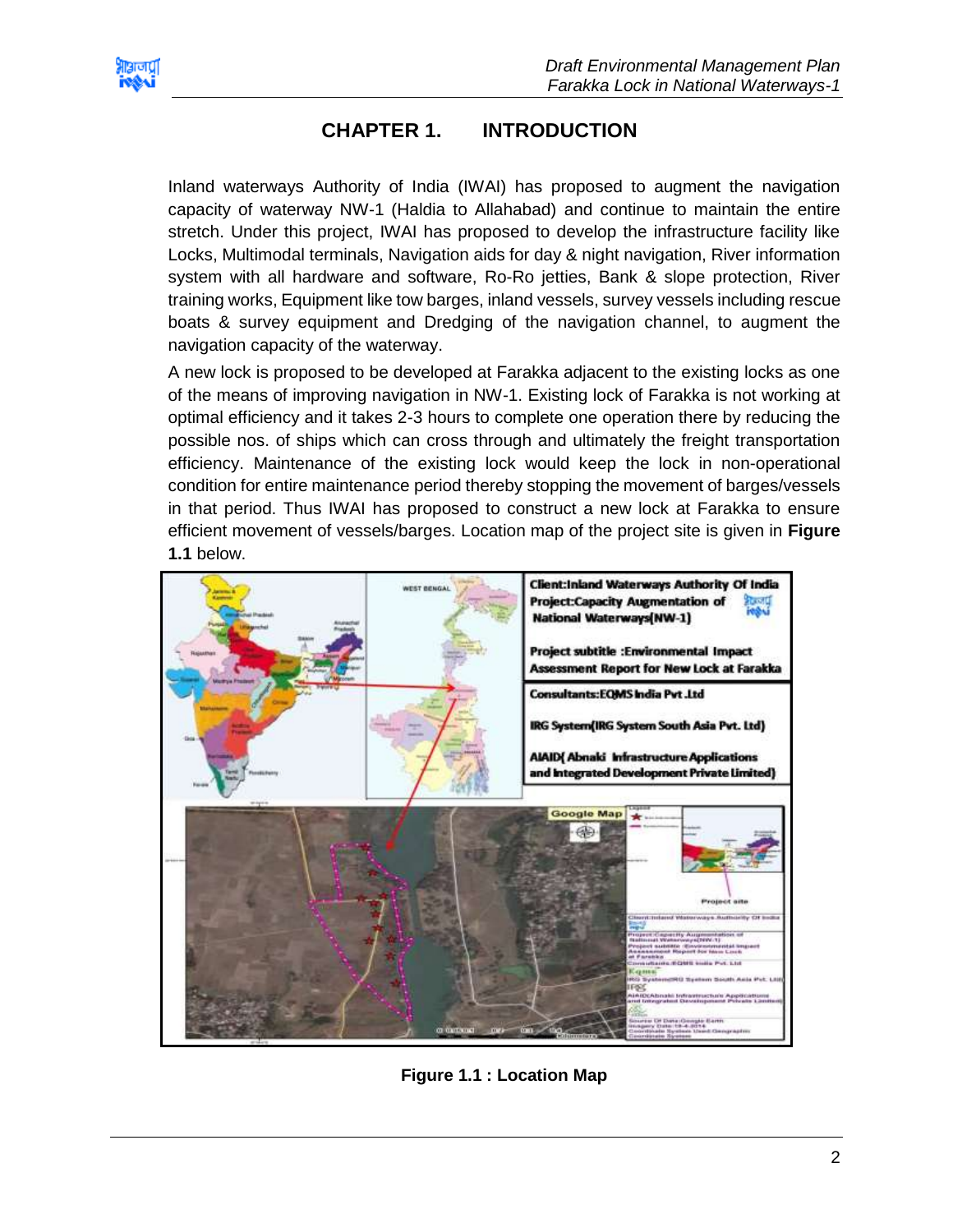

# <span id="page-3-0"></span>**1.2. PROJECT BRIEF**

New Farakka Lock is proposed to be developed at Farakka, District Murshidabad, West Bengal on River Ganga. Proposed project would be set up in 14.4 ha of transferred land of Farakka Barrage Project. Proposed site is being used for agricultural purpose by nearby villagers. Site is almost flat with gentle slope and elevation varies from 25-31m amsl. Project involves construction of lock which requires excavation of earth. Also leveling of site will be done to achieve finished level of 21 m which again will require earth cut and fill operations. It is estimated that 11.76 lakh cum of earth will be cut and out of this 4.13 lakh cum of earth will be filled and remaining of the soil requires to be disposed off in safe manner to prevent environmental pollution. Site is connected to NH-80 the road passing along western boundary of the proposed lock gate.

Lock is proposed to facilitate the movement of barges/vessels across the river with the significant level difference. There is no unloading and loading of material associated with lock facility. Components of the lock facility include counter fort retaining wall, inlet/outlet structure and base slab. Other developments include realignment of road connecting Farakka town to Rajmahal (FBP inspection road) of 675 m, boundary wall of length 1180 m and 2.4 m high around the lock site, internal roads and control room building.

# <span id="page-3-1"></span>**1.3. ENVIRONMENTAL MANAGEMENT AND MONITORING PLAN**

Effective measures are required to be proposed and implemented during design, construction and operation stage to eliminate or minimize the impact of the project development. **Table 1.1** & **1.2** provides details of mitigation measures with implementation and supervision responsibility.

Since project is likely to have impact on various components of environment, the monitoring requirement covering air quality, surface water quality, drinking water quality, noise levels, soil quality, erosion & siltation, green belt, aquatic ecology and integrity of embankment. has been defined and included under respective head at **Table 1.3**.

It will be essential for contractor to comply with applicable regulations and World Bank safeguard requirements. Contractor will also have to comply with applicable standards with respect to Water, air, Noise, Dredge Material, soil and biodiversity as applicable to this project.

# **1.4. ENVIRONMENT HEALTH AND SAFETY CELL**

<span id="page-3-2"></span>It is essential to establish environment health and safety cell for the project by contractor to ensure the health & safety of workers and environmental management of study area through effective implementation of EMP. Highly qualified and experienced persons in the field of Environmental Management of Similar projects shall be considered to man the cell who shall ensure the effective implementation of the environment management plan.

# <span id="page-3-3"></span>**1.5. REPORTING REQUIREMENTS:**

It is required that contractor will submit quarterly compliance report to Project Management Consultants (PMC) as well as to PMU (Project Management Unit) of IWAI. PMC will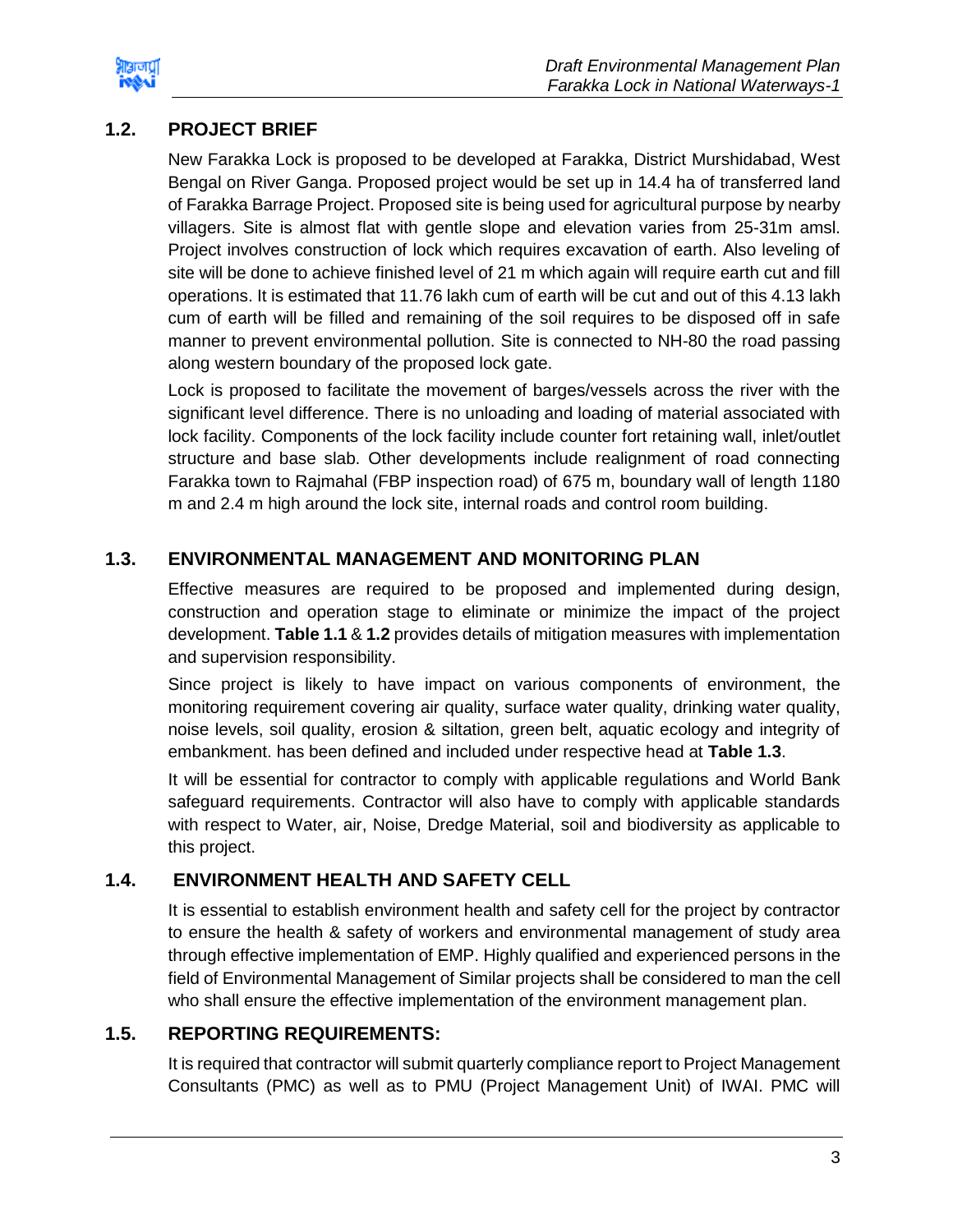

analyze the report and notify the corrective action if any required to contractor under intimation to IWAI.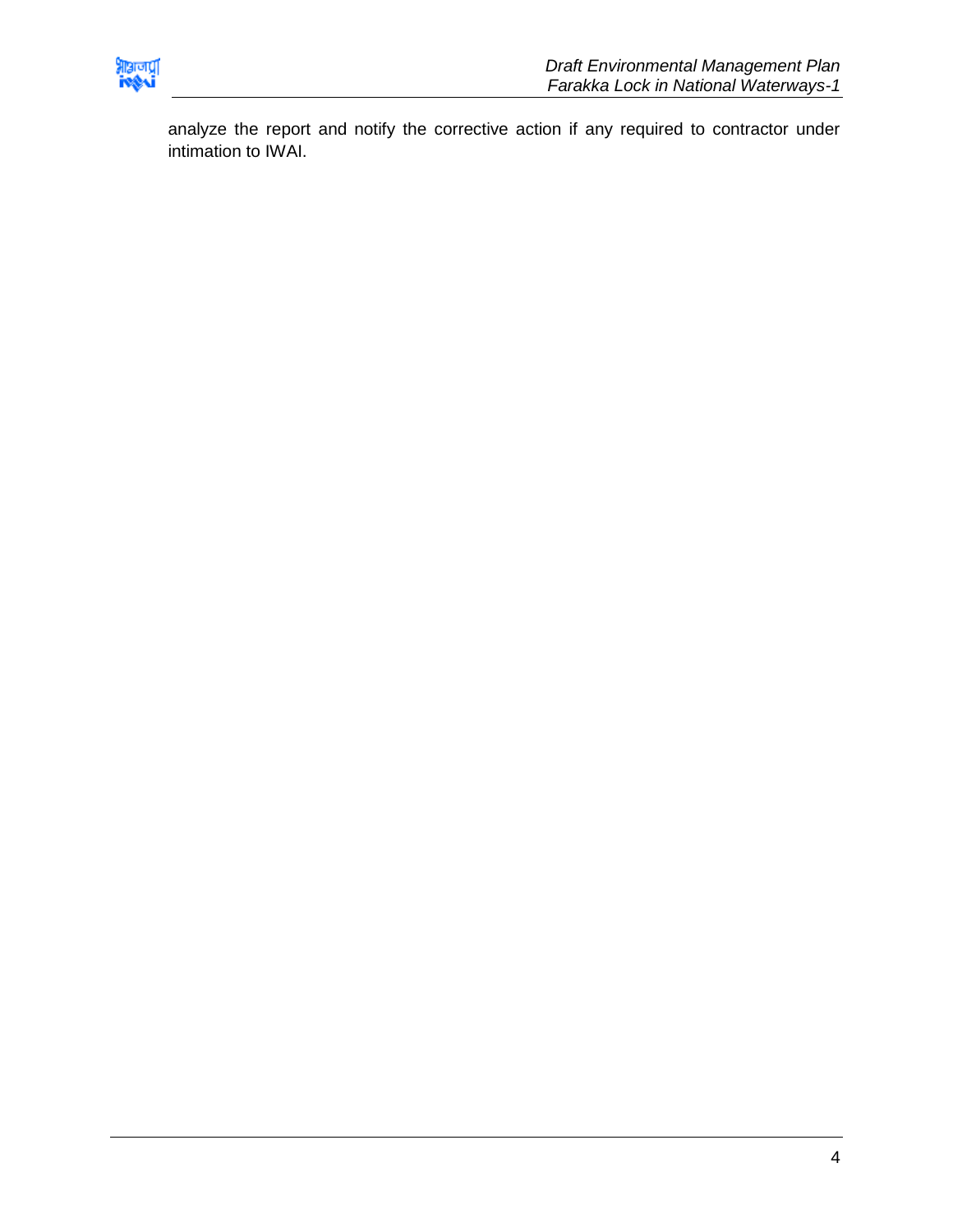

 $\overline{\phantom{a}}$ 

<span id="page-5-0"></span>

| <b>Environmental</b><br><b>Issue</b>                                                                                                          | <b>Remedial Measure</b>                                                                                                                                                                                                                                                                                                                                                                                                                                                                                                                                                                                                                 | <b>Reference to</b><br>laws and                                                         | Approximat<br>е      | <b>Time</b><br><b>Frame</b>                     | <b>Indicative</b>                            | Institutional         |                                |
|-----------------------------------------------------------------------------------------------------------------------------------------------|-----------------------------------------------------------------------------------------------------------------------------------------------------------------------------------------------------------------------------------------------------------------------------------------------------------------------------------------------------------------------------------------------------------------------------------------------------------------------------------------------------------------------------------------------------------------------------------------------------------------------------------------|-----------------------------------------------------------------------------------------|----------------------|-------------------------------------------------|----------------------------------------------|-----------------------|--------------------------------|
| <b>Component</b>                                                                                                                              |                                                                                                                                                                                                                                                                                                                                                                                                                                                                                                                                                                                                                                         | <b>Contract</b><br><b>Documents</b>                                                     | Location             |                                                 | <b>Mitigation</b><br><b>Cost</b>             | <b>Responsibility</b> |                                |
|                                                                                                                                               |                                                                                                                                                                                                                                                                                                                                                                                                                                                                                                                                                                                                                                         |                                                                                         |                      |                                                 |                                              | Implementati          | <b>Supervisi</b>               |
|                                                                                                                                               |                                                                                                                                                                                                                                                                                                                                                                                                                                                                                                                                                                                                                                         | <b>DESIGN AND CONSTRUCTION PHASE</b>                                                    |                      |                                                 |                                              | <b>on</b>             | on                             |
| 1. Climate                                                                                                                                    |                                                                                                                                                                                                                                                                                                                                                                                                                                                                                                                                                                                                                                         |                                                                                         |                      |                                                 |                                              |                       |                                |
| Project is<br>unlikely to<br>cause<br>negative<br>effect on<br>climate.<br>However,<br>project can<br>contribute<br>positively for<br>climate | • No tree cutting shall be carried out<br>without obtaining permission from<br>Forest department<br>Greenbelt should be developed all<br>$\bullet$<br>around the boundary of the project. 1<br>ha of land will be reserved for green<br>area at the site. 900 trees should be<br>planted within the project site. Trees<br>at the site shall be retained as green<br>belt.<br>• Provision of alternative<br>energy<br>options like solar energy<br>• Adoption of best practices to cut<br>and<br>down<br>resources<br>energy<br>requirement like adoption of water<br>conservation<br>measures,<br>energy<br>conservation measures etc. | Kyoto Protocol,<br>National Water<br>Policy, 2012 &<br><b>National Forest</b><br>Policy | Construction<br>site | During<br>Design, and<br>construction<br>stage. | Green belt<br>Plantation<br>For 900<br>trees | Contractor,           | <b>IWAI/PMU</b><br>$/$ PMC $1$ |
|                                                                                                                                               | 2. Natural & Man-made Hazard                                                                                                                                                                                                                                                                                                                                                                                                                                                                                                                                                                                                            |                                                                                         |                      |                                                 |                                              |                       |                                |

### **Table 1.1 : Environment Management Plan of Farakka Lock During Design and Construction Phase**

 $^1$  It is proposed to set up Social and Environmental Management Unit (PMU) in IWAI to manager social and environmental aspect of NW1 augmentation. PMC (Project Management Consultants) anticipated to be appointed for project management and quality check.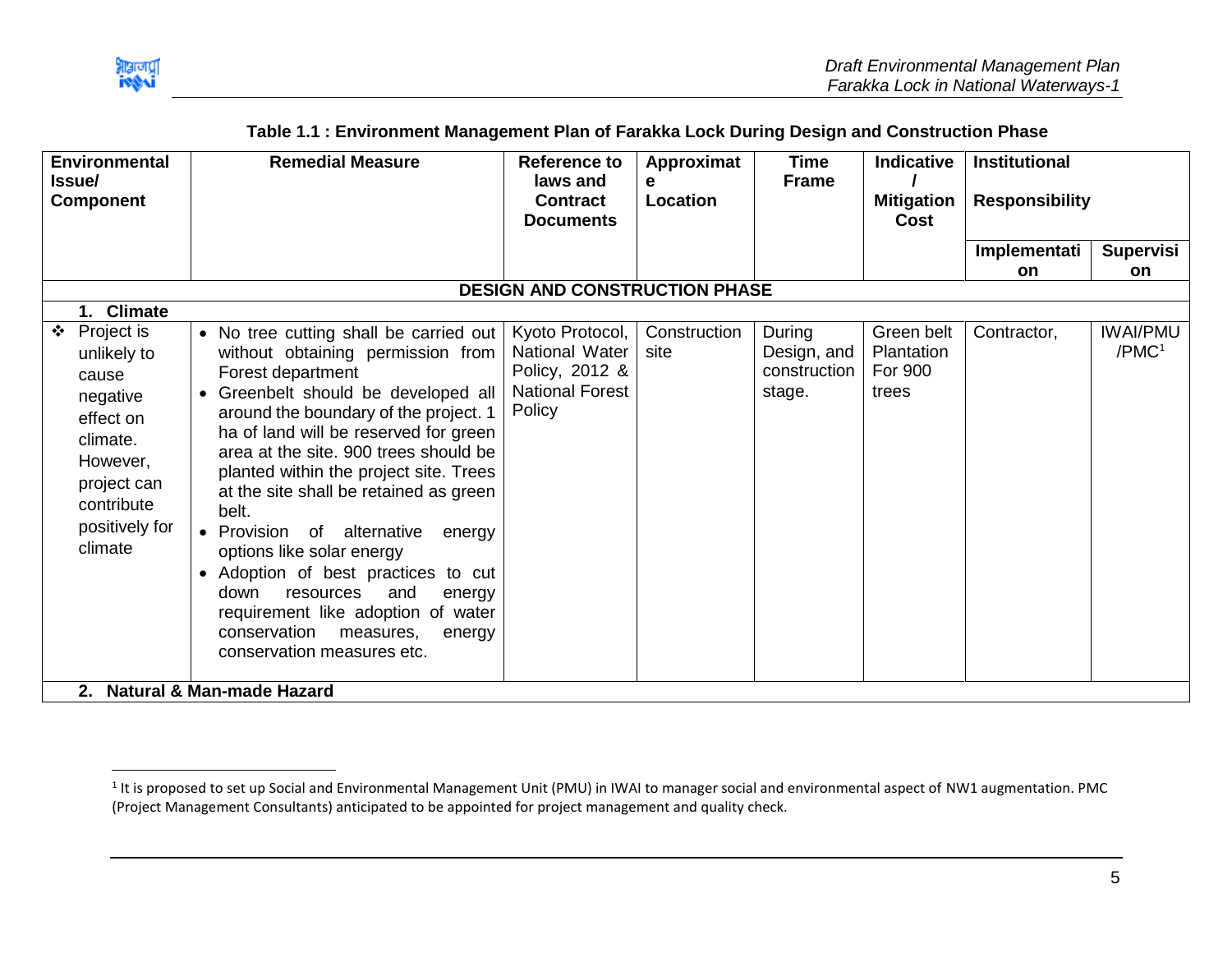

 $\overline{\phantom{a}}$ 

| <b>Environmental</b><br>lssue/<br><b>Component</b> |                                                                                       |           | <b>Remedial Measure</b><br>Reference to<br>laws and<br>е<br><b>Contract</b><br><b>Documents</b>                                                                                                                                                                                                                                                                                                                                          | Approximat<br>Location                                                                                                          | Time<br><b>Frame</b>                            | <b>Indicative</b><br><b>Mitigation</b><br>Cost |                          | <b>Institutional</b><br><b>Responsibility</b> |                           |                         |
|----------------------------------------------------|---------------------------------------------------------------------------------------|-----------|------------------------------------------------------------------------------------------------------------------------------------------------------------------------------------------------------------------------------------------------------------------------------------------------------------------------------------------------------------------------------------------------------------------------------------------|---------------------------------------------------------------------------------------------------------------------------------|-------------------------------------------------|------------------------------------------------|--------------------------|-----------------------------------------------|---------------------------|-------------------------|
|                                                    |                                                                                       |           |                                                                                                                                                                                                                                                                                                                                                                                                                                          |                                                                                                                                 |                                                 |                                                |                          |                                               | Implementati<br><b>on</b> | <b>Supervisi</b><br>on. |
| ❖<br>$\mathbf{A}$                                  | Earthquake-<br>Seismic<br>Zone-III<br>damage risk<br>$\text{zone}^2$<br>Risk of flood | $\bullet$ | • Adoption of Relevant IS codes while<br>designing the civil onshore & off-<br>shore structures to sustain the<br>earthquake of moderate to high<br>magnitude.<br>Designing of structures above the<br>HFL (High Flood Level) of river/canal<br>Preparation of<br>emergency<br>preparedness and response plan for<br>natural and man-made hazards like<br>earthquake, floods, fires, shocks,<br>explosion of hazardous materials<br>etc. | NBC,<br>2005,<br>building<br>local<br>bye laws, state<br>rules,<br>factory<br>Petroleum<br>Rules<br>and<br>MSIHC Rules,<br>1989 | Construction<br>site &<br>Navigation<br>Channel | During<br>Design and<br>construction<br>stage. | Part<br>Project<br>Costs | 0f                                            | Contractor                | <b>IWAI/PMU</b><br>/PMC |
|                                                    |                                                                                       |           | 3. Site Preparation: Levelling Lock Gate Site, Construction Camp, Construction Works                                                                                                                                                                                                                                                                                                                                                     |                                                                                                                                 |                                                 |                                                |                          |                                               |                           |                         |

2 *IS:1893 (Part 1): 2002 Indian Standard Criteria for Earthquake Resistant Design of Structures Part 1 General Provisions and Buildings Fifth Revision divides the* 



*Indian subcontinent into five seismic zones ( II to V) depending on the magnitude and damage intensity of seismic activity.*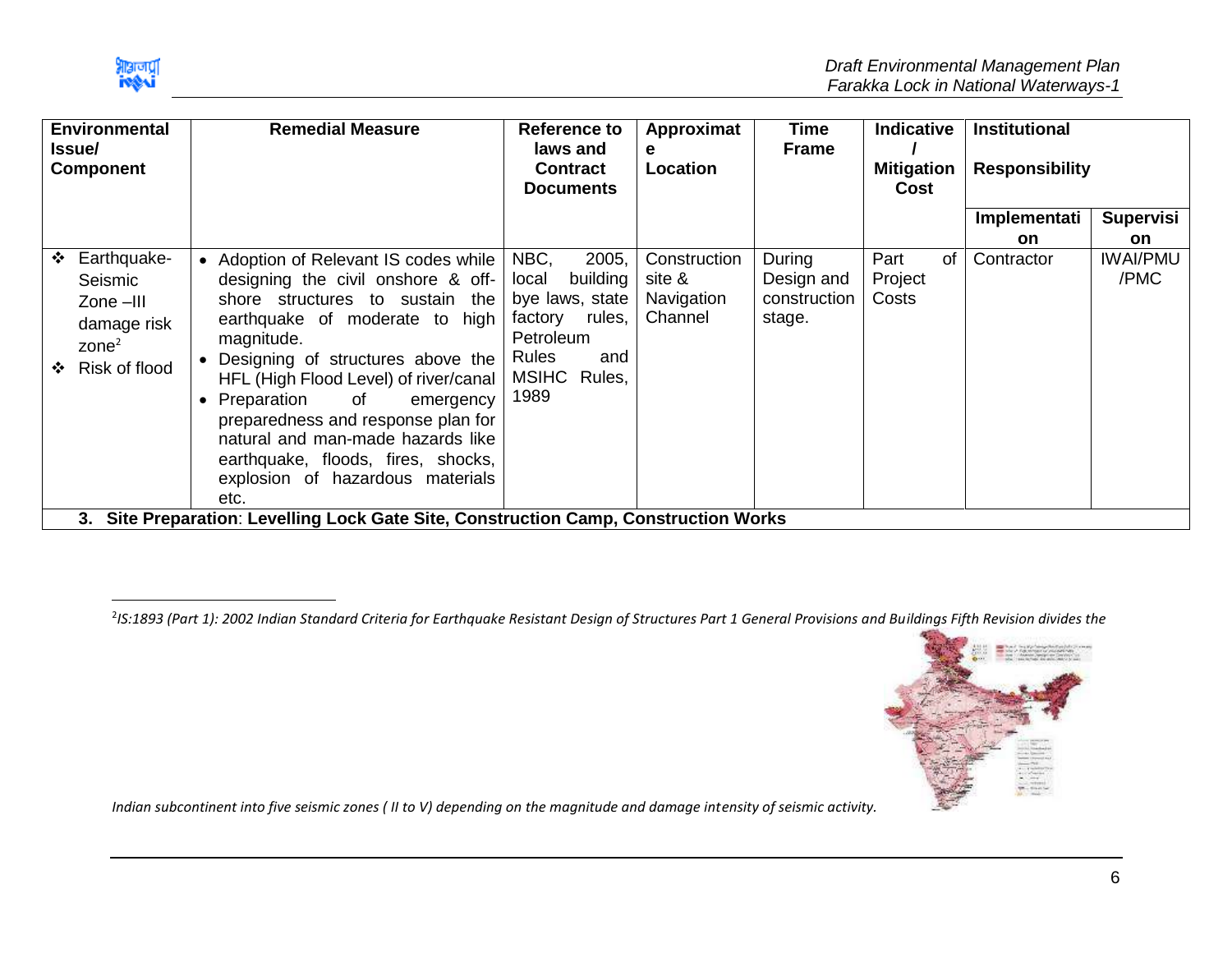

| <b>Environmental</b>                                             |           | <b>Remedial Measure</b>                                                                                                                                                                                                                                                                                                                                                                                                                                                                                                                                                                                                                                                                                                                                                                                                                                                                                                                                                                                                                                           | <b>Reference to</b>                                                                                                                                                          | Approximat           | <b>Time</b>                                    | <b>Indicative</b>              | Institutional         |                         |
|------------------------------------------------------------------|-----------|-------------------------------------------------------------------------------------------------------------------------------------------------------------------------------------------------------------------------------------------------------------------------------------------------------------------------------------------------------------------------------------------------------------------------------------------------------------------------------------------------------------------------------------------------------------------------------------------------------------------------------------------------------------------------------------------------------------------------------------------------------------------------------------------------------------------------------------------------------------------------------------------------------------------------------------------------------------------------------------------------------------------------------------------------------------------|------------------------------------------------------------------------------------------------------------------------------------------------------------------------------|----------------------|------------------------------------------------|--------------------------------|-----------------------|-------------------------|
| Issue/<br><b>Component</b>                                       |           |                                                                                                                                                                                                                                                                                                                                                                                                                                                                                                                                                                                                                                                                                                                                                                                                                                                                                                                                                                                                                                                                   | laws and<br><b>Contract</b>                                                                                                                                                  | e<br>Location        | <b>Frame</b>                                   | <b>Mitigation</b>              | <b>Responsibility</b> |                         |
|                                                                  |           |                                                                                                                                                                                                                                                                                                                                                                                                                                                                                                                                                                                                                                                                                                                                                                                                                                                                                                                                                                                                                                                                   | <b>Documents</b>                                                                                                                                                             |                      |                                                | Cost                           |                       |                         |
|                                                                  |           |                                                                                                                                                                                                                                                                                                                                                                                                                                                                                                                                                                                                                                                                                                                                                                                                                                                                                                                                                                                                                                                                   |                                                                                                                                                                              |                      |                                                |                                | Implementati          | <b>Supervisi</b>        |
|                                                                  |           |                                                                                                                                                                                                                                                                                                                                                                                                                                                                                                                                                                                                                                                                                                                                                                                                                                                                                                                                                                                                                                                                   |                                                                                                                                                                              |                      |                                                |                                | <b>on</b>             | on                      |
| Leveling of<br>❖<br>lock gate site<br>& Removal of<br>vegetation | $\bullet$ | Tree cutting is not anticipate at<br>present however if any tree cutting<br>required, it should be carried out only<br>after obtaining NOC from forest<br>department.<br>• Excavation and filling operations<br>should be carried out in parallel so as<br>to minimize the soil erosion<br>• Water sprinkling to be carried out for<br>dust suppression<br>Top soil (15 cm) should be stripped<br>preserved under covered<br>and<br>conditions for landscaping purpose<br>in later stage. This should be stored<br>in the form of the heap with the slide<br>covered<br>with<br>slopes<br>grass.<br>Excavated soil should be used within<br>the site for filling purpose and and for<br>realignment of the existing road. Any<br>surplus soil should be disposed off to<br>location/identified<br>safe<br>debris<br>disposal site approved by IWAI<br>within 5 kms of project site.<br>Contractor should submit a plan prior<br>the<br>excavation<br>to<br>IWAI<br>for<br>management and disposal of the<br>surplus earth.<br>• Green belt should be developed at | <b>Municipal Solid</b><br>Wastes<br>(Management<br>and Handling)<br><b>Rules, 2015</b><br>Social Impact<br>Assessment<br>requirements<br>Forest Act,<br>1927 &<br>Amendments | Construction<br>site | During<br>design and<br>Constructio<br>n Stage | Part<br>of<br>Project<br>Costs | Contractor.           | <b>IWAI/PMU</b><br>/PMC |
|                                                                  |           | the site and as per the Green Belt                                                                                                                                                                                                                                                                                                                                                                                                                                                                                                                                                                                                                                                                                                                                                                                                                                                                                                                                                                                                                                |                                                                                                                                                                              |                      |                                                |                                |                       |                         |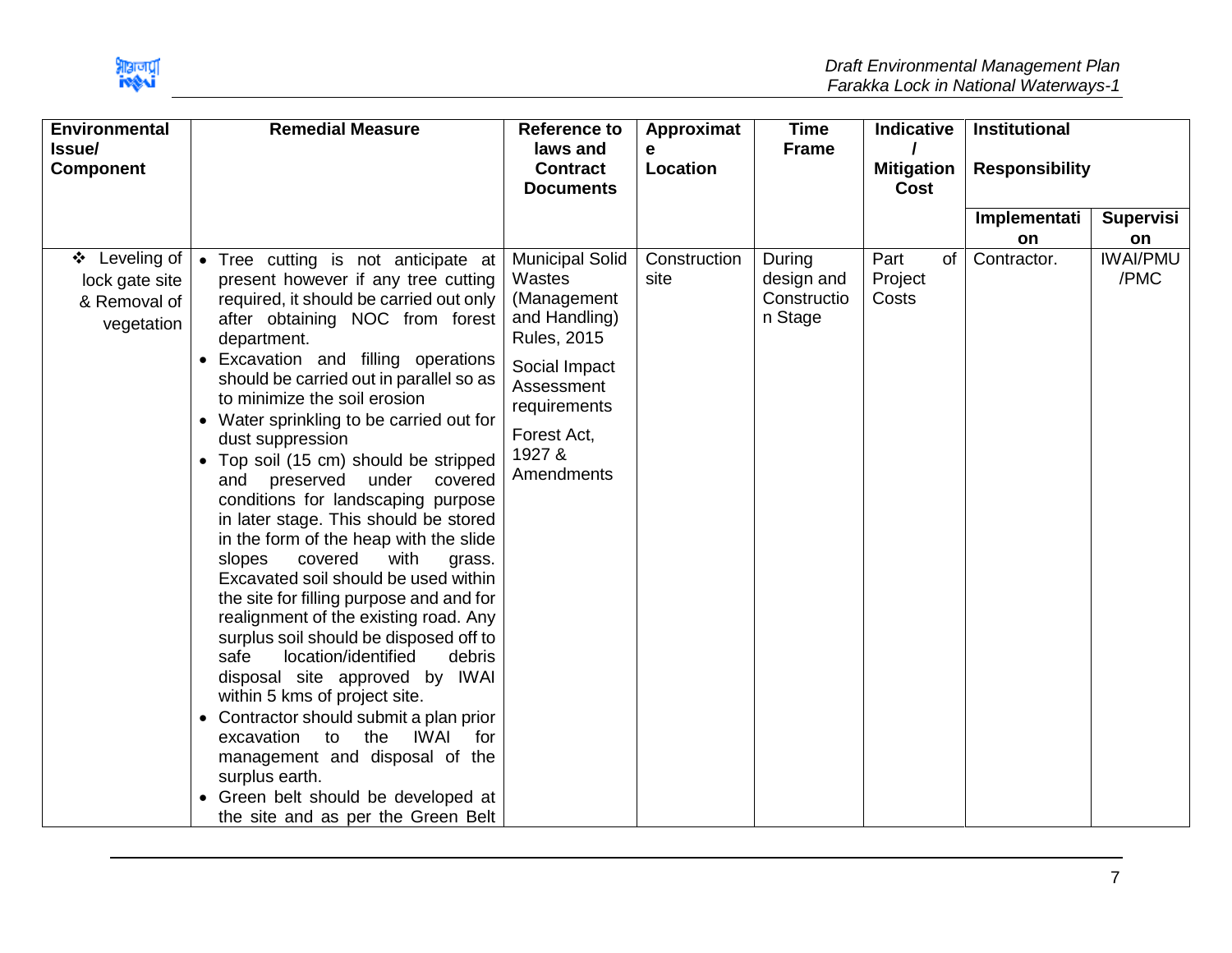

| <b>Environmental</b>       | <b>Remedial Measure</b>                                                                                                                                                                                                                                                                                                                                                                                                                                                                                                                                                                                                                                                                                                                                                                                                                                                                                                                                                                                                         | <b>Reference to</b>                             | Approximat    | <b>Time</b>  | <b>Indicative</b>         | <b>Institutional</b>  |           |
|----------------------------|---------------------------------------------------------------------------------------------------------------------------------------------------------------------------------------------------------------------------------------------------------------------------------------------------------------------------------------------------------------------------------------------------------------------------------------------------------------------------------------------------------------------------------------------------------------------------------------------------------------------------------------------------------------------------------------------------------------------------------------------------------------------------------------------------------------------------------------------------------------------------------------------------------------------------------------------------------------------------------------------------------------------------------|-------------------------------------------------|---------------|--------------|---------------------------|-----------------------|-----------|
| Issue/<br><b>Component</b> |                                                                                                                                                                                                                                                                                                                                                                                                                                                                                                                                                                                                                                                                                                                                                                                                                                                                                                                                                                                                                                 | laws and<br><b>Contract</b><br><b>Documents</b> | е<br>Location | <b>Frame</b> | <b>Mitigation</b><br>Cost | <b>Responsibility</b> |           |
|                            |                                                                                                                                                                                                                                                                                                                                                                                                                                                                                                                                                                                                                                                                                                                                                                                                                                                                                                                                                                                                                                 |                                                 |               |              |                           | Implementati          | Supervisi |
|                            |                                                                                                                                                                                                                                                                                                                                                                                                                                                                                                                                                                                                                                                                                                                                                                                                                                                                                                                                                                                                                                 |                                                 |               |              |                           | on.                   | on        |
|                            | Management Plan (Annexure 1).<br>• Survival rate of tree should be<br>regularly monitored. It is should be<br>minimum 70%.<br>• Work timings should be restricted<br>from 6:00 AM to 10:00 PM. Adequate<br>illumination should be provided at<br>site during evening hours<br>• Rest area should be provided for<br>workers at site and sleeping/lying<br>down at site should be strictly<br>prohibited<br>• Safety guidelines as per operation,<br>health & safety management plan<br>(Annexure 2) should be followed<br><b>Municipal Solid Waste Management:</b><br>• Excavated soil should be stored in<br>covered conditions only<br>• Arrangement should be made for<br>segregation of waste into recyclable<br>and non-recyclable waste<br>• Non-recyclable waste generated<br>should be disposed regularly through<br>authorized agency.<br>Recyclable<br>waste should be sold to authorized<br>vendors.<br>• Construction<br>waste<br>generated<br>should be segregated at site into<br>recyclable, reusable & rejected |                                                 |               |              |                           |                       |           |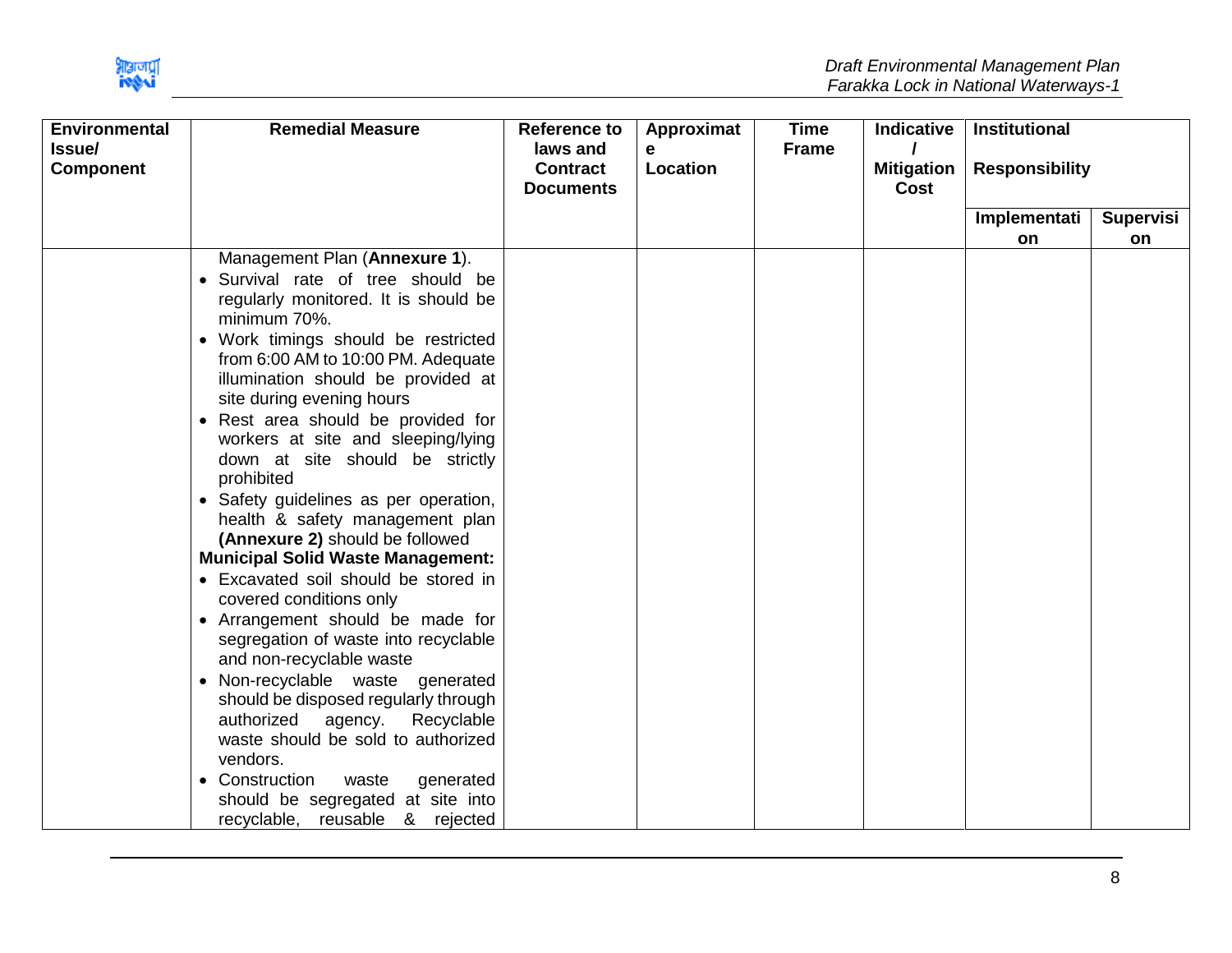

| <b>Environmental</b><br><b>Issue/</b>                                                                                                                                              | <b>Remedial Measure</b>                                                                                                                                                                                                                                                                                                                                                                                                                                                                                         | <b>Reference to</b><br>laws and                                                                                                                                                                                                                                                      | Approximat<br>e             | <b>Time</b><br><b>Frame</b>                    | Indicative                                                    | <b>Institutional</b>  |                         |
|------------------------------------------------------------------------------------------------------------------------------------------------------------------------------------|-----------------------------------------------------------------------------------------------------------------------------------------------------------------------------------------------------------------------------------------------------------------------------------------------------------------------------------------------------------------------------------------------------------------------------------------------------------------------------------------------------------------|--------------------------------------------------------------------------------------------------------------------------------------------------------------------------------------------------------------------------------------------------------------------------------------|-----------------------------|------------------------------------------------|---------------------------------------------------------------|-----------------------|-------------------------|
| <b>Component</b>                                                                                                                                                                   |                                                                                                                                                                                                                                                                                                                                                                                                                                                                                                                 | <b>Contract</b><br><b>Documents</b>                                                                                                                                                                                                                                                  | Location                    |                                                | <b>Mitigation</b><br>Cost                                     | <b>Responsibility</b> |                         |
|                                                                                                                                                                                    |                                                                                                                                                                                                                                                                                                                                                                                                                                                                                                                 |                                                                                                                                                                                                                                                                                      |                             |                                                |                                                               | Implementati          | <b>Supervisi</b>        |
|                                                                                                                                                                                    |                                                                                                                                                                                                                                                                                                                                                                                                                                                                                                                 |                                                                                                                                                                                                                                                                                      |                             |                                                |                                                               | <b>on</b>             | on                      |
|                                                                                                                                                                                    | fraction. Recyclable should be sold<br>to authorized vendor, reusable waste<br>should be stored at site for usage<br>and rejected fraction should be<br>disposed at designated sites by the<br>municipal authority<br>• If no debris or waste disposal site<br>exists in the area then a site should<br>be identified for debris disposal,<br>should be approved by IWAI and<br>should be used & manage for the<br>same as per the Debris Management<br>Plan (Annexure 3)                                       |                                                                                                                                                                                                                                                                                      |                             |                                                |                                                               |                       |                         |
| ❖ Setting of<br>Labor<br>Camps:<br>Loss of<br>agriculture<br>land,<br>contaminatio<br>n of land and<br>water<br>resources<br>from<br>municipal<br>waste from<br>Camps,<br>worker's | <b>Location of Camp:</b><br>• Construction<br>siting,<br>camp<br>establishment,<br>location<br>and<br>management should be as<br>per<br>proposed Construction & Labour<br>Camp Management Plan (Annexure<br>4)<br>• Labour camps should be located<br>close to the construction sites to the<br>extent possible<br><b>Sanitation and Worker's Health:</b><br>• Hygiene in the camps should be<br>providing good<br>maintained<br>by<br>sanitation and cleaning facilities.<br>Soak Pits can be provided only if | <b>Building</b><br>The<br>Other<br>and<br>Construction<br>workers<br>(Regulation of<br>Employment<br>and Conditions<br>of Service) Act<br>1996 and Cess<br>Act of 1996 and<br>Water<br><b>The</b><br>(Prevention<br>- &<br><b>of</b><br>Control<br>Pollution)<br>Act,<br>1974<br>and | Labour<br>Camp<br>Locations | During<br>design and<br>Constructio<br>n Stage | For<br>camp<br>for<br>sanitation<br>and health<br>facilities. | Contractor.           | <b>IWAI/PMU</b><br>/PMC |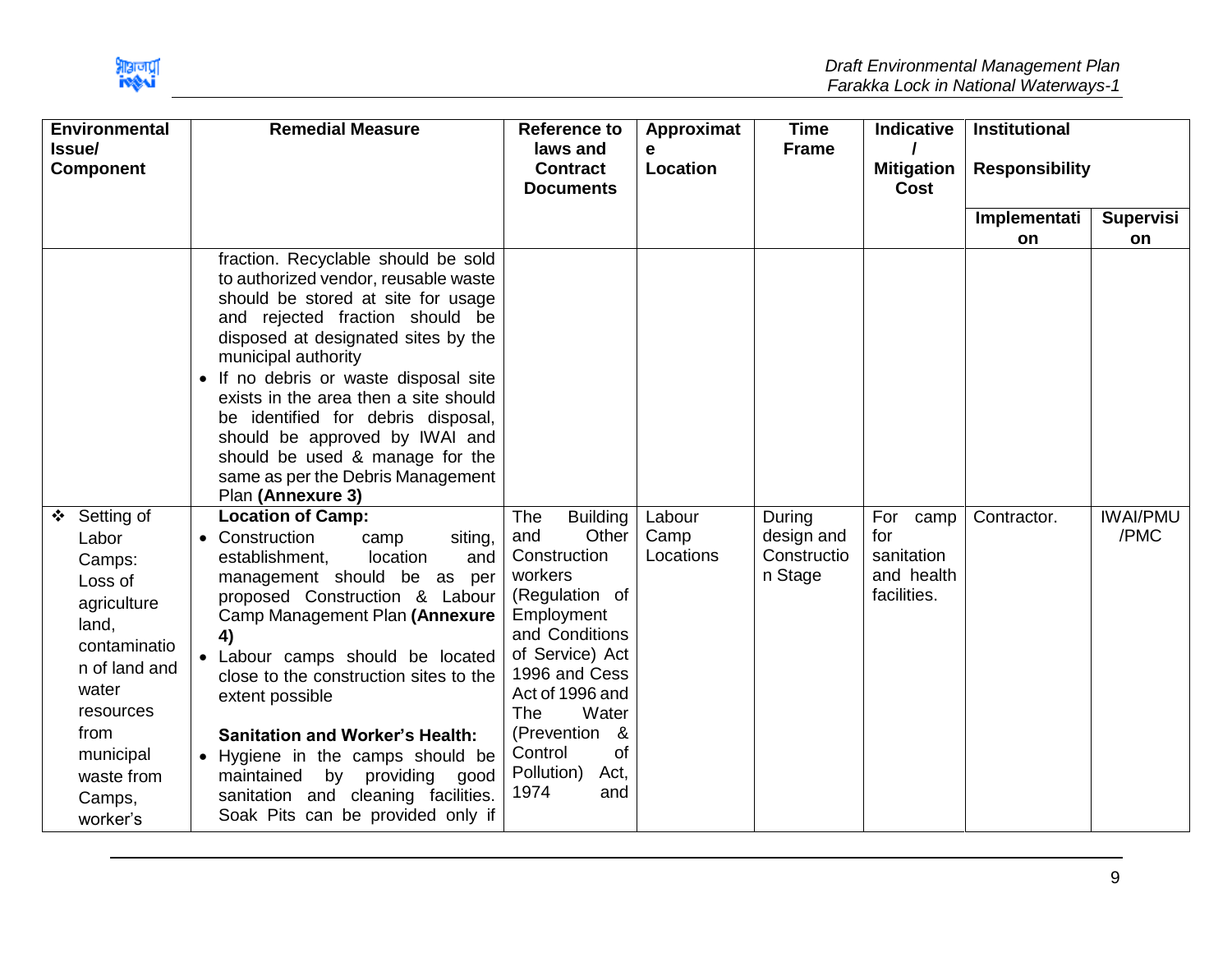

|        | <b>Environmental</b>                                                                             | <b>Remedial Measure</b>                                                                                                                                                                                                                                                                                                                                                                                                                                                                                                                                                                                                                                                                                                                               | Reference to                                                                                                     | Approximat                          | <b>Time</b>                                   | <b>Indicative</b>                                  | <b>Institutional</b>  |                         |
|--------|--------------------------------------------------------------------------------------------------|-------------------------------------------------------------------------------------------------------------------------------------------------------------------------------------------------------------------------------------------------------------------------------------------------------------------------------------------------------------------------------------------------------------------------------------------------------------------------------------------------------------------------------------------------------------------------------------------------------------------------------------------------------------------------------------------------------------------------------------------------------|------------------------------------------------------------------------------------------------------------------|-------------------------------------|-----------------------------------------------|----------------------------------------------------|-----------------------|-------------------------|
| Issue/ | <b>Component</b>                                                                                 |                                                                                                                                                                                                                                                                                                                                                                                                                                                                                                                                                                                                                                                                                                                                                       | laws and<br><b>Contract</b><br><b>Documents</b>                                                                  | e<br>Location                       | <b>Frame</b>                                  | <b>Mitigation</b><br>Cost                          | <b>Responsibility</b> |                         |
|        |                                                                                                  |                                                                                                                                                                                                                                                                                                                                                                                                                                                                                                                                                                                                                                                                                                                                                       |                                                                                                                  |                                     |                                               |                                                    | Implementati          | <b>Supervisi</b>        |
|        |                                                                                                  |                                                                                                                                                                                                                                                                                                                                                                                                                                                                                                                                                                                                                                                                                                                                                       |                                                                                                                  |                                     |                                               |                                                    | <b>on</b>             | on                      |
|        | health,<br>Pressure on<br>natural<br>resources<br>due to<br>establishmen<br>t of labour<br>camps | labour camp is located away from<br>river.<br>• Camp should be well ventilated. It<br>should have adequate provision for<br>kitchen and<br>safe<br>illumination,<br>drinking water facility.<br>Proper<br>drainage to be maintained around<br>the sites to avoid water logging<br>leading to disease<br>• Preventive medical<br>care to be<br>provided to workers<br>• Segregated, collection and disposal<br>of solid waste on regular basis at<br>identified municipal solid waste<br>disposal location. If municipal solid<br>waste site not available than waste<br>should be land fill following the<br>regulations.<br>• Provision should be made essential<br>material supply like cooking fuel<br>(gas)<br>• Provision should be made for day | amendments<br>thereof.<br><b>Municipal Solid</b><br>Wastes<br>(Management<br>and Handling)<br><b>Rules, 2000</b> |                                     |                                               |                                                    |                       |                         |
|        |                                                                                                  | crèche for children                                                                                                                                                                                                                                                                                                                                                                                                                                                                                                                                                                                                                                                                                                                                   |                                                                                                                  |                                     |                                               |                                                    |                       |                         |
|        | ❖ Setting up<br>construction<br>Camp:<br><b>Concert Mix</b><br>Plant, Hot                        | • All these facilities should be installed<br>at proposed lock gate site itself. In<br>case these are to be set up away<br>from site than these should be<br>located at minimum distance of 500<br>m from habitation, water bodies.                                                                                                                                                                                                                                                                                                                                                                                                                                                                                                                   | Air (Prevention<br>and Control of<br>Water<br>Pollution)<br>Act,<br>1981<br>and<br>Water                         | <b>Site</b><br>construction<br>Camp | During<br>design and<br>construction<br>Stage | For camp<br>sanitation<br>an health<br>facilities. | Contractor.           | <b>IWAI/PMU</b><br>/PMC |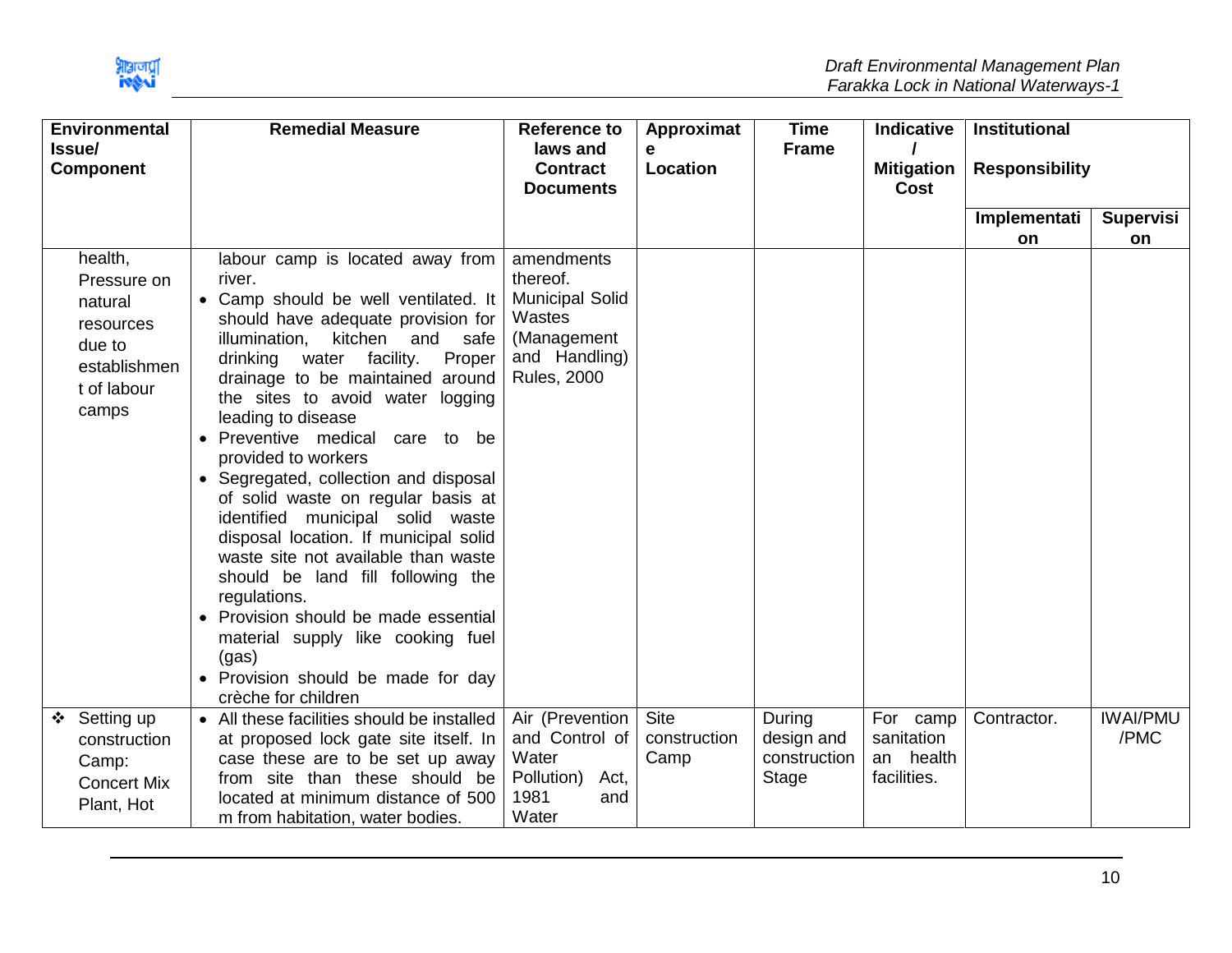

| <b>Environmental</b>                                                                | <b>Remedial Measure</b>                                                                                                                                                                                                                                                                                                                                                                                                                                                                                                                                                | <b>Reference to</b>                                                                         | Approximat                                               | <b>Time</b>                                   | <b>Indicative</b>                | <b>Institutional</b>  |                         |
|-------------------------------------------------------------------------------------|------------------------------------------------------------------------------------------------------------------------------------------------------------------------------------------------------------------------------------------------------------------------------------------------------------------------------------------------------------------------------------------------------------------------------------------------------------------------------------------------------------------------------------------------------------------------|---------------------------------------------------------------------------------------------|----------------------------------------------------------|-----------------------------------------------|----------------------------------|-----------------------|-------------------------|
| <b>Issue/</b><br><b>Component</b>                                                   |                                                                                                                                                                                                                                                                                                                                                                                                                                                                                                                                                                        | laws and<br><b>Contract</b><br><b>Documents</b>                                             | e<br>Location                                            | <b>Frame</b>                                  | <b>Mitigation</b><br><b>Cost</b> | <b>Responsibility</b> |                         |
|                                                                                     |                                                                                                                                                                                                                                                                                                                                                                                                                                                                                                                                                                        |                                                                                             |                                                          |                                               |                                  | Implementati          | <b>Supervisi</b>        |
|                                                                                     |                                                                                                                                                                                                                                                                                                                                                                                                                                                                                                                                                                        |                                                                                             |                                                          |                                               |                                  | on                    | on                      |
| Mix Plant,<br>Mechanical<br>Workshop,<br>Fuel<br>storages,<br>Lubricant<br>storages | • All maintenance facilities, hot mix<br>plant and concrete mixing plant<br>should be established with prior<br>consent to establish to be obtained<br>from SPCB.<br>• All such equipment/plant should be<br>fitted with air pollution control system<br>and should comply with condition of<br>consent to establish.<br>• Periodic monitoring<br>should<br>be                                                                                                                                                                                                         | (Prevention<br>and Control of<br>Water<br>Pollution) Act,<br>1974                           |                                                          |                                               |                                  |                       |                         |
|                                                                                     | carried as per consent conditions.                                                                                                                                                                                                                                                                                                                                                                                                                                                                                                                                     |                                                                                             |                                                          |                                               |                                  |                       |                         |
|                                                                                     | 4. Site Preparation: Power supply, Water Supply, and Drainage, disposal of muck and debris                                                                                                                                                                                                                                                                                                                                                                                                                                                                             |                                                                                             |                                                          |                                               |                                  |                       |                         |
| ❖ Power supply<br>and Energy<br>Conservation<br>: Air<br>Pollution,<br>energy loss  | • Power should be sourced from State<br>electricity board in the area during<br>construction stage as well operation<br>phase.<br>• DG sets should be used only in case<br>of power failure<br>• Back-up power should be set up with<br>all provisions of containment for fuel<br>leakages, air pollution control (stack<br>height as per regulation) and with<br>acoustic enclosure.<br>Solar energy should be used in the<br>$\bullet$<br>project.<br>• Energy Conservation Building Code<br>should be used as applicable to<br>various office and other structures. | Air (Prevention<br>and Control of<br>Water<br>Pollution) Act,<br>1981 & ECBC<br>Norms, 2007 | Construction<br>Sites and<br>Labour<br>Camp<br>Locations | During<br>design and<br>construction<br>stage | Part<br>of<br>Project<br>Costs   | Contractor.           | <b>IWAI/PMU</b><br>/PMC |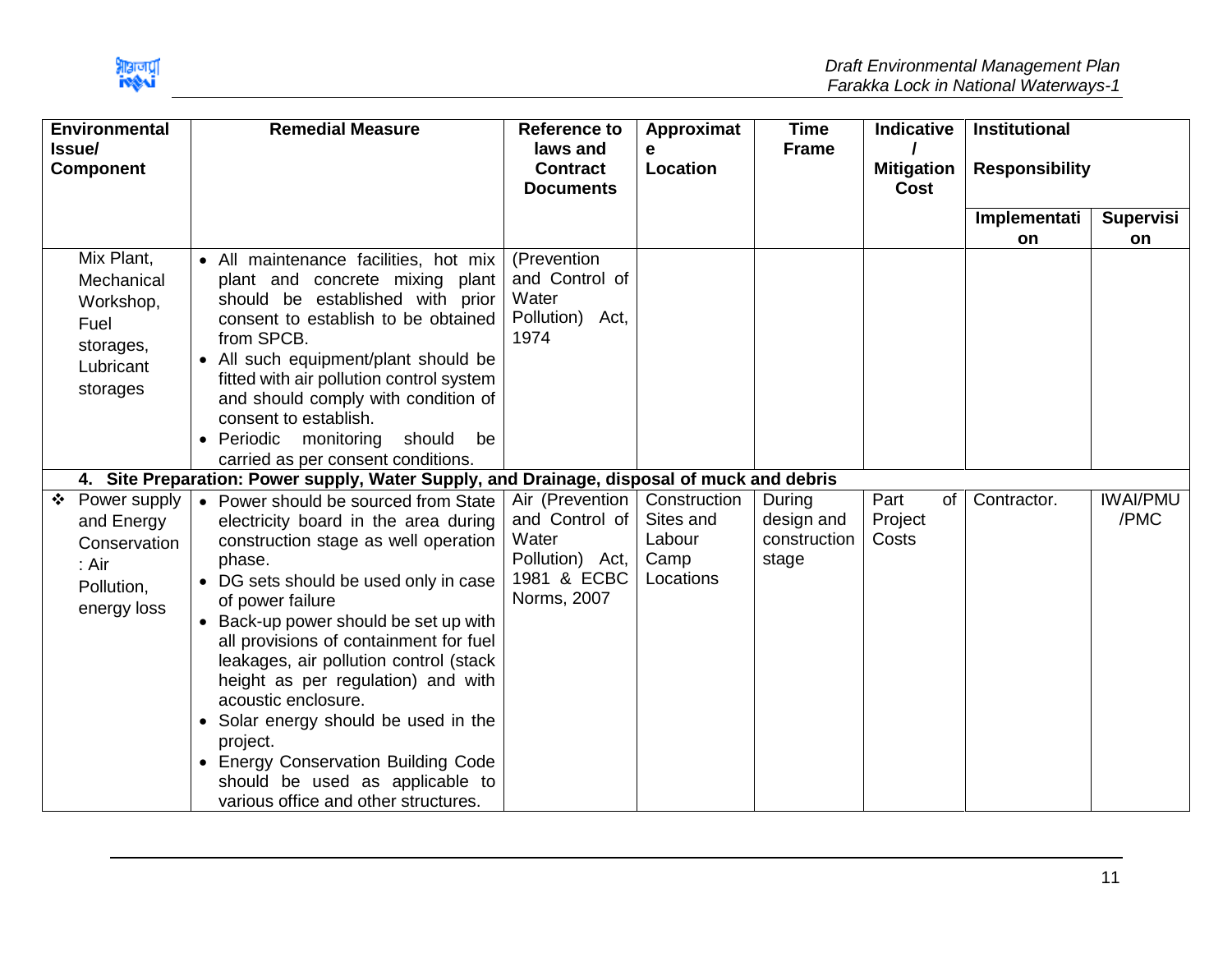

| <b>Environmental</b><br>Issue/<br><b>Component</b>             | <b>Remedial Measure</b>                                                                                                                                                                                                                                                                                                                                                                                                                                                                                                                                                                                                                                                                                                                                                                                                                                                                                                                                      | <b>Reference to</b><br>laws and<br>е<br>Location<br><b>Contract</b><br><b>Documents</b>                                | Approximat                                               | <b>Time</b><br><b>Frame</b>                   |                                                                            |                    |                         |  |  | Indicative<br><b>Mitigation</b><br>Cost | <b>Institutional</b><br><b>Responsibility</b> |  |
|----------------------------------------------------------------|--------------------------------------------------------------------------------------------------------------------------------------------------------------------------------------------------------------------------------------------------------------------------------------------------------------------------------------------------------------------------------------------------------------------------------------------------------------------------------------------------------------------------------------------------------------------------------------------------------------------------------------------------------------------------------------------------------------------------------------------------------------------------------------------------------------------------------------------------------------------------------------------------------------------------------------------------------------|------------------------------------------------------------------------------------------------------------------------|----------------------------------------------------------|-----------------------------------------------|----------------------------------------------------------------------------|--------------------|-------------------------|--|--|-----------------------------------------|-----------------------------------------------|--|
|                                                                |                                                                                                                                                                                                                                                                                                                                                                                                                                                                                                                                                                                                                                                                                                                                                                                                                                                                                                                                                              |                                                                                                                        |                                                          |                                               |                                                                            | Implementati<br>on | Supervisi<br>on         |  |  |                                         |                                               |  |
| Water<br>❖<br>Supply,<br>Drainage and<br>effluent<br>discharge | • Supply water shall be used for<br>drinking water.<br>• Water required for construction<br>should be sourced from river for<br>which necessary permission should<br>be obtained.<br>Caution sign should be placed at site<br>for optimal use of water<br>• Garland storm water temporary<br>drains should be developed around<br>the site to prevent any direct<br>discharge of contaminated or soiled<br>water to river. It should be passes<br>through de-siltation chamber and<br>water collection pit. Collected water<br>should be used for construction<br>purposes.<br>washing<br>and maintenance<br>$\bullet$ All<br>effluent from the workshop area of<br>vehicle maintenance area should<br>Darin to separate collection areas<br>fitted with oil and grease trap and de-<br>siltation chamber. The treated water<br>should be used for dust separation<br>and green belt development. This<br>water should not be discharged to<br>river at all. | <b>Central Ground</b><br>Board,<br>Water<br>Water<br>(Prevention<br>and Control of<br>Water<br>Pollution) Act,<br>1974 | Construction<br>Sites and<br>Labour<br>Camp<br>Locations | During<br>design and<br>construction<br>stage | For<br>constructio<br>n of grease<br>traps and<br>de-siltation<br>chambers | Contractor.        | <b>IWAI/PMU</b><br>/PMC |  |  |                                         |                                               |  |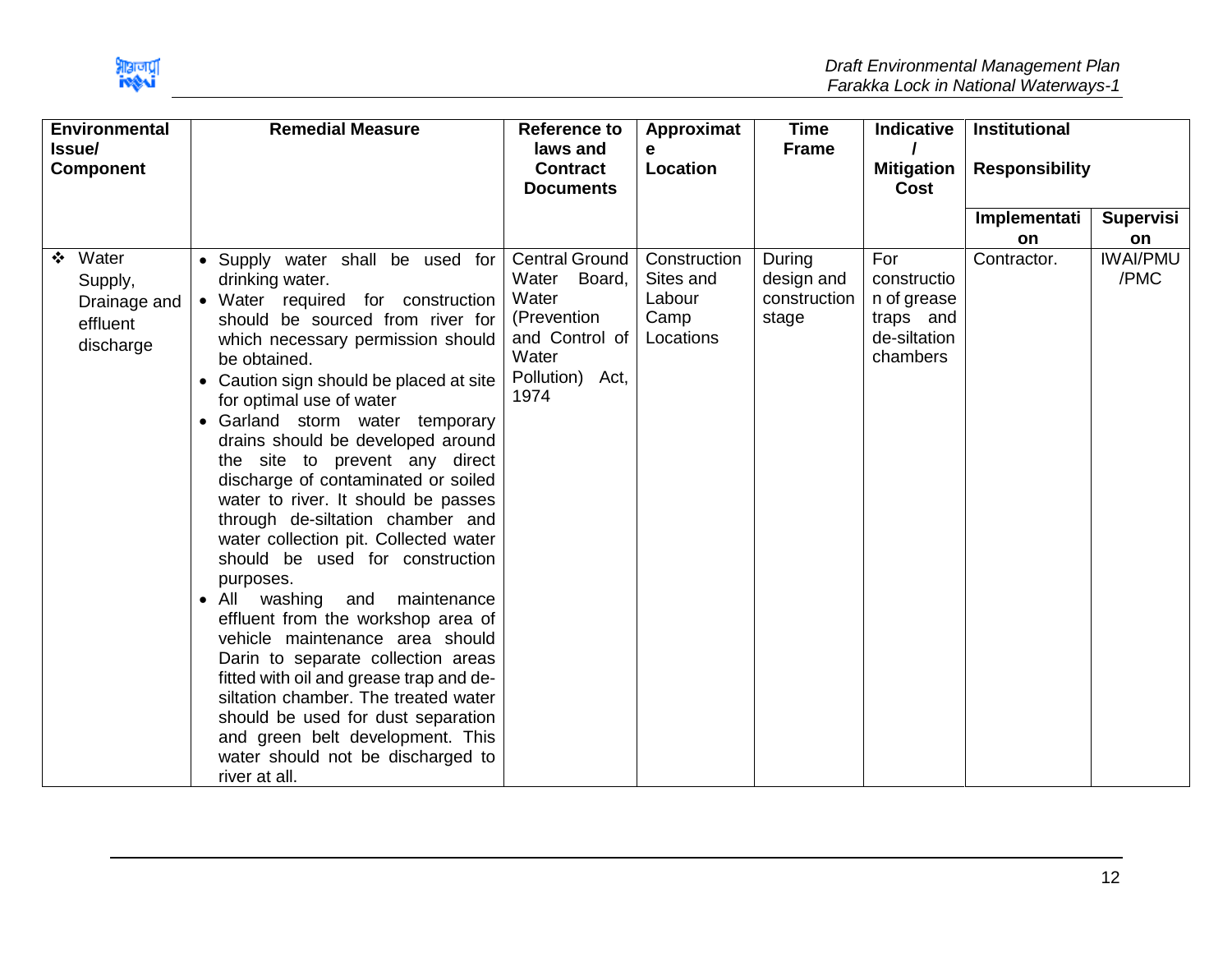|   | <b>Environmental</b><br>Issue/                                                                                                                                                                                                       |                        | <b>Remedial Measure</b>                                                                                                                                                                                                                                                                                                                                                                                                                                                                                                                                                                      | <b>Reference to</b><br>laws and                                            | Approximat<br>e                                                                                                            | <b>Time</b><br><b>Frame</b>                                                       | Indicative                       |           | Institutional         |                               |
|---|--------------------------------------------------------------------------------------------------------------------------------------------------------------------------------------------------------------------------------------|------------------------|----------------------------------------------------------------------------------------------------------------------------------------------------------------------------------------------------------------------------------------------------------------------------------------------------------------------------------------------------------------------------------------------------------------------------------------------------------------------------------------------------------------------------------------------------------------------------------------------|----------------------------------------------------------------------------|----------------------------------------------------------------------------------------------------------------------------|-----------------------------------------------------------------------------------|----------------------------------|-----------|-----------------------|-------------------------------|
|   | <b>Component</b>                                                                                                                                                                                                                     |                        |                                                                                                                                                                                                                                                                                                                                                                                                                                                                                                                                                                                              | <b>Contract</b><br><b>Documents</b>                                        | <b>Location</b>                                                                                                            |                                                                                   | <b>Mitigation</b><br><b>Cost</b> |           | <b>Responsibility</b> |                               |
|   |                                                                                                                                                                                                                                      |                        |                                                                                                                                                                                                                                                                                                                                                                                                                                                                                                                                                                                              |                                                                            |                                                                                                                            |                                                                                   |                                  |           | Implementati          | Supervisi                     |
| ❖ | Disposal of<br>excavated<br>earth, muck<br>and debris:<br>uncontrolled<br>disposal may<br>leads to<br>increased<br>sedimentatio<br>n of the river.                                                                                   |                        | · Provision should<br>made<br>be<br>for<br>collection and draining of water from<br>the excavated earth. It should be<br>used for embankment protection or<br>road construction depending on its<br>suitability.<br>• Provision should be made for geo<br>Synthetic Screen for arresting silt<br>flowing down stream.                                                                                                                                                                                                                                                                        | Solid<br>Waste<br>(Management<br>Handling)<br>&<br><b>Rules, 2015</b>      | <b>River Bank</b><br>along the<br>lock gate site                                                                           | Pre-<br>Constructio<br>n and<br>construction<br>Stage                             | Part<br>Project<br>Costs         | <b>of</b> | on<br>Contractor.     | on<br><b>IWAI/PMU</b><br>/PMC |
|   |                                                                                                                                                                                                                                      |                        | 5. Embankment Design and Construction, Drainage Pattern                                                                                                                                                                                                                                                                                                                                                                                                                                                                                                                                      |                                                                            |                                                                                                                            |                                                                                   |                                  |           |                       |                               |
|   | ❖ Navigational<br>channel<br><b>Bank Erosion</b><br>Protection:<br>Construction<br>of<br>Embankment<br>and<br>construction<br>of inlet and<br>out let<br>structure:<br>may lead to<br>accumulation<br>of sediments<br>on the updrift | $\bullet$<br>$\bullet$ | Stone pitching should be provided<br>on left bank of the River for<br>protection<br>The river bank slope of U/S and D/S<br>approach channel<br>should<br>be<br>provided with two layers of pitching<br>with PCC blocks of size of 1 m x 1m<br>x 0.6 m. 6 m wide.<br>Guide walls on U/S and D/S of the<br>lock are tied to those of existing lock<br>and cut offs to a depth of 5 m have<br>been provided for protection against<br>scour<br>During block pitching, the block<br>should<br>be placed at suitable<br>and should<br>not<br>distance<br>by<br>dropping from height. Block should | Water<br>(Prevention<br>and Control of<br>Water<br>Pollution) Act,<br>1974 | 1500-meter<br>stone<br>pitching<br><b>River Bank</b><br>along the<br>lock gate site<br>& 40 m<br>apron inside<br>the river | During<br>design,<br>Pre-<br>Constructio<br>n and<br>construction<br><b>Stage</b> | Part<br>Project<br>Costs         | of        | Contractor.           | <b>IWAI/PMU</b><br>/PMC       |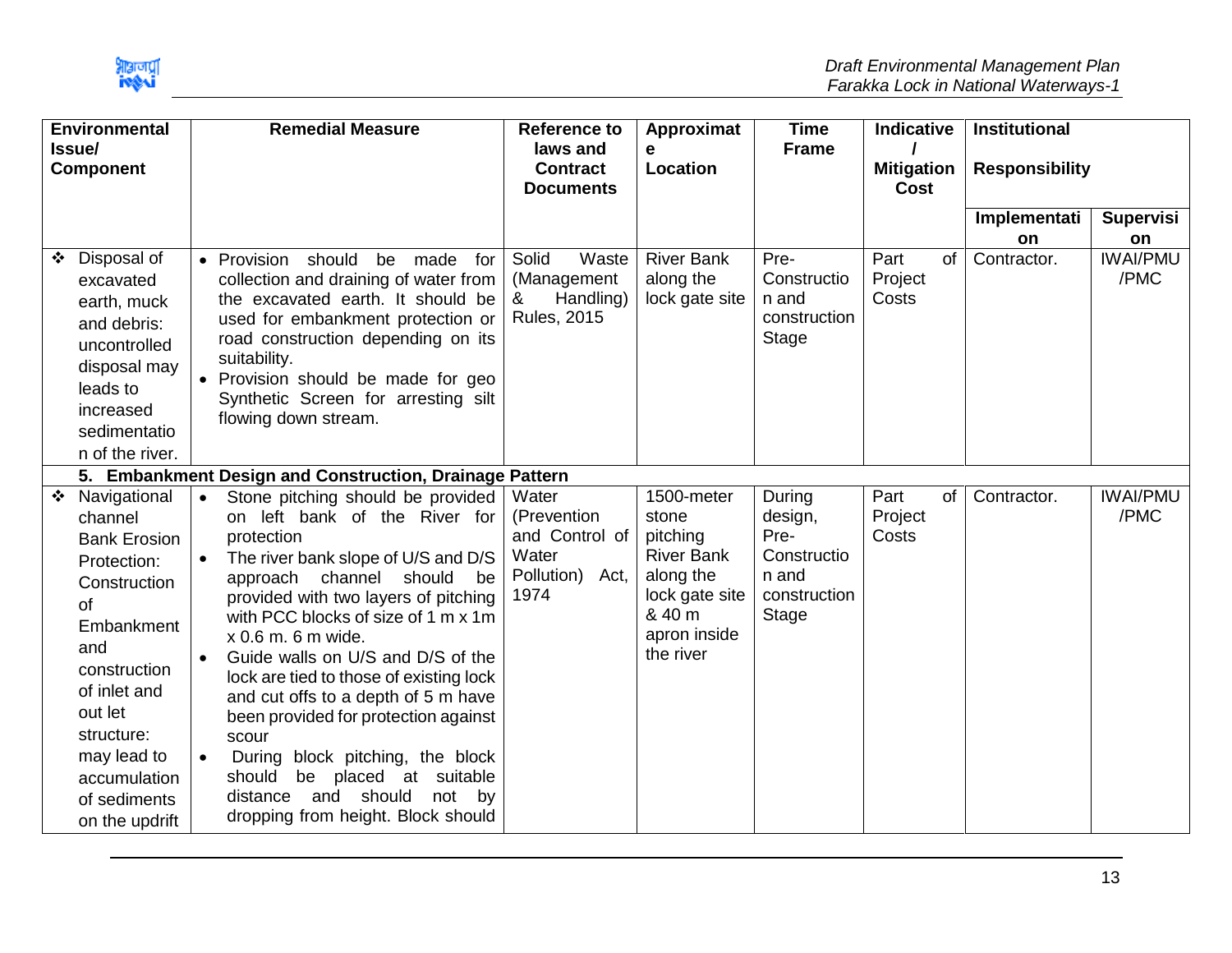

| <b>Environmental</b><br><b>Issue/</b><br><b>Component</b> |                                                                                                                                                  | <b>Remedial Measure</b>                                                                                                                                                                                                                                                                                                                                                                                                 | <b>Reference to</b><br>laws and<br><b>Contract</b>                                                                          | Approximat<br>e<br>Location                                               | <b>Time</b><br><b>Frame</b>                   | <b>Indicative</b><br><b>Mitigation</b> | <b>Institutional</b><br><b>Responsibility</b> |                         |
|-----------------------------------------------------------|--------------------------------------------------------------------------------------------------------------------------------------------------|-------------------------------------------------------------------------------------------------------------------------------------------------------------------------------------------------------------------------------------------------------------------------------------------------------------------------------------------------------------------------------------------------------------------------|-----------------------------------------------------------------------------------------------------------------------------|---------------------------------------------------------------------------|-----------------------------------------------|----------------------------------------|-----------------------------------------------|-------------------------|
|                                                           |                                                                                                                                                  |                                                                                                                                                                                                                                                                                                                                                                                                                         | <b>Documents</b>                                                                                                            |                                                                           |                                               | <b>Cost</b>                            |                                               |                         |
|                                                           |                                                                                                                                                  |                                                                                                                                                                                                                                                                                                                                                                                                                         |                                                                                                                             |                                                                           |                                               |                                        | Implementati<br>on                            | Supervisi<br>on         |
| side.                                                     | side and<br>erosion of<br>the downdrift<br>Contaminatio<br>n of river<br>water quality<br>and land may<br>happen due<br>to river bed<br>material | be placed by making grid in pitching<br>area.<br>Erosion monitoring should<br>be<br>$\bullet$<br>carried out periodically downstream<br>as well.<br>River Bed material/dredged soil if<br>should<br>be<br>tested<br>for<br>any<br>contaminants before its use or<br>disposal for land fill site. If any level<br>of heavy metal contamination is<br>found than it should be disposed off<br>in a secure manner to TSDF. |                                                                                                                             |                                                                           |                                               |                                        |                                               |                         |
| ❖ Drainage                                                | Pattern                                                                                                                                          | • Natural Drainage pattern of area<br>around should be maintained.<br>• Storm water management drains<br>be provided at site for<br>should<br>of storm<br>management<br>water<br>management                                                                                                                                                                                                                             |                                                                                                                             | Construction<br>Sites,<br>Access road,<br>and Labour<br>Camp<br>Locations | During<br>construction<br>stage               | Part<br><b>of</b><br>Project<br>Costs  | Contractor.                                   | <b>IWAI/PMU</b><br>/PMC |
|                                                           |                                                                                                                                                  | 6. Construction Material Sourcing                                                                                                                                                                                                                                                                                                                                                                                       |                                                                                                                             |                                                                           |                                               |                                        |                                               |                         |
| ❖                                                         | Borrow areas<br>for sourcing<br>earth for<br>filling as<br>required<br>(erosion, loss<br>of productive                                           | As surplus soil is available from<br>excavation of the site, no borrow area<br>may be required.                                                                                                                                                                                                                                                                                                                         | <b>IRC Guidelines</b><br>borrow<br>on.<br>areas<br><b>EIA Notification</b><br>2006(under<br>Environmental<br>Protection Act |                                                                           | During<br>design and<br>construction<br>stage | Part<br>of<br>Project<br>Costs         | Contractor                                    | <b>IWAI/PMU</b><br>/PMC |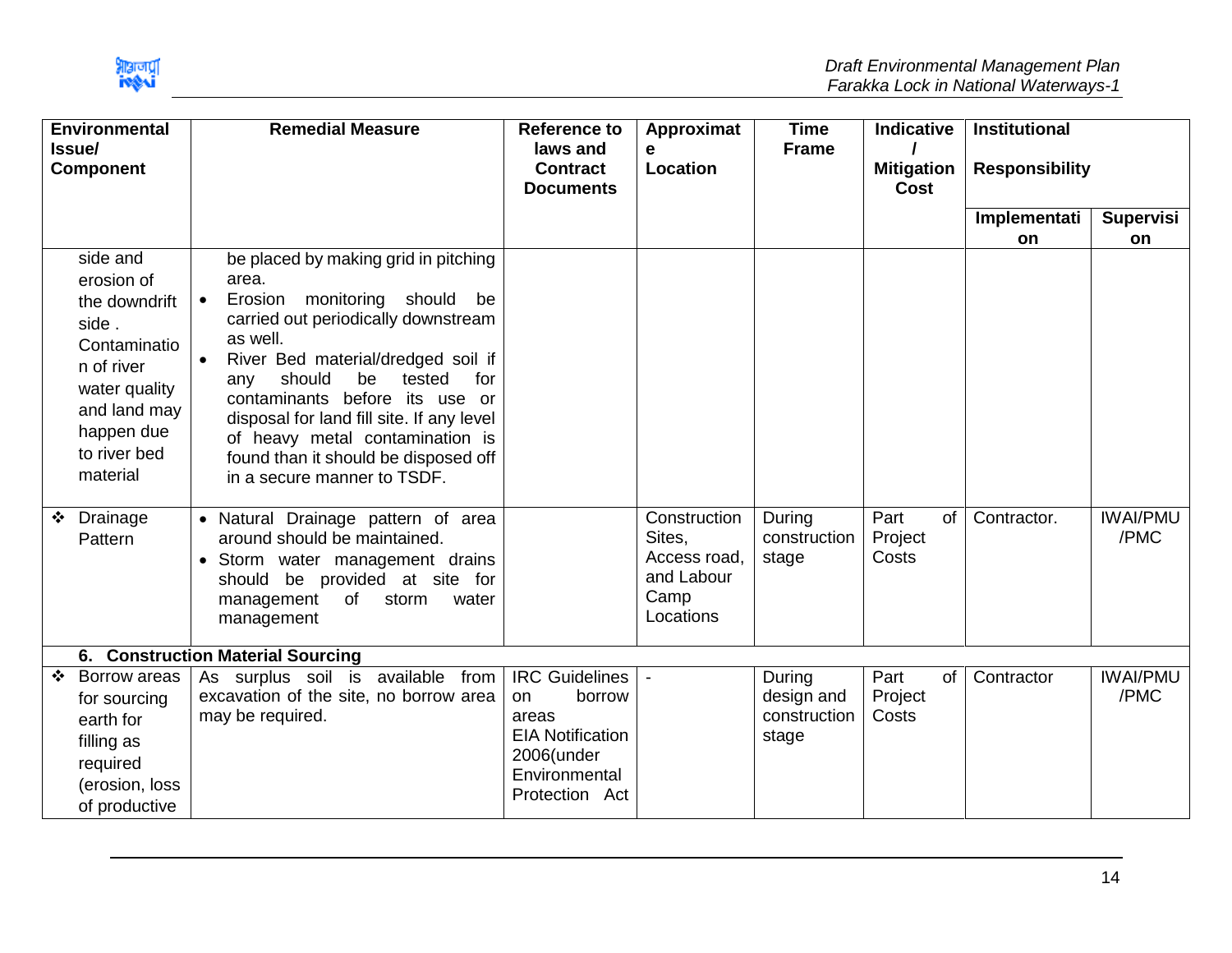

| <b>Environmental</b><br>Issue/<br><b>Component</b> |                                                                                                                                                                                                                                |                                                               | <b>Remedial Measure</b>                                                                                                                                                                                                                                                                                                                                                                                                                                                                                                                                                                                                                                                                                                                                                                                                                                 | <b>Reference to</b><br>laws and<br><b>Contract</b><br><b>Documents</b>                             | Approximat<br>e<br><b>Location</b> | <b>Time</b><br><b>Frame</b>                   | <b>Indicative</b><br><b>Mitigation</b><br><b>Cost</b> | Institutional<br><b>Responsibility</b> |                         |
|----------------------------------------------------|--------------------------------------------------------------------------------------------------------------------------------------------------------------------------------------------------------------------------------|---------------------------------------------------------------|---------------------------------------------------------------------------------------------------------------------------------------------------------------------------------------------------------------------------------------------------------------------------------------------------------------------------------------------------------------------------------------------------------------------------------------------------------------------------------------------------------------------------------------------------------------------------------------------------------------------------------------------------------------------------------------------------------------------------------------------------------------------------------------------------------------------------------------------------------|----------------------------------------------------------------------------------------------------|------------------------------------|-----------------------------------------------|-------------------------------------------------------|----------------------------------------|-------------------------|
|                                                    |                                                                                                                                                                                                                                |                                                               |                                                                                                                                                                                                                                                                                                                                                                                                                                                                                                                                                                                                                                                                                                                                                                                                                                                         |                                                                                                    |                                    |                                               |                                                       | Implementati<br><b>on</b>              | <b>Supervisi</b><br>on  |
|                                                    | land, land<br>degradation,<br>air pollution)                                                                                                                                                                                   |                                                               |                                                                                                                                                                                                                                                                                                                                                                                                                                                                                                                                                                                                                                                                                                                                                                                                                                                         | Rules,<br>and<br>1986;                                                                             |                                    |                                               |                                                       |                                        |                         |
|                                                    | Quarries for<br>sourcing<br>stone and<br>aggregates<br>(loss of<br>productive<br>land, land<br>degradation,<br>air pollution.<br>Any illegal<br>quarrying<br>may lead to<br>land use<br>change,<br>unstable rock<br>formation) | $\bullet$<br>$\bullet$<br>$\bullet$<br>$\bullet$<br>$\bullet$ | required<br>Aggregates<br>for<br>embankment stone pitching<br>and<br>roads should be procured from<br>licensed quarries.<br>It should be ensuring that selected<br>quarries are having<br>requisite<br>environment clearance, and comply<br>with Air Pollution Control and Noise<br>level requirements as per the law.<br>Copy of Environmental Clearance<br>letter and Consent to operate and<br>should be obtained from the quarry<br>owner and submitted to IWAI.<br>Material should be transported<br>under covered trucks only.<br>No new quarry should be opened<br>without due permissions. If new<br>quarry is opened then it is require to<br>obtain environment clearance from<br>MoEFCC/SEIAA<br>Each Quarry should be visited prior<br>its selection to ensure its<br>to<br>compliance with lease conditions,<br>EC and consent conditions. | <b>EIA Notification</b><br>2006(under<br>Environmental<br>Protection Act<br>Rules,<br>and<br>1986) | <b>Quarry Site</b>                 | During<br>design and<br>construction<br>stage | Part<br>of<br>Project<br>Costs                        | Contractor                             | <b>IWAI/PMU</b><br>/PMC |
|                                                    |                                                                                                                                                                                                                                |                                                               | 7. Protection of Flora and Fauna                                                                                                                                                                                                                                                                                                                                                                                                                                                                                                                                                                                                                                                                                                                                                                                                                        |                                                                                                    |                                    |                                               |                                                       |                                        |                         |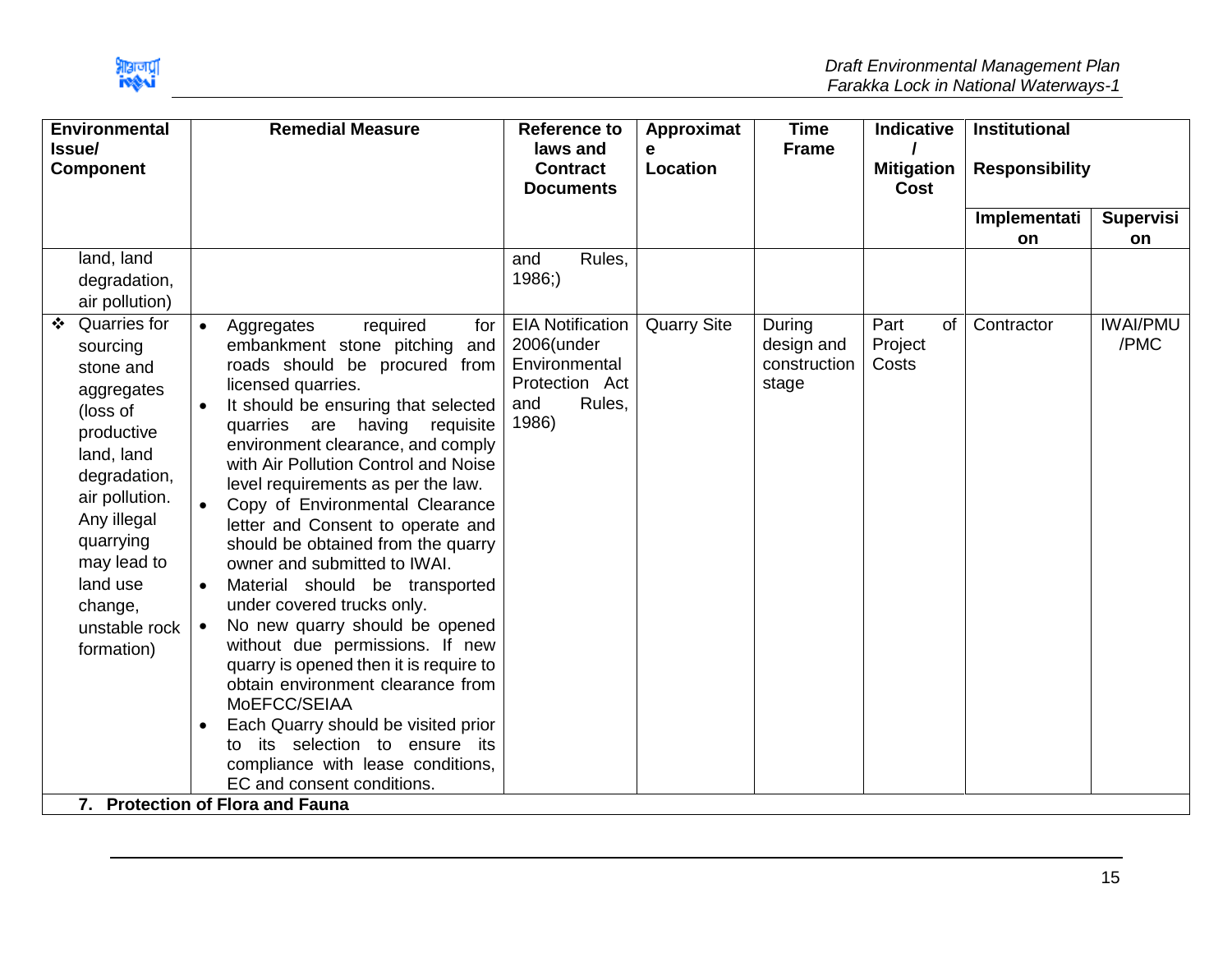| <b>Environmental</b>                                                                                                                             |                                                               | <b>Remedial Measure</b>                                                                                                                                                                                                                                                                                                                                                                                                                                                                                                                                                                                                                                                                                                                                                                                                                                                                                                                                                                                                                       | <b>Reference to</b>                             | Approximat             | <b>Time</b>                                   | <b>Indicative</b>         |    |                       | <b>Institutional</b> |                         |
|--------------------------------------------------------------------------------------------------------------------------------------------------|---------------------------------------------------------------|-----------------------------------------------------------------------------------------------------------------------------------------------------------------------------------------------------------------------------------------------------------------------------------------------------------------------------------------------------------------------------------------------------------------------------------------------------------------------------------------------------------------------------------------------------------------------------------------------------------------------------------------------------------------------------------------------------------------------------------------------------------------------------------------------------------------------------------------------------------------------------------------------------------------------------------------------------------------------------------------------------------------------------------------------|-------------------------------------------------|------------------------|-----------------------------------------------|---------------------------|----|-----------------------|----------------------|-------------------------|
| Issue/<br><b>Component</b>                                                                                                                       |                                                               |                                                                                                                                                                                                                                                                                                                                                                                                                                                                                                                                                                                                                                                                                                                                                                                                                                                                                                                                                                                                                                               | laws and<br><b>Contract</b><br><b>Documents</b> | e<br>Location          | <b>Frame</b>                                  | <b>Mitigation</b><br>Cost |    | <b>Responsibility</b> |                      |                         |
|                                                                                                                                                  |                                                               |                                                                                                                                                                                                                                                                                                                                                                                                                                                                                                                                                                                                                                                                                                                                                                                                                                                                                                                                                                                                                                               |                                                 |                        |                                               |                           |    |                       | Implementati         | <b>Supervisi</b>        |
|                                                                                                                                                  |                                                               |                                                                                                                                                                                                                                                                                                                                                                                                                                                                                                                                                                                                                                                                                                                                                                                                                                                                                                                                                                                                                                               |                                                 |                        |                                               |                           |    |                       | on                   | on                      |
| ❖ Protection of<br>impact on<br>aquatic<br>Fauna &<br>Flora due to<br>Increased<br>sedimentatio<br>n<br>downstream<br>0f<br>construction<br>site | $\bullet$<br>$\bullet$<br>$\bullet$<br>$\bullet$<br>$\bullet$ | To avoid the siltation in water 100m<br>distance has been kept between<br>existing and proposed lock gate.<br>No breeding ground is noticed<br>around the project site. However,<br>construction activity should be<br>restricted during spawning<br>- &<br>breeding period of fishes, i.e. June<br>to August<br>To avoid the construction debris<br>wash or blown into the water the<br>construction<br>shall<br>be<br>area<br>surrounded by silt screens.<br>The screens should also be placed<br>around storage areas, to prevent<br>waste from blowing away and to<br>prevent sediment run-off into the<br>river.<br>All the material and debris shall be<br>stored at least 20 meters away from<br>high water<br>mark<br>the<br>and<br>construction equipment must not be<br>cleaned or washed within 50 meters<br>of the high water mark.<br>Run-off from site should<br>pass<br>through oil/grease traps<br>and<br>sedimentation tank before its reuse.<br>All efforts shall be made for its<br>reuse to avoid its discharge to river. | Wild<br>Life<br>(Protection)<br>Act, 1972       | Around<br>Pilling Area | During<br>design and<br>construction<br>stage | Part<br>project<br>costs  | of | <b>DFO</b>            | PMU through          | <b>IWAI/PMU</b><br>/PMC |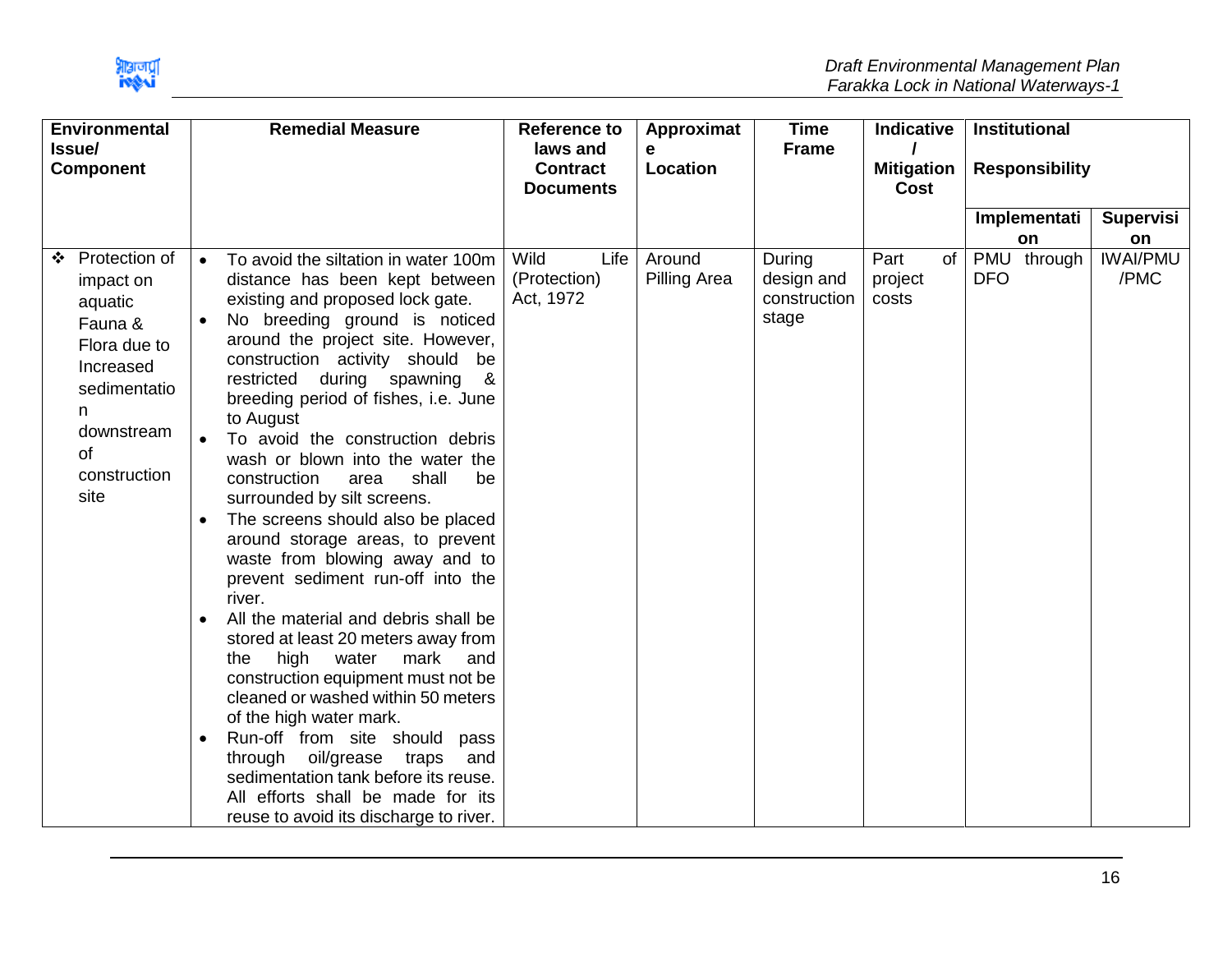

|                                     | <b>Remedial Measure</b>                                                                                                                                                                                                                                                                                                                                                                                                                                                                                                                                                                                                                                                                                                                                                                                                                                                                                                                                             | <b>Reference to</b>                 | Approximat | <b>Time</b> | <b>Indicative</b>                | Institutional         |                  |
|-------------------------------------|---------------------------------------------------------------------------------------------------------------------------------------------------------------------------------------------------------------------------------------------------------------------------------------------------------------------------------------------------------------------------------------------------------------------------------------------------------------------------------------------------------------------------------------------------------------------------------------------------------------------------------------------------------------------------------------------------------------------------------------------------------------------------------------------------------------------------------------------------------------------------------------------------------------------------------------------------------------------|-------------------------------------|------------|-------------|----------------------------------|-----------------------|------------------|
|                                     |                                                                                                                                                                                                                                                                                                                                                                                                                                                                                                                                                                                                                                                                                                                                                                                                                                                                                                                                                                     | <b>Contract</b><br><b>Documents</b> | Location   |             | <b>Mitigation</b><br><b>Cost</b> | <b>Responsibility</b> |                  |
|                                     |                                                                                                                                                                                                                                                                                                                                                                                                                                                                                                                                                                                                                                                                                                                                                                                                                                                                                                                                                                     |                                     |            |             |                                  | Implementati          | <b>Supervisi</b> |
|                                     |                                                                                                                                                                                                                                                                                                                                                                                                                                                                                                                                                                                                                                                                                                                                                                                                                                                                                                                                                                     |                                     |            |             |                                  | on                    | on               |
| $\bullet$<br>$\bullet$<br>$\bullet$ | Construction activities shall be<br>Culvert<br>carried<br>rapidly.<br>out<br>construction should not be carried<br>out during breeding and spawning<br>season means during rainy season.<br>Maintaining equipment in good<br>condition to prevent leaks or spills<br>of potentially hazardous materials<br>like hydraulic fluid, diesel, gasoline<br>and other petroleum products<br>Positioning water borne equipment<br>in a manner that will minimize<br>damage to fish habitat.<br>Turbidity traps/curtains should be<br>provided or Geo-Textile synthetic<br>sheet curtain shall be placed<br>around the construction area to<br>prevent movement of sediments<br>and construction waste.<br>Excavation activities onshore shall<br>not be undertaken during monsoon<br>season so as to minimize sediment<br>load of run-off.<br>All workers should be made aware<br>of not throwing any waste in the<br>river or any drain<br>No construction debris/ already |                                     |            |             |                                  |                       |                  |
|                                     | waste generated from labour camp                                                                                                                                                                                                                                                                                                                                                                                                                                                                                                                                                                                                                                                                                                                                                                                                                                                                                                                                    |                                     |            |             |                                  |                       |                  |
|                                     |                                                                                                                                                                                                                                                                                                                                                                                                                                                                                                                                                                                                                                                                                                                                                                                                                                                                                                                                                                     | accumulated solid waste at site or  | laws and   | е           | <b>Frame</b>                     |                       |                  |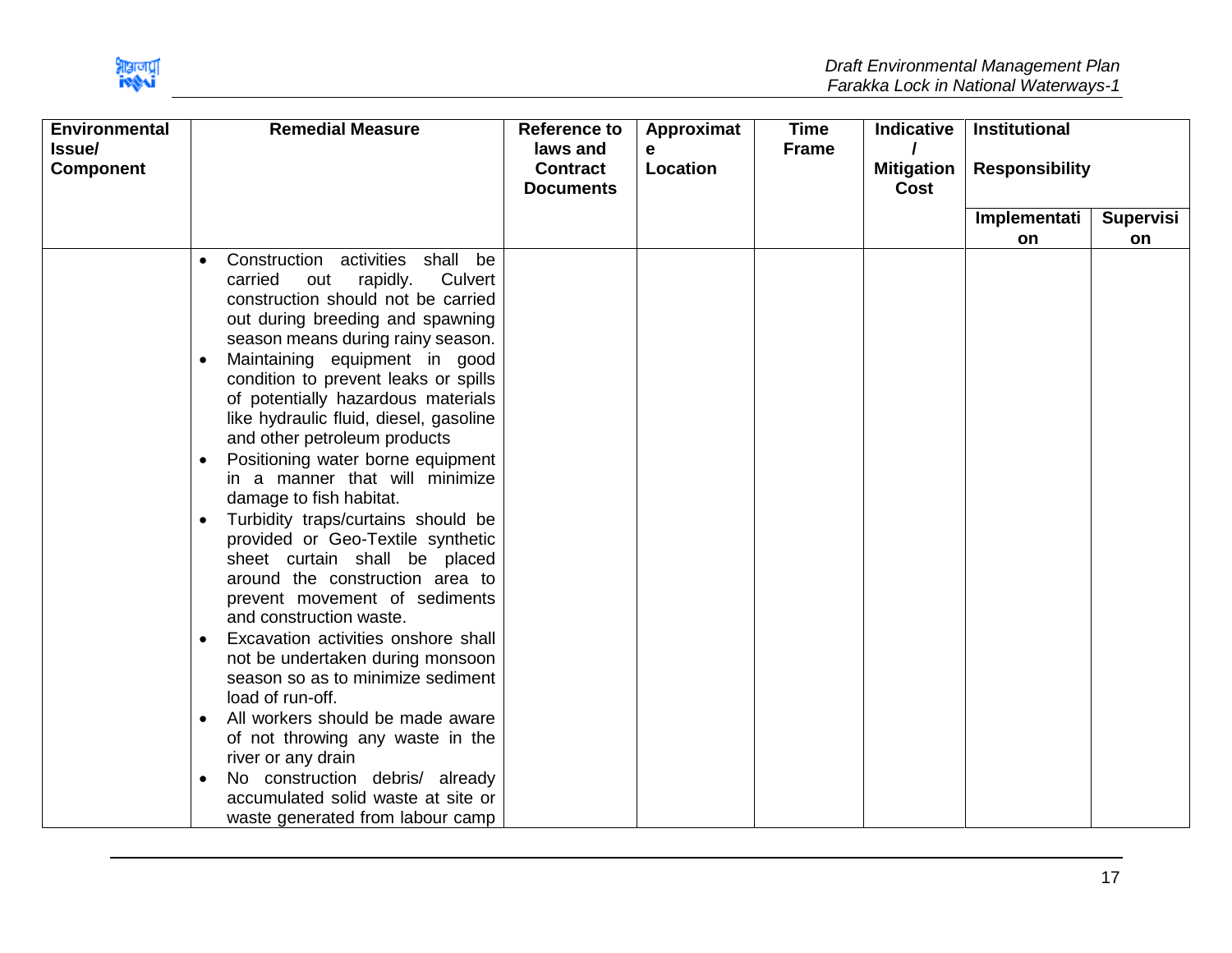

| <b>Environmental</b>       | <b>Remedial Measure</b>                                                                                                                                                                                                                                                                                                                                                                                                                                                                                                                                               | <b>Reference to</b>                             | Approximat    | <b>Time</b>  | <b>Indicative</b>         | Institutional         |                  |
|----------------------------|-----------------------------------------------------------------------------------------------------------------------------------------------------------------------------------------------------------------------------------------------------------------------------------------------------------------------------------------------------------------------------------------------------------------------------------------------------------------------------------------------------------------------------------------------------------------------|-------------------------------------------------|---------------|--------------|---------------------------|-----------------------|------------------|
| Issue/<br><b>Component</b> |                                                                                                                                                                                                                                                                                                                                                                                                                                                                                                                                                                       | laws and<br><b>Contract</b><br><b>Documents</b> | е<br>Location | <b>Frame</b> | <b>Mitigation</b><br>Cost | <b>Responsibility</b> |                  |
|                            |                                                                                                                                                                                                                                                                                                                                                                                                                                                                                                                                                                       |                                                 |               |              |                           | Implementati          | <b>Supervisi</b> |
|                            |                                                                                                                                                                                                                                                                                                                                                                                                                                                                                                                                                                       |                                                 |               |              |                           | <b>on</b>             | on               |
|                            | should be thrown in river or any<br>drain<br>Sewage generated from labour<br>$\bullet$<br>camp should not be directed into<br>river but should be disposed off<br>through septic tank/soak pit.<br>Engineering controls modify the<br>equipment or the work area to make<br>it quieter. Examples of engineering<br>controls are: use of quieter<br>equipment; retro-fitting equipment<br>with damping materials, mufflers, or<br>enclosures; erecting barriers; and<br>maintenance.<br>Aquatic ecology monitoring shall be<br>carried out prior start of construction |                                                 |               |              |                           |                       |                  |
|                            | and after completion of construction<br>so as to assess the impact of<br>construction activities on aquatic<br>life.<br>Soil stabilization works in the bank<br>$\bullet$<br>must consider implications on<br>changes in hydrological flow,<br>current and behavior of the river.<br>Such changes may create new<br>problems such as change of river<br>erosion<br>course,<br>of<br>river<br>embankment, change in erosion<br>and inundation pattern of the bank                                                                                                      |                                                 |               |              |                           |                       |                  |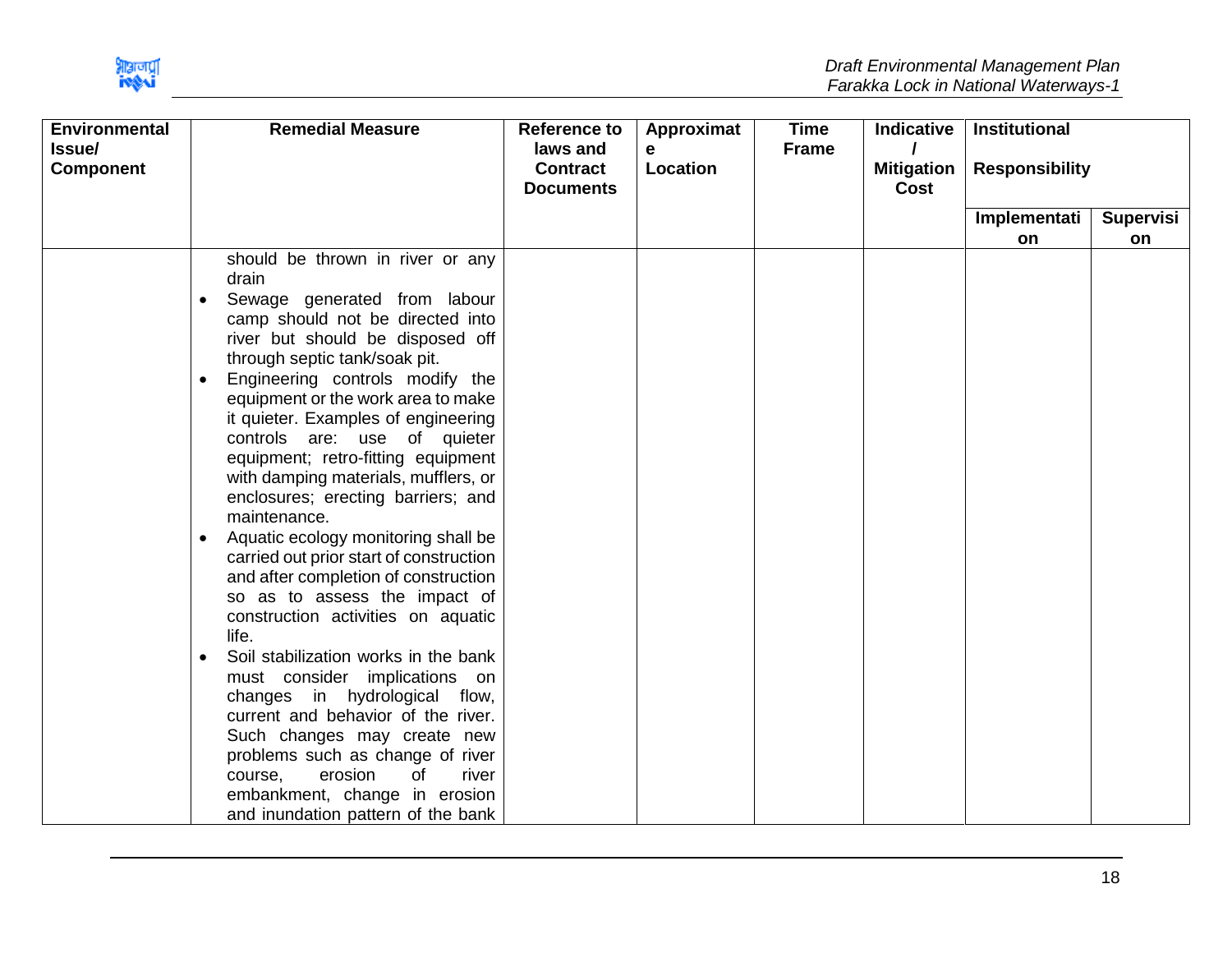

| <b>Environmental</b><br>Issue/<br><b>Component</b>            | <b>Remedial Measure</b>                                                                                                                                                                                                                                                                                                                                                                                                                                                                                                                                                                                                                                                                                                                                                                                                                                                                                                                                              | <b>Reference to</b><br>laws and<br><b>Contract</b><br><b>Documents</b> | Approximat<br>е<br>Location   | <b>Time</b><br><b>Frame</b>                   | <b>Indicative</b><br><b>Mitigation</b><br><b>Cost</b> | <b>Institutional</b><br><b>Responsibility</b> |                               |
|---------------------------------------------------------------|----------------------------------------------------------------------------------------------------------------------------------------------------------------------------------------------------------------------------------------------------------------------------------------------------------------------------------------------------------------------------------------------------------------------------------------------------------------------------------------------------------------------------------------------------------------------------------------------------------------------------------------------------------------------------------------------------------------------------------------------------------------------------------------------------------------------------------------------------------------------------------------------------------------------------------------------------------------------|------------------------------------------------------------------------|-------------------------------|-----------------------------------------------|-------------------------------------------------------|-----------------------------------------------|-------------------------------|
|                                                               |                                                                                                                                                                                                                                                                                                                                                                                                                                                                                                                                                                                                                                                                                                                                                                                                                                                                                                                                                                      |                                                                        |                               |                                               |                                                       | Implementati                                  | Supervisi                     |
| Impact on<br>❖<br>Avifauna<br>including<br>Migratory<br>birds | etc. which will inturn impact the<br>habitat of aquatic life<br>Sedimentation and siltation should<br>prevented<br>to<br>maintain<br>be<br>productivity of aquatic ecosystem<br>and availability of food such as<br>aquatic fauna, vegetation to the<br>avian fauna.<br>Green belt should be developed all<br>around the project periphery. 1 ha<br>of area is reserved as green area.<br>App. 900 trees should be planted<br>within the 1 ha of area to be<br>provided at the site.<br>Hunting, poaching and harming any<br>animal (especially avi -fauna) by<br>any worker or project related person<br>shall be strictly prohibited and<br>monitored.<br>The designated imported bird area<br>$\bullet$<br>is located more than 4 km from the<br>however it is recommended that, to<br>conserve the local biodiversity<br>(migratory birds of Farakka barrage<br>area) the construction activities may<br>stop for migratory periods of the<br>birds if required. | Wild<br>Life  <br>(Protection)<br>Act                                  | Around<br><b>Project Site</b> | During<br>design and<br>construction<br>stage | Part<br>of<br>project<br>costs                        | on<br><b>PMU</b>                              | on<br><b>IWAI/PMU</b><br>/PMC |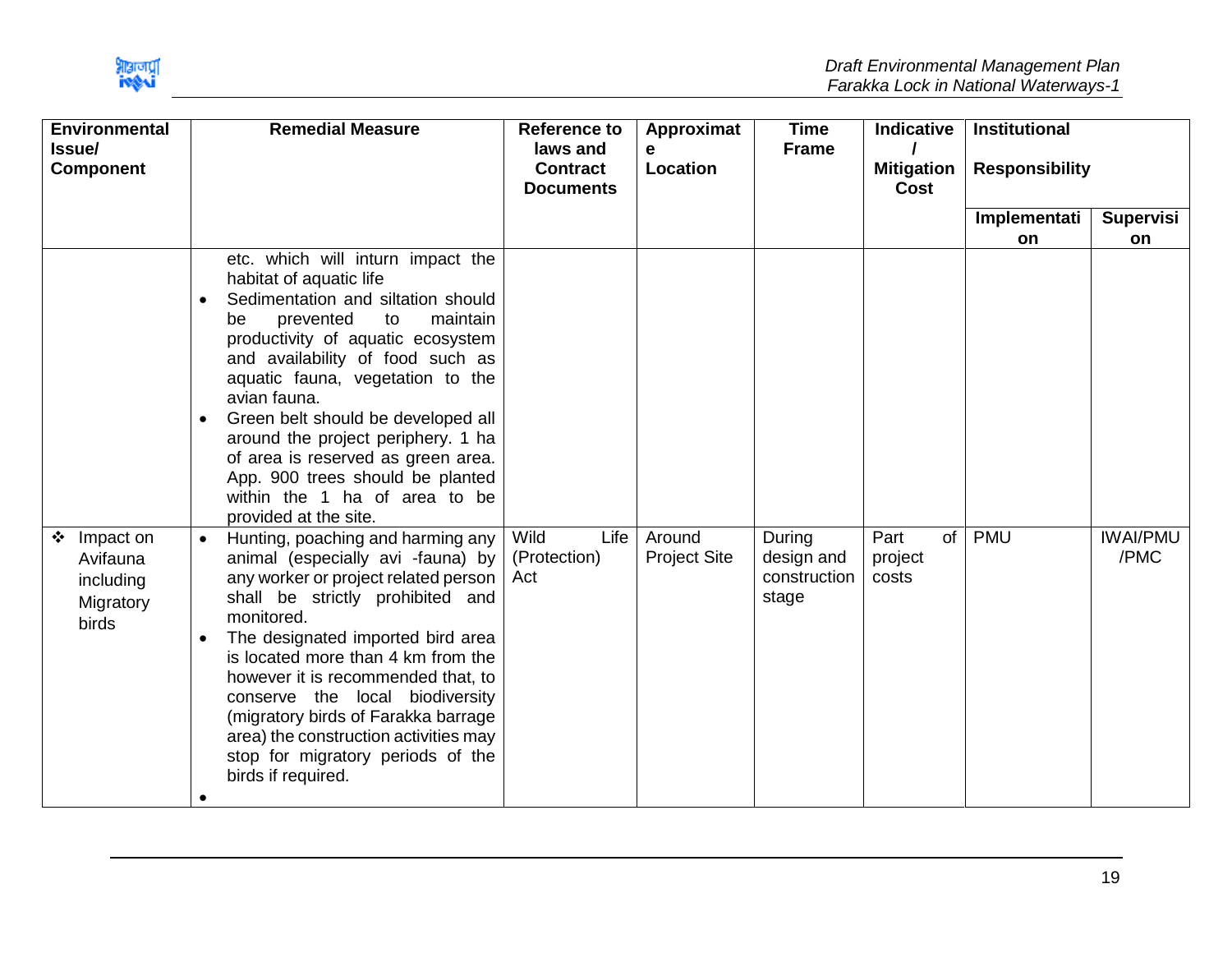

| <b>Environmental</b>                                  | <b>Remedial Measure</b>                                                                                                                                                                                                                                                                                                                                                                                                                                                                                                                                                                                                                                                                                                                                                                                                                                                                                                                                                      | <b>Reference to</b>                             | Approximat                                  | <b>Time</b>                                   | <b>Indicative</b>              | <b>Institutional</b>  |                         |
|-------------------------------------------------------|------------------------------------------------------------------------------------------------------------------------------------------------------------------------------------------------------------------------------------------------------------------------------------------------------------------------------------------------------------------------------------------------------------------------------------------------------------------------------------------------------------------------------------------------------------------------------------------------------------------------------------------------------------------------------------------------------------------------------------------------------------------------------------------------------------------------------------------------------------------------------------------------------------------------------------------------------------------------------|-------------------------------------------------|---------------------------------------------|-----------------------------------------------|--------------------------------|-----------------------|-------------------------|
| Issue/<br><b>Component</b>                            |                                                                                                                                                                                                                                                                                                                                                                                                                                                                                                                                                                                                                                                                                                                                                                                                                                                                                                                                                                              | laws and<br><b>Contract</b><br><b>Documents</b> | e<br>Location                               | <b>Frame</b>                                  | <b>Mitigation</b><br>Cost      | <b>Responsibility</b> |                         |
|                                                       |                                                                                                                                                                                                                                                                                                                                                                                                                                                                                                                                                                                                                                                                                                                                                                                                                                                                                                                                                                              |                                                 |                                             |                                               |                                | Implementati          | <b>Supervisi</b>        |
|                                                       |                                                                                                                                                                                                                                                                                                                                                                                                                                                                                                                                                                                                                                                                                                                                                                                                                                                                                                                                                                              |                                                 |                                             |                                               |                                | <b>on</b>             | on                      |
| ❖ Impact on<br><b>Terrestrial</b><br>Flora &<br>Fauna | • There are very few trees and some<br>agricultural land scattered around<br>the location, besides the green<br>meadows around. Development of a<br>green belt has been proposed all<br>along the lock gate boundary. This<br>would help in settlement of dust and<br>keep atmospheric humidity under<br>check.<br>• As far as possible the existing trees<br>present at site shall be retained<br>under greenbelt<br>Permission should be obtained from<br>forest department prior tree cutting if<br>any.<br>should<br>• Thick green<br>belt<br>be<br>developed around the periphery of<br>the lock site. App. 900 trees will be<br>planted at the site. Green belt should<br>include native tree species like<br>Pepal, Bargad, Arjun, Sheesham,<br>Kaner, Neem etc. Green belt should<br>be developed as per the CPCB<br>guidelines proposed above climate<br>section<br>• 70 % survival rate for plantation shall<br>be ensured.<br>• Hunting, poaching and harming any | Wild<br>Life<br><b>Protection Act</b>           | and<br>In.<br>Around<br><b>Project Site</b> | During<br>design and<br>construction<br>stage | Part<br>of<br>project<br>costs | Contractor            | <b>IWAI/PMU</b><br>/PMC |
|                                                       | animal (especially avi -fauna) by any                                                                                                                                                                                                                                                                                                                                                                                                                                                                                                                                                                                                                                                                                                                                                                                                                                                                                                                                        |                                                 |                                             |                                               |                                |                       |                         |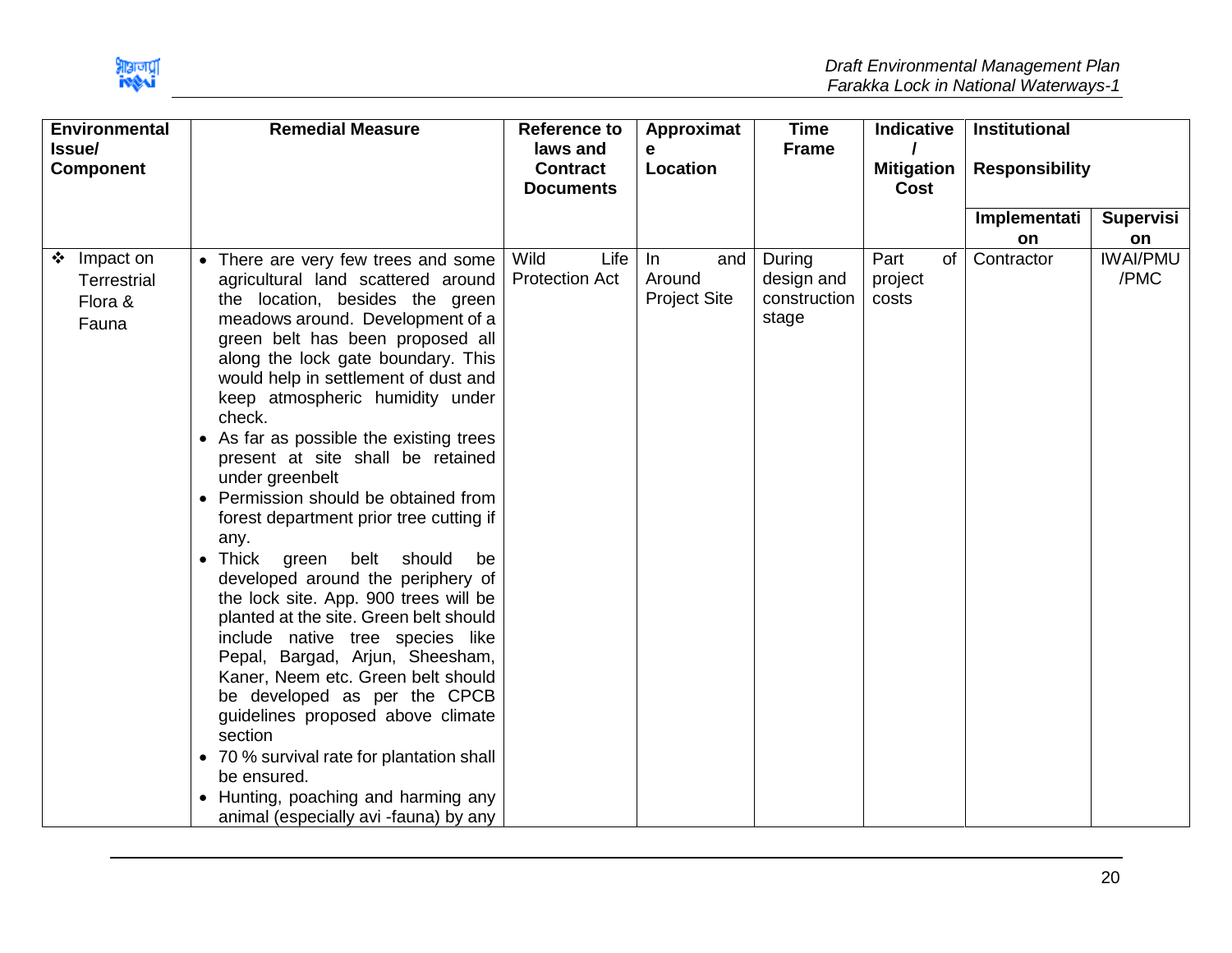

| <b>Environmental</b><br>Issue/<br><b>Component</b> | <b>Remedial Measure</b>                                                                                                                                                                                                                                                                                                                                                                                                                                                                                                                                                                                                                                                                                                                                                                                                                                                                                                                                                                                                                             | <b>Reference to</b><br>laws and<br><b>Contract</b><br><b>Documents</b> | Approximat<br>е<br>Location | <b>Time</b><br><b>Frame</b> | <b>Indicative</b><br><b>Mitigation</b><br><b>Cost</b> | <b>Institutional</b><br><b>Responsibility</b> |                  |
|----------------------------------------------------|-----------------------------------------------------------------------------------------------------------------------------------------------------------------------------------------------------------------------------------------------------------------------------------------------------------------------------------------------------------------------------------------------------------------------------------------------------------------------------------------------------------------------------------------------------------------------------------------------------------------------------------------------------------------------------------------------------------------------------------------------------------------------------------------------------------------------------------------------------------------------------------------------------------------------------------------------------------------------------------------------------------------------------------------------------|------------------------------------------------------------------------|-----------------------------|-----------------------------|-------------------------------------------------------|-----------------------------------------------|------------------|
|                                                    |                                                                                                                                                                                                                                                                                                                                                                                                                                                                                                                                                                                                                                                                                                                                                                                                                                                                                                                                                                                                                                                     |                                                                        |                             |                             |                                                       | Implementati                                  | <b>Supervisi</b> |
|                                                    |                                                                                                                                                                                                                                                                                                                                                                                                                                                                                                                                                                                                                                                                                                                                                                                                                                                                                                                                                                                                                                                     |                                                                        |                             |                             |                                                       | on                                            | <b>on</b>        |
|                                                    | worker or project related person shall<br>be strictly prohibited and monitored.<br>The designated imported bird area is<br>$\bullet$<br>located more than 4 km from the<br>however it is recommended that, to<br>conserve the<br>local biodiversity<br>(migratory birds of Farakka barrage)<br>area) the construction activities may<br>stop for migratory periods of the birds<br>if required.<br>• Construction activities should be<br>restricted to 6:00 Am-10:00 Pm<br>especially noise generating activities<br>Illumination at the site shall be<br>$\bullet$<br>reduced during the night time (if no<br>activity is going on) as it may disturb<br>the nocturnal animals.<br>• Noise generating activity shall not be<br>undertaken during night time to<br>minimize disturbance to animals.<br>• Noise levels shall be maintained<br>within the prescribed CPCBs limits to<br>the extent possible during the day<br>time.<br>• No hazardous material or waste<br>should be disposed off in the other<br>land or nearby area as it may harm |                                                                        |                             |                             |                                                       |                                               |                  |
|                                                    | the animals, if consumed accidently                                                                                                                                                                                                                                                                                                                                                                                                                                                                                                                                                                                                                                                                                                                                                                                                                                                                                                                                                                                                                 |                                                                        |                             |                             |                                                       |                                               |                  |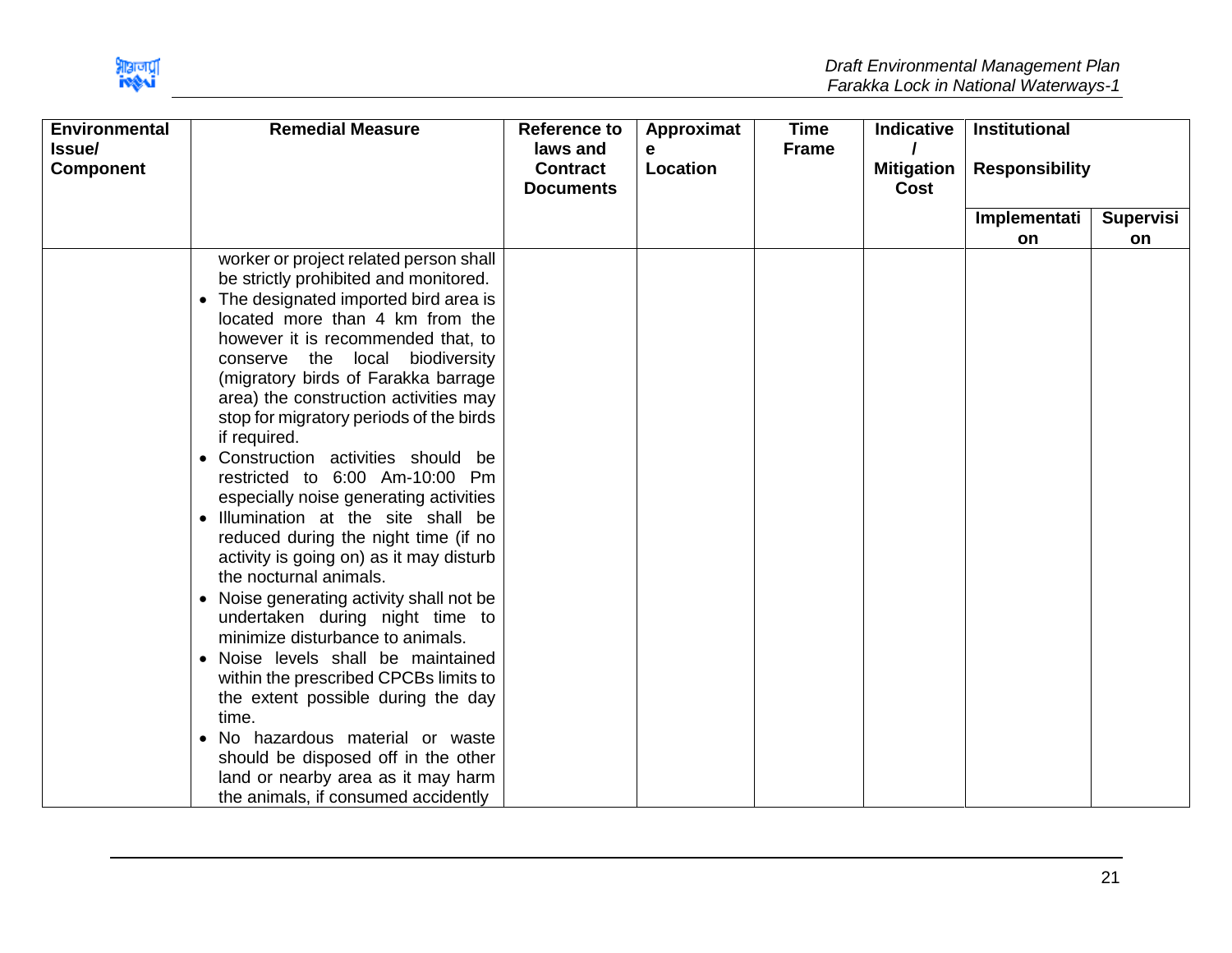

| <b>Environmental</b><br>Issue/<br><b>Component</b>                    | <b>Remedial Measure</b>                                                                                                                                                                                                                                                                                                                                                                                                                                                                            | <b>Reference to</b><br>laws and<br><b>Contract</b>                                                                                                                   | Approximat<br>е<br>Location                                      | <b>Time</b><br><b>Frame</b>          | Indicative<br><b>Mitigation</b> | <b>Institutional</b><br><b>Responsibility</b> |                         |
|-----------------------------------------------------------------------|----------------------------------------------------------------------------------------------------------------------------------------------------------------------------------------------------------------------------------------------------------------------------------------------------------------------------------------------------------------------------------------------------------------------------------------------------------------------------------------------------|----------------------------------------------------------------------------------------------------------------------------------------------------------------------|------------------------------------------------------------------|--------------------------------------|---------------------------------|-----------------------------------------------|-------------------------|
|                                                                       |                                                                                                                                                                                                                                                                                                                                                                                                                                                                                                    | <b>Documents</b>                                                                                                                                                     |                                                                  |                                      | Cost                            |                                               |                         |
|                                                                       |                                                                                                                                                                                                                                                                                                                                                                                                                                                                                                    |                                                                                                                                                                      |                                                                  |                                      |                                 | Implementati                                  | Supervisi               |
|                                                                       |                                                                                                                                                                                                                                                                                                                                                                                                                                                                                                    |                                                                                                                                                                      |                                                                  |                                      |                                 | on                                            | on                      |
|                                                                       | • Regular water sprinkling shall be<br>done in dust prone areas and haul<br>roads.<br>Construction site shall be barricaded<br>reduce the dust and noise<br>to<br>generation.<br>• Speed limit will be for construction<br>vehicle shall regulate to control noise<br>and dust emission.<br>• Regular maintenance of the dumper<br>and construction machineries shall<br>be done<br>• No timber usage should be allowed<br>for cooking or any other purpose at<br>site during design, construction |                                                                                                                                                                      |                                                                  |                                      |                                 |                                               |                         |
|                                                                       | phase of the project. Clean fuel like<br>LPG should be used                                                                                                                                                                                                                                                                                                                                                                                                                                        |                                                                                                                                                                      |                                                                  |                                      |                                 |                                               |                         |
| 8. Air Quality                                                        |                                                                                                                                                                                                                                                                                                                                                                                                                                                                                                    |                                                                                                                                                                      |                                                                  |                                      |                                 |                                               |                         |
| ❖ Fugitive Dust<br>Generation<br>due to<br>construction<br>activities | • Barricading the site to prevent dust<br>dispersion to nearby areas<br>Excavation and filling should be<br>carried out in parallel. Excavation<br>and filling should be carried out in<br>phases<br>• Excavated soil should be stored<br>under covered conditions<br>Transport of loose and fine materials<br>through covered vehicles.                                                                                                                                                           | Environmental<br>Protection Act,<br>1986<br>and<br>amendments<br>thereof;<br><b>The</b><br>Air<br>(Prevention<br>and Control of<br>Pollution)<br>Act,<br>1981<br>and | Construction<br>sites,<br>Loading<br>areas,<br>storage<br>areas, | During the<br>Constructio<br>n phase | Part of<br>project<br>Costs     | Contractor                                    | <b>IWAI/PMU</b><br>/PMC |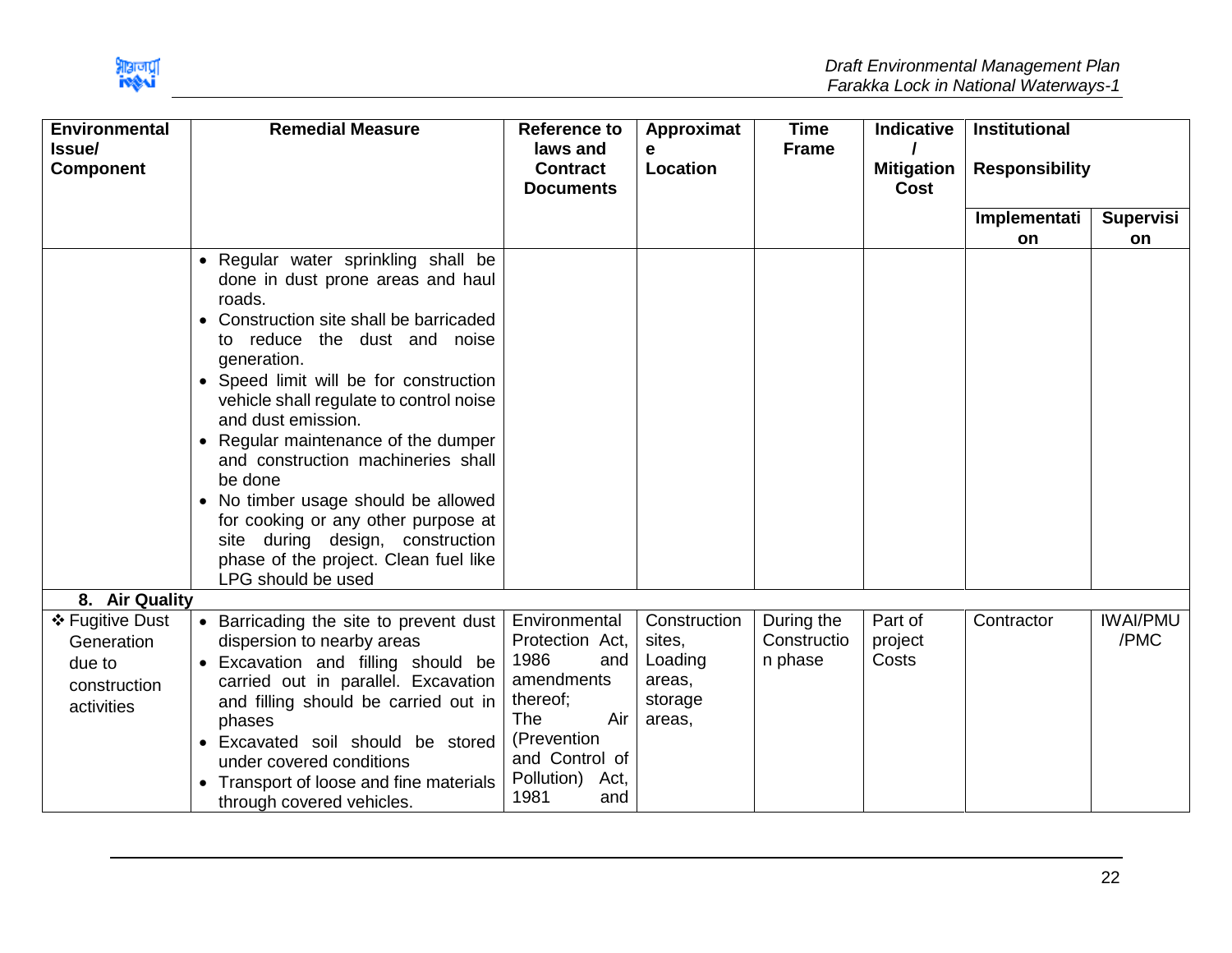

| <b>Environmental</b><br>Issue/ | <b>Remedial Measure</b>                                                                                                                                                                                                                                                                                                                                                                                                                                                                                                                                                                                                                                                                                                                                                                                                                                                                                                                                                                                | <b>Reference to</b><br>laws and     | Approximat<br>е | <b>Time</b><br><b>Frame</b> | <b>Indicative</b>         | Institutional         |                  |
|--------------------------------|--------------------------------------------------------------------------------------------------------------------------------------------------------------------------------------------------------------------------------------------------------------------------------------------------------------------------------------------------------------------------------------------------------------------------------------------------------------------------------------------------------------------------------------------------------------------------------------------------------------------------------------------------------------------------------------------------------------------------------------------------------------------------------------------------------------------------------------------------------------------------------------------------------------------------------------------------------------------------------------------------------|-------------------------------------|-----------------|-----------------------------|---------------------------|-----------------------|------------------|
| <b>Component</b>               |                                                                                                                                                                                                                                                                                                                                                                                                                                                                                                                                                                                                                                                                                                                                                                                                                                                                                                                                                                                                        | <b>Contract</b><br><b>Documents</b> | Location        |                             | <b>Mitigation</b><br>Cost | <b>Responsibility</b> |                  |
|                                |                                                                                                                                                                                                                                                                                                                                                                                                                                                                                                                                                                                                                                                                                                                                                                                                                                                                                                                                                                                                        |                                     |                 |                             |                           | Implementati          | <b>Supervisi</b> |
|                                |                                                                                                                                                                                                                                                                                                                                                                                                                                                                                                                                                                                                                                                                                                                                                                                                                                                                                                                                                                                                        |                                     |                 |                             |                           | on                    | on               |
|                                | • Loading<br>unloading<br>and<br>of<br>construction materials in covered<br>area.<br>• Approach roads should be paved<br>and widened.<br>• Water spraying on earthworks,<br>unpaved haulage roads, other dust<br>prone areas and construction yard.<br>• Make Provision of PPEs like face<br>masks to workers.<br>• Raw materials like cement, sand and<br>construction debris should be stored<br>under covered conditions<br>• Wheel wash facility should be<br>provided at exit points of the site<br>• Monitoring of air quality should be<br>carried out on monthly basis to check<br>level of pollutants<br>the<br>and<br>effectiveness of proposed EMP.<br>• Development of green belt at the site<br>efficient for arresting the particulate<br>matter<br>• Mixing Plant, crushers and batching<br>plant should be located on downwind<br>direction of the site fitted with<br>adequate stack height to ensure<br>enough dispersion of exit gases. with<br>appropriate<br>pollution<br>control | amendments<br>thereof               |                 |                             |                           |                       |                  |
|                                | measures                                                                                                                                                                                                                                                                                                                                                                                                                                                                                                                                                                                                                                                                                                                                                                                                                                                                                                                                                                                               |                                     |                 |                             |                           |                       |                  |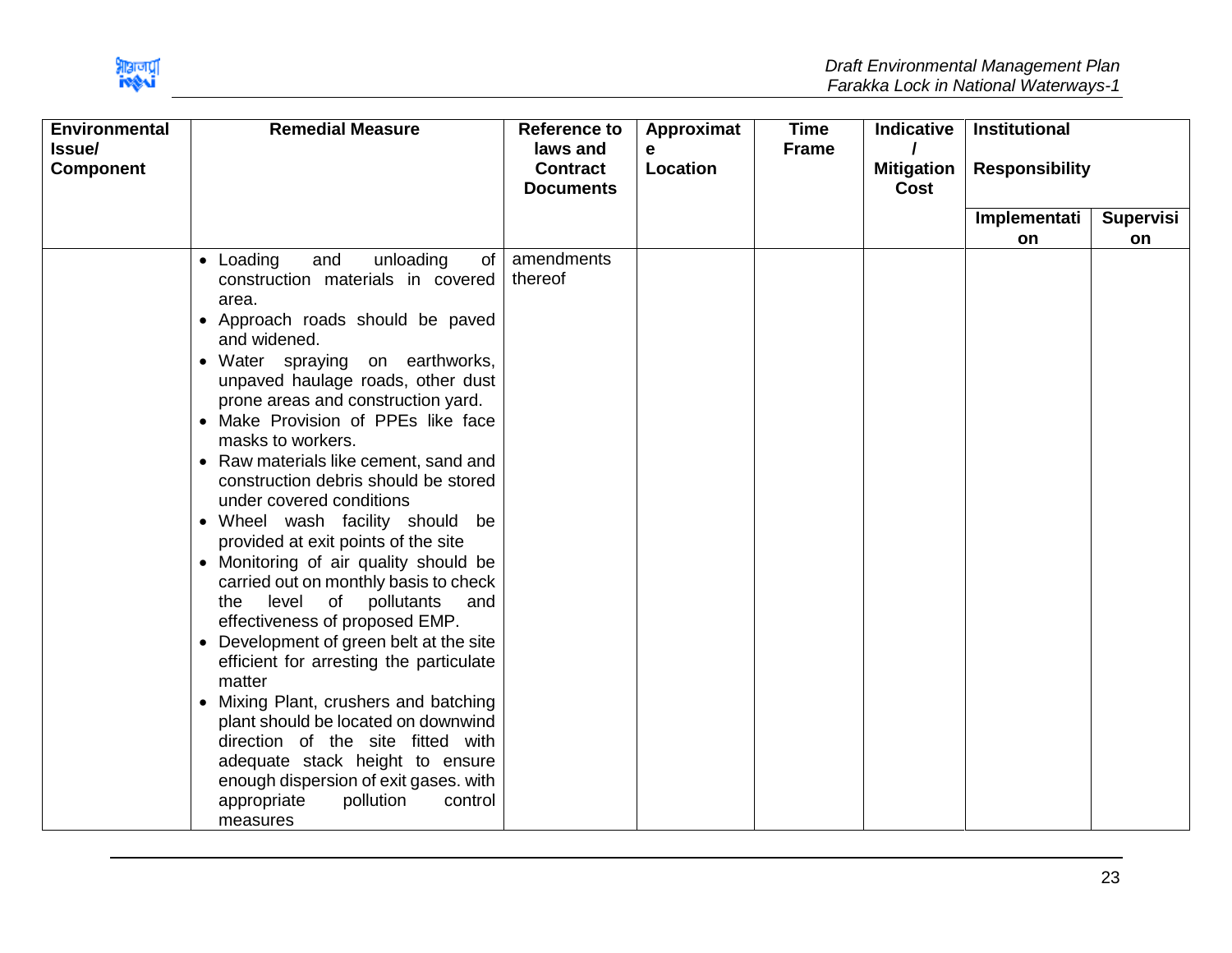| <b>Environmental</b>                                                         | <b>Remedial Measure</b>                                                                                                                                                                                                                                                                                                                                                                                                                                                                   | <b>Reference to</b>                                                                                                                                                                        | Approximat                                                                               | <b>Time</b>                          | Indicative                       | <b>Institutional</b>  |                         |
|------------------------------------------------------------------------------|-------------------------------------------------------------------------------------------------------------------------------------------------------------------------------------------------------------------------------------------------------------------------------------------------------------------------------------------------------------------------------------------------------------------------------------------------------------------------------------------|--------------------------------------------------------------------------------------------------------------------------------------------------------------------------------------------|------------------------------------------------------------------------------------------|--------------------------------------|----------------------------------|-----------------------|-------------------------|
| Issue/<br><b>Component</b>                                                   |                                                                                                                                                                                                                                                                                                                                                                                                                                                                                           | laws and<br><b>Contract</b><br><b>Documents</b>                                                                                                                                            | e<br>Location                                                                            | <b>Frame</b>                         | <b>Mitigation</b><br><b>Cost</b> | <b>Responsibility</b> |                         |
|                                                                              |                                                                                                                                                                                                                                                                                                                                                                                                                                                                                           |                                                                                                                                                                                            |                                                                                          |                                      |                                  | Implementati          | <b>Supervisi</b>        |
|                                                                              | • Low sulphur diesel should be used<br>DG<br>operating<br>for<br>sets<br>and<br>construction equipment.                                                                                                                                                                                                                                                                                                                                                                                   |                                                                                                                                                                                            |                                                                                          |                                      |                                  | <b>on</b>             | on                      |
| ❖ Exhaust gas<br>emissions<br>from<br>machinery and<br>vehicular<br>traffic. | • Regular maintenance should be<br>carried out of machinery and<br>equipment.<br>• Diesel Generating (DG) sets should<br>be fitted with stack of adequate<br>height as per regulations (Height of<br>stack = height of the building + 0.2 $\sqrt{ }$<br>KVA.)                                                                                                                                                                                                                             | Environmental<br>Protection Act,<br>1986<br>and<br>amendments<br>thereof;<br>Air<br>The<br>(Prevention<br>and Control of<br>Pollution) Act,<br>1981<br>and<br>amendments<br>thereof        | Construction<br>camps<br>and<br>sites,<br>batching<br>DG<br>plants,<br>sets<br>locations | During the<br>Constructio<br>n phase | Part of<br>project<br>Costs      | Contractor            | <b>IWAI/PMU</b><br>/PMC |
| ❖ Emissions at<br>access road:<br>avoidance of<br>traffic Jams               | • Efforts should be made to move<br>construction material early morning<br>and late evening period.<br>• Traffic regulators (Guard) should be<br>posted in habitat area and at key<br>junction areas to avoid congestion<br>No construction, material, equipment<br>or vehicle should be stored or parked<br>at any road or the non-project area<br>• Transportation vehicle should strictly<br>adhere to the designated routes and<br>timings and should avoid the peak<br>traffic hours | Environmental<br>Protection Act,<br>1986<br>and<br>amendments<br>thereof;<br><b>The</b><br>Air<br>(Prevention<br>and Control of<br>Pollution) Act,<br>1981<br>and<br>amendments<br>thereof | Existing<br>roads                                                                        | During the<br>Constructio<br>n phase | Part of<br>project<br>Costs      | Contractor            | <b>IWAI/PMU</b><br>/PMC |
| 9. Noise and Vibration                                                       |                                                                                                                                                                                                                                                                                                                                                                                                                                                                                           |                                                                                                                                                                                            |                                                                                          |                                      |                                  |                       |                         |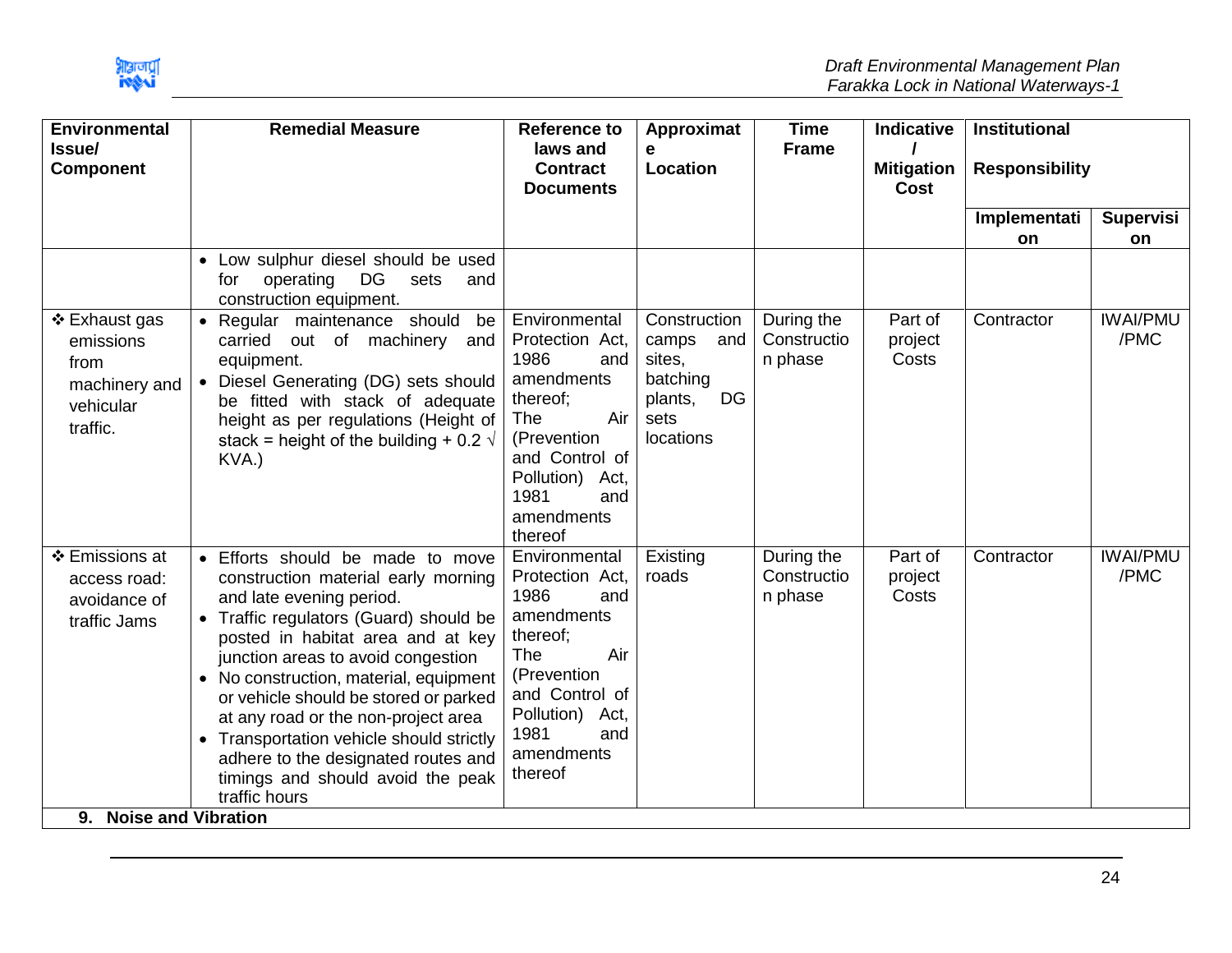

| <b>Environmental</b>                                                       | <b>Remedial Measure</b>                                                                                                                                                                                                                                                                                                                                                                                                                                                                                                                                                                                                                                                                                                                                                                                                                                                                                                                                                           | <b>Reference to</b>                                                                                 | Approximat                                 | <b>Time</b>                          | <b>Indicative</b>                | <b>Institutional</b>  |                               |
|----------------------------------------------------------------------------|-----------------------------------------------------------------------------------------------------------------------------------------------------------------------------------------------------------------------------------------------------------------------------------------------------------------------------------------------------------------------------------------------------------------------------------------------------------------------------------------------------------------------------------------------------------------------------------------------------------------------------------------------------------------------------------------------------------------------------------------------------------------------------------------------------------------------------------------------------------------------------------------------------------------------------------------------------------------------------------|-----------------------------------------------------------------------------------------------------|--------------------------------------------|--------------------------------------|----------------------------------|-----------------------|-------------------------------|
| Issue/<br><b>Component</b>                                                 |                                                                                                                                                                                                                                                                                                                                                                                                                                                                                                                                                                                                                                                                                                                                                                                                                                                                                                                                                                                   | laws and<br><b>Contract</b><br><b>Documents</b>                                                     | e<br>Location                              | <b>Frame</b>                         | <b>Mitigation</b><br><b>Cost</b> | <b>Responsibility</b> |                               |
|                                                                            |                                                                                                                                                                                                                                                                                                                                                                                                                                                                                                                                                                                                                                                                                                                                                                                                                                                                                                                                                                                   |                                                                                                     |                                            |                                      |                                  | Implementati          | <b>Supervisi</b>              |
| ❖ Noise from<br>construction<br>vehicle,<br>equipment<br>and<br>machinery. | • All equipment to be timely serviced<br>and properly maintained to minimize<br>its operational noise.<br>Construction<br>equipment<br>and<br>machinery to be fitted with silencers<br>and maintained properly.<br>Barricading the construction site to<br>minimize the noise level outside the<br>site boundary<br>Timely maintenance and servicing of<br>construction equipment and vehicles<br>to reduce the noise generation due to<br>friction and abrasion<br>Protection devices (ear plugs or ear<br>muffs) will be provided to the workers<br>operating in the vicinity of high noise<br>generating machines.<br>Honking should be prohibited at the<br>project site<br>• All safety measures<br>and<br>Job<br>rotations should be practiced for<br>workers, working in high noise level<br>areas.<br>No noise generating activity should<br>be carried out between 6:00 AM to<br>10:00 PM.<br>Hearing test for the workers prior to<br>deployment at site and high noise | Noise Pollution<br>(Regulation<br>Control)<br>and<br>Rules,<br>2000<br>and<br>amendments<br>thereof | Lock gate<br>site and<br>accesses<br>road. | During the<br>Constructio<br>n stage | Part<br>0f<br>project<br>Costs   | on<br>Contractor      | on<br><b>IWAI/PMU</b><br>/PMC |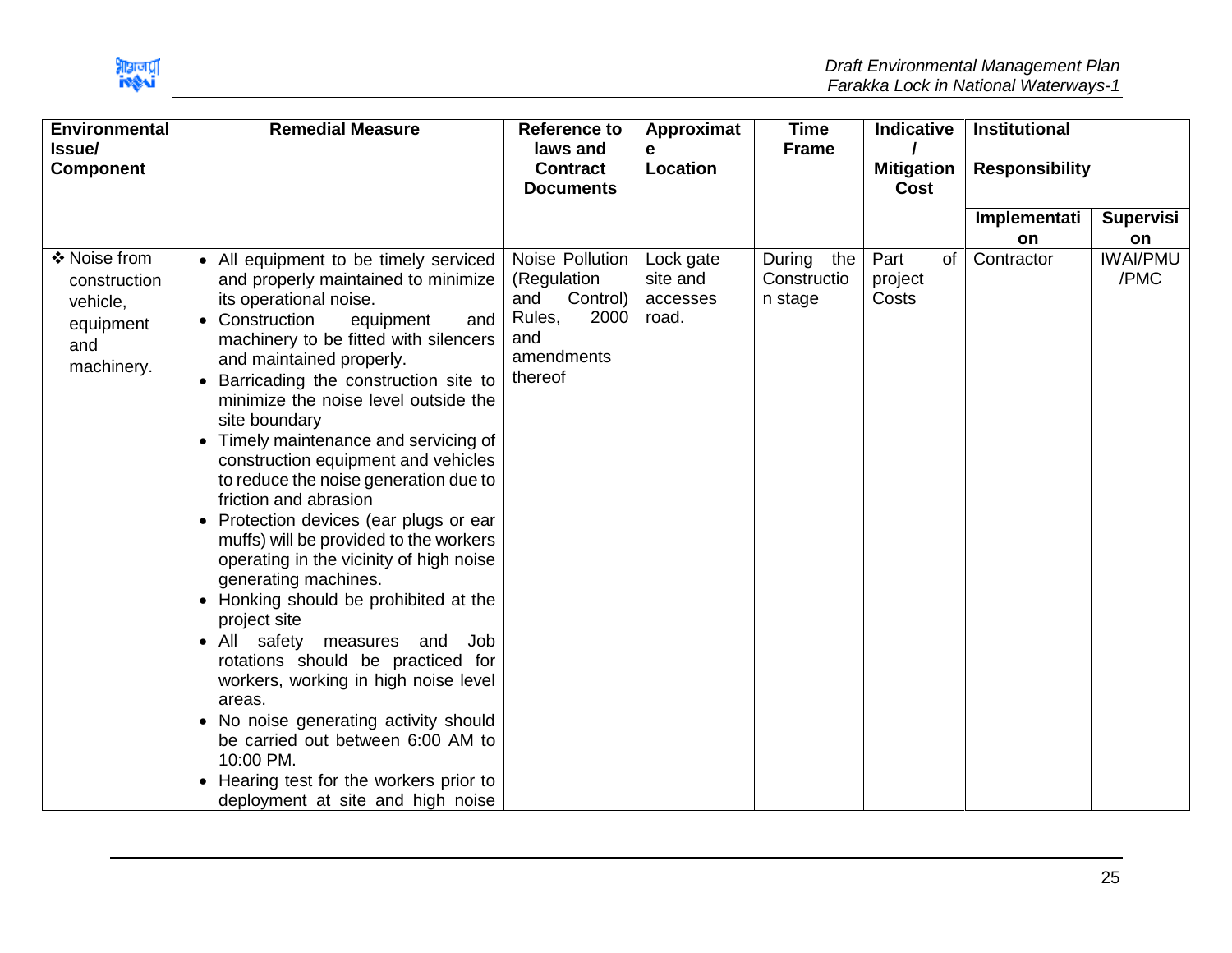

| <b>Environmental</b>       |           | <b>Remedial Measure</b>                                            | <b>Reference to</b>                             | Approximat      | <b>Time</b>  | <b>Indicative</b>                | <b>Institutional</b>  |                  |
|----------------------------|-----------|--------------------------------------------------------------------|-------------------------------------------------|-----------------|--------------|----------------------------------|-----------------------|------------------|
| Issue/<br><b>Component</b> |           |                                                                    | laws and<br><b>Contract</b><br><b>Documents</b> | e<br>Location   | <b>Frame</b> | <b>Mitigation</b><br><b>Cost</b> | <b>Responsibility</b> |                  |
|                            |           |                                                                    |                                                 |                 |              |                                  | Implementati          | <b>Supervisi</b> |
|                            |           |                                                                    |                                                 |                 |              |                                  | on.                   | on.              |
|                            |           | areas followed by periodic testing<br>every six months.            |                                                 |                 |              |                                  |                       |                  |
|                            | $\bullet$ | Monitoring of Noise levels should be                               |                                                 |                 |              |                                  |                       |                  |
|                            |           | carried out on monthly basis to check                              |                                                 |                 |              |                                  |                       |                  |
|                            |           | level<br>of pollutants<br>and<br>the                               |                                                 |                 |              |                                  |                       |                  |
|                            |           | effectiveness of proposed EMP.                                     |                                                 |                 |              |                                  |                       |                  |
| 10. Land-use and Landscape |           |                                                                    |                                                 |                 |              |                                  |                       |                  |
| ❖ Land use                 |           | • Efforts should be made to improve                                | Design                                          | Around          | During       | five<br>For                      | Contractor            | <b>IWAI/PMU</b>  |
| Change and                 |           | the Aesthetic of the area. No                                      | requirement                                     | project<br>site | construction | caution                          |                       | /PMC             |
| Loss of                    |           | construction waste or other wastes                                 |                                                 | and<br>area     | Stage        | boards                           |                       |                  |
| productive/top             |           | should be dumped at unidentified                                   |                                                 | borrow area     |              |                                  |                       |                  |
| soil                       |           | areas.                                                             |                                                 |                 |              |                                  |                       |                  |
|                            |           | • Caution board in local language                                  |                                                 |                 |              |                                  |                       |                  |
|                            |           | be placed<br>at different<br>should                                |                                                 |                 |              |                                  |                       |                  |
|                            |           | locations to prevent dumping of<br>Municipal solid waste and other |                                                 |                 |              |                                  |                       |                  |
|                            |           | waste all around the project site                                  |                                                 |                 |              |                                  |                       |                  |
|                            |           | which<br>is<br>areas<br>happening                                  |                                                 |                 |              |                                  |                       |                  |
|                            |           | substantially at present.                                          |                                                 |                 |              |                                  |                       |                  |
|                            |           | • About 15 cm of top soil layer should                             |                                                 |                 |              |                                  |                       |                  |
|                            |           | be stripped prior to excavation and                                |                                                 |                 |              |                                  |                       |                  |
|                            |           | separately<br>stored<br>in covered                                 |                                                 |                 |              |                                  |                       |                  |
|                            |           | condition and should be used for                                   |                                                 |                 |              |                                  |                       |                  |
|                            |           | landscaping of the lock gate site.                                 |                                                 |                 |              |                                  |                       |                  |
|                            |           | • The remaining excavated soil should                              |                                                 |                 |              |                                  |                       |                  |
|                            |           | be used for filling of site and road                               |                                                 |                 |              |                                  |                       |                  |
|                            |           | realignment. Excess earth, if any                                  |                                                 |                 |              |                                  |                       |                  |
|                            |           | shall be disposed off at the locations                             |                                                 |                 |              |                                  |                       |                  |
|                            |           | designated by the authorities or to                                |                                                 |                 |              |                                  |                       |                  |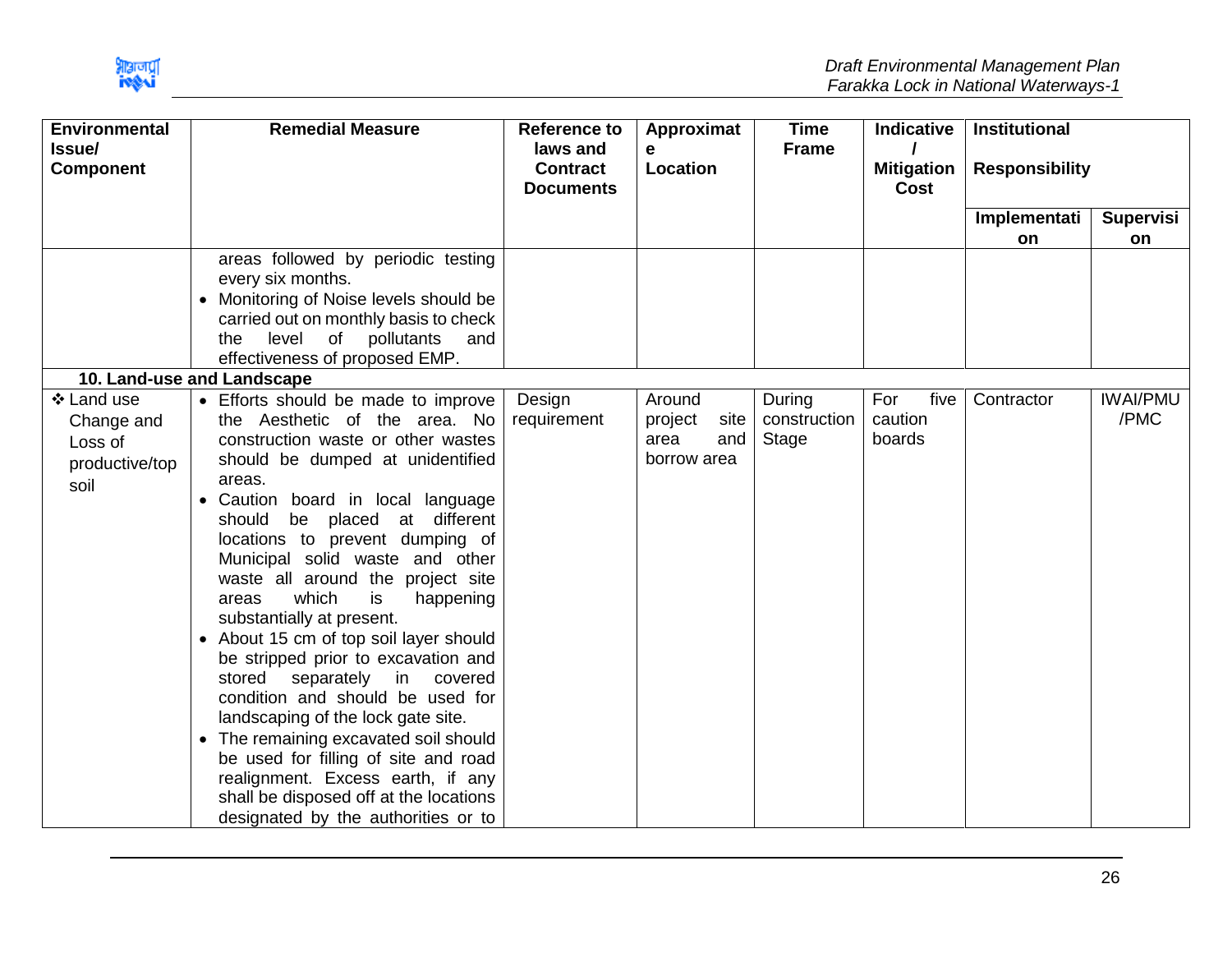

| <b>Environmental</b><br>Issue/                                       | <b>Remedial Measure</b>                                                                                                                                                                                                                                                                                                                                                                                                                                                                                                                                                                                                                                                                               | <b>Reference to</b><br>laws and     | Approximat<br>е                  | <b>Time</b><br><b>Frame</b>     | <b>Indicative</b>              | <b>Institutional</b>  |                         |
|----------------------------------------------------------------------|-------------------------------------------------------------------------------------------------------------------------------------------------------------------------------------------------------------------------------------------------------------------------------------------------------------------------------------------------------------------------------------------------------------------------------------------------------------------------------------------------------------------------------------------------------------------------------------------------------------------------------------------------------------------------------------------------------|-------------------------------------|----------------------------------|---------------------------------|--------------------------------|-----------------------|-------------------------|
| <b>Component</b>                                                     |                                                                                                                                                                                                                                                                                                                                                                                                                                                                                                                                                                                                                                                                                                       | <b>Contract</b><br><b>Documents</b> | Location                         |                                 | <b>Mitigation</b><br>Cost      | <b>Responsibility</b> |                         |
|                                                                      |                                                                                                                                                                                                                                                                                                                                                                                                                                                                                                                                                                                                                                                                                                       |                                     |                                  |                                 |                                | Implementati<br>on    | Supervisi<br>on         |
|                                                                      | the debris disposal site identified for<br>the project<br>Land earmarked for dumping of<br>construction waste, setting up of<br>construction camps, plant sites etc<br>should be free from any social and<br>R&R issue<br>and away from<br>settlements.                                                                                                                                                                                                                                                                                                                                                                                                                                               |                                     |                                  |                                 |                                |                       |                         |
| ❖ Soil erosion<br>due to<br>construction<br>activities,<br>earthwork | • Excavation and filling operations<br>should be carried out in parallel so as<br>minimize the soil erosion.<br>to<br>Unusable debris material should be<br>suitably disposed off at pre<br>designated safe disposal sites, but<br>with prior approval of the concerned<br>authority.<br>Provision of cross drainage structure<br>$\bullet$<br>should be made in the access road if<br>required to maintain the natural<br>drainage pattern and prevent soil<br>erosion<br>• Provision of side drain should be<br>made in realigned road if required to<br>prevent soil erosion<br>• Provision of geo-textiles matting,<br>stone pitching, retaining wall, apron<br>etc should be made to prevent the |                                     | Access road<br>and river<br>bank | During<br>construction<br>Stage | Part<br>of<br>project<br>costs | Contractor            | <b>IWAI/PMU</b><br>/PMC |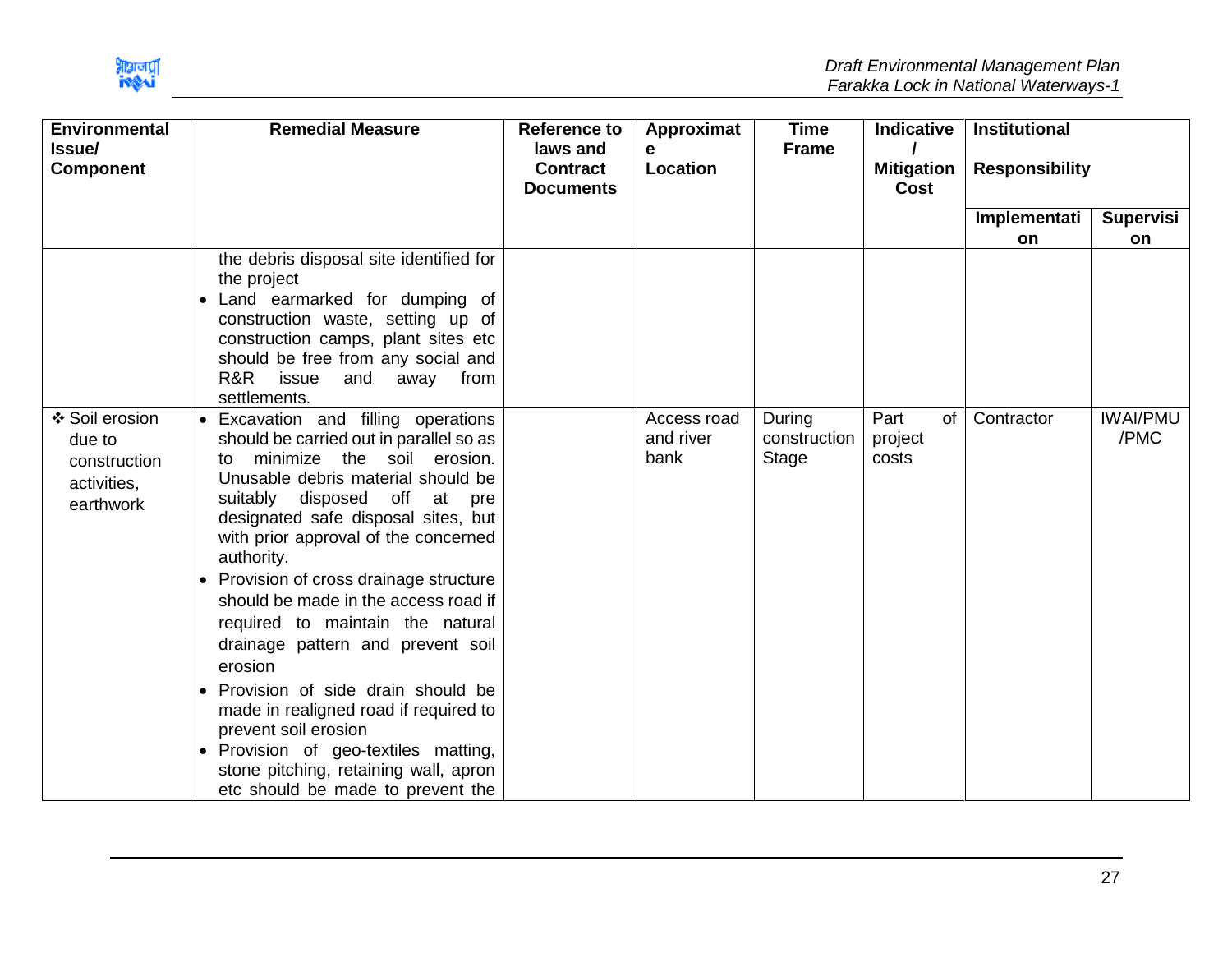

| <b>Environmental</b>                                                                               | <b>Remedial Measure</b>                                                                                                                                                                                                                                                                                                                                                                                                                                           | <b>Reference to</b>                             | Approximat             | <b>Time</b>                                   | <b>Indicative</b>              | <b>Institutional</b>  |                         |
|----------------------------------------------------------------------------------------------------|-------------------------------------------------------------------------------------------------------------------------------------------------------------------------------------------------------------------------------------------------------------------------------------------------------------------------------------------------------------------------------------------------------------------------------------------------------------------|-------------------------------------------------|------------------------|-----------------------------------------------|--------------------------------|-----------------------|-------------------------|
| <b>Issue/</b><br><b>Component</b>                                                                  |                                                                                                                                                                                                                                                                                                                                                                                                                                                                   | laws and<br><b>Contract</b><br><b>Documents</b> | e<br>Location          | <b>Frame</b>                                  | <b>Mitigation</b><br>Cost      | <b>Responsibility</b> |                         |
|                                                                                                    |                                                                                                                                                                                                                                                                                                                                                                                                                                                                   |                                                 |                        |                                               |                                | Implementati          | <b>Supervisi</b>        |
|                                                                                                    |                                                                                                                                                                                                                                                                                                                                                                                                                                                                   |                                                 |                        |                                               |                                | on                    | on                      |
|                                                                                                    | erosion of bank and scouring of bed<br>during operation phase<br>Bio-turfing of embankments should<br>made enhance the slop<br>be<br>stabilization.                                                                                                                                                                                                                                                                                                               |                                                 |                        |                                               |                                |                       |                         |
| ❖ Soil erosion at<br>earth<br>stockpiles                                                           | The earth stockpiles to be provided<br>$\bullet$<br>with gentle slopes to prevent soil<br>erosion.<br>Provision of geo-textiles matting,<br>stone pitching, retaining wall, apron<br>etc should be made to prevent the<br>erosion of bank and scouring of bed<br>during operation phase<br>• Soil compaction at the site should be<br>undertaken by regulated water<br>sprinkling to minimize any surface<br>runoff or soil erosion                               |                                                 | At earth<br>stockpiles | During<br>construction<br>Stage               | Part<br>of<br>project<br>costs | Contractor            | <b>IWAI/PMU</b><br>/PMC |
| ❖ Compaction<br>and<br>contamination<br>of soil due to<br>movement of<br>vehicles and<br>equipment | • Fuel and lubricants to be stored at<br>the predefined storage location.<br>• Storage area should be paved with<br>gentle slope to a corner and<br>connected with a chamber to collect<br>any spills of the oils.<br>· Provision of "oil interceptors" at<br>wash-down and re-fueling areas.<br>• Oil and grease spill and oil soaked<br>materials are to be collected and<br>in<br>labelled<br>stored<br>containers<br><b>WASTE</b><br>(Labelled:<br>OIL<br>and |                                                 | lock gate site         | During<br>Design &<br>Constructio<br>n stage. | Part of<br>project<br>costs    | Contractor            | <b>IWAI/PMU</b><br>/PMC |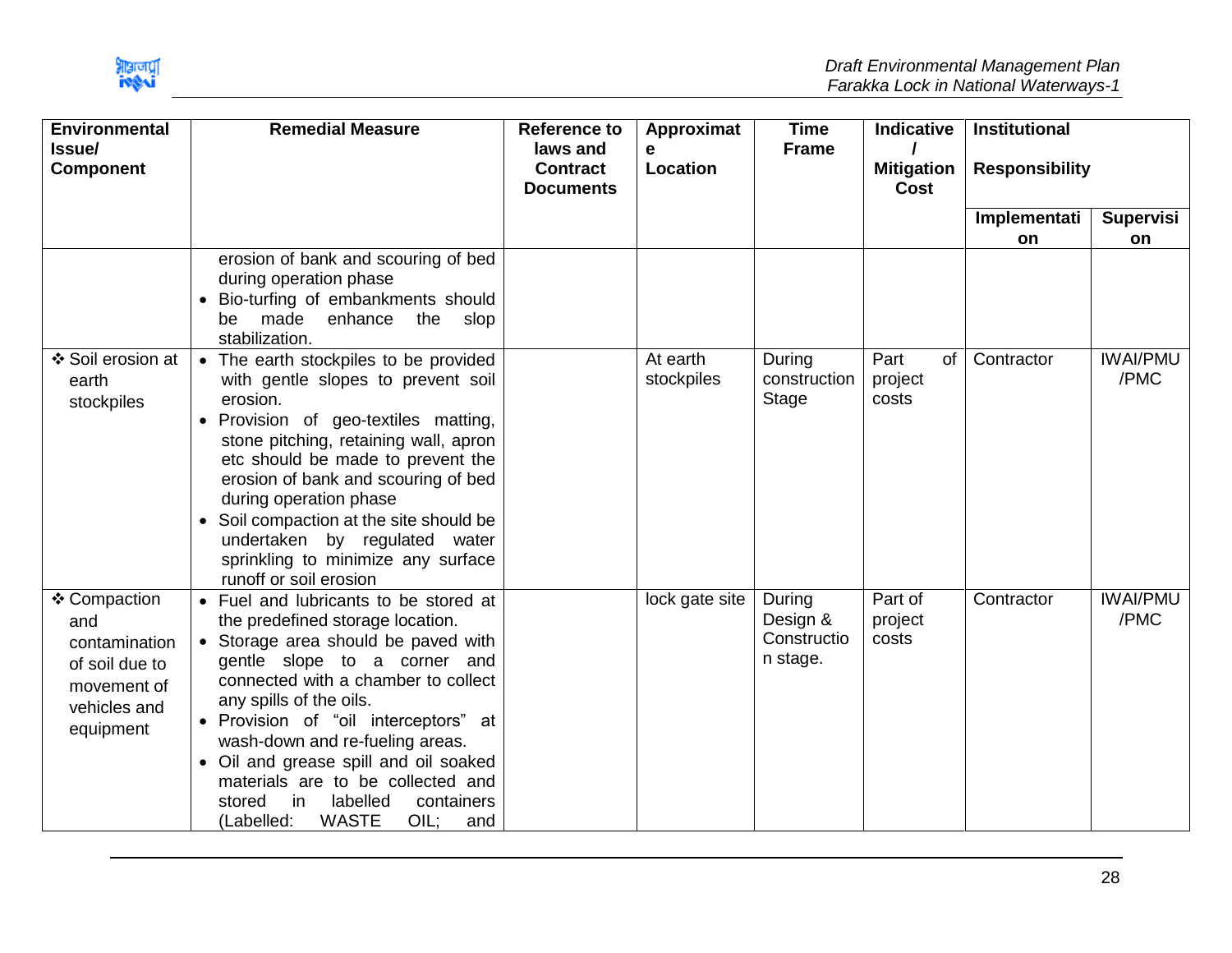

| <b>Environmental</b><br><b>Issue/</b><br><b>Component</b>                                                                                    | <b>Remedial Measure</b>                                                                                                                                                                                                                                                                                                                                                                                                                                                                                                                                                                                                     | <b>Reference to</b><br>laws and<br><b>Contract</b><br><b>Documents</b> | Approximat<br>e<br>Location | <b>Time</b><br><b>Frame</b>      | <b>Indicative</b><br><b>Mitigation</b><br><b>Cost</b> | <b>Institutional</b><br><b>Responsibility</b><br>Implementati | <b>Supervisi</b>        |
|----------------------------------------------------------------------------------------------------------------------------------------------|-----------------------------------------------------------------------------------------------------------------------------------------------------------------------------------------------------------------------------------------------------------------------------------------------------------------------------------------------------------------------------------------------------------------------------------------------------------------------------------------------------------------------------------------------------------------------------------------------------------------------------|------------------------------------------------------------------------|-----------------------------|----------------------------------|-------------------------------------------------------|---------------------------------------------------------------|-------------------------|
|                                                                                                                                              |                                                                                                                                                                                                                                                                                                                                                                                                                                                                                                                                                                                                                             |                                                                        |                             |                                  |                                                       | <b>on</b>                                                     | <b>on</b>               |
| <b>11. Water Resources</b><br>❖ Depletion of<br>Groundwater<br>resources due<br>to unregulated<br>abstraction for<br>construction<br>purpose | hazardous sign be displayed) and<br>sold off to SPCB/ MoEF authorized<br>vendors.<br>Movement of construction vehicles,<br>machinery and equipment should be<br>restricted to the designated haulage<br>route.<br>• Water required for construction<br>should be sourced from rivers with<br>due permission from authorities.<br>• Water required for domestic uses<br>should be sourced from supply<br>water.<br>• Efforts to restrict water intensive<br>activities during summer period<br>(April, May, June)<br>No dumping of waste/wastewater in<br>the ground. waste or wastewater<br>should not be stored in unlined |                                                                        |                             | During<br>Constructio<br>n stage | Part<br>of<br>project<br>costs                        | Contractor,                                                   | <b>IWAI/PMU</b><br>/PMC |
| ❖ Increase in<br>water Siltation<br>levels due to<br>construction of<br>lock due to<br>disposal of                                           | ponds<br>• Restoration of changes in the<br>stream, if any, made during<br>construction to its original level.<br>• Mobile<br>toilets<br>with<br>anaerobic<br>digestion facility should be fixed at<br>construction site. No domestic waste<br>should be discharged to river.                                                                                                                                                                                                                                                                                                                                               |                                                                        | Lock<br>gate<br>site        | During<br>Constructio<br>n stage | of<br>Part<br>project<br>costs                        | Contractor                                                    | <b>IWAI/PMU</b><br>/PMC |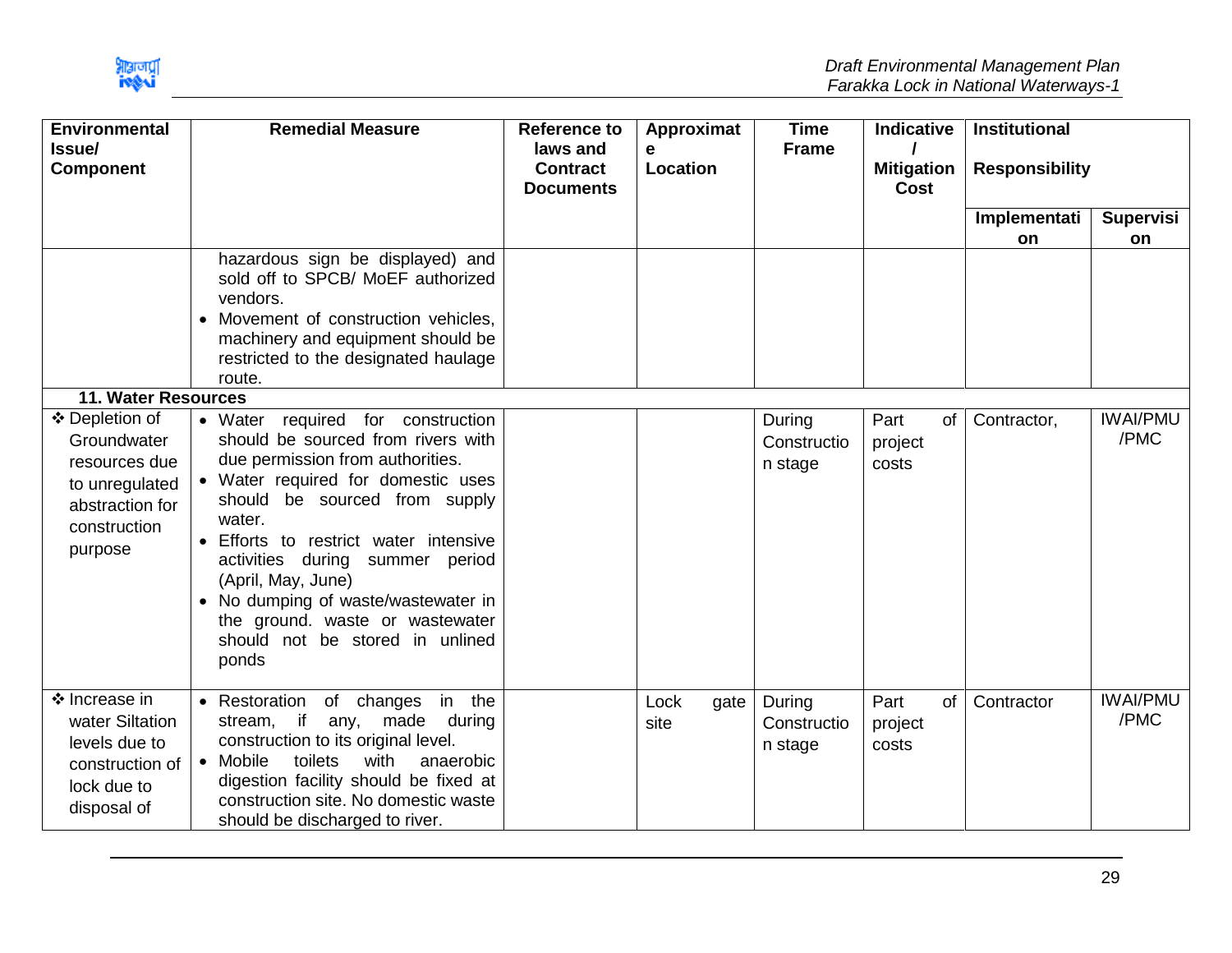

| <b>Environmental</b><br>Issue/<br><b>Component</b> | <b>Remedial Measure</b>               | <b>Reference to</b><br>laws and<br><b>Contract</b> | Approximat<br>е<br>Location | <b>Time</b><br><b>Frame</b> | <b>Indicative</b><br><b>Mitigation</b> | Institutional<br><b>Responsibility</b> |                  |
|----------------------------------------------------|---------------------------------------|----------------------------------------------------|-----------------------------|-----------------------------|----------------------------------------|----------------------------------------|------------------|
|                                                    |                                       | <b>Documents</b>                                   |                             |                             | <b>Cost</b>                            |                                        |                  |
|                                                    |                                       |                                                    |                             |                             |                                        | Implementati                           | <b>Supervisi</b> |
|                                                    |                                       |                                                    |                             |                             |                                        | on                                     | on               |
| domestic                                           | • Excavation activity should not be   |                                                    |                             |                             |                                        |                                        |                  |
| waste                                              | carried out during monsoon season     |                                                    |                             |                             |                                        |                                        |                  |
|                                                    | • Garland drains should be provided   |                                                    |                             |                             |                                        |                                        |                  |
|                                                    | around excavated area so as to        |                                                    |                             |                             |                                        |                                        |                  |
|                                                    | prevent entry of run-off to the       |                                                    |                             |                             |                                        |                                        |                  |
|                                                    | excavated pits                        |                                                    |                             |                             |                                        |                                        |                  |
|                                                    | • Excavated areas should be covered   |                                                    |                             |                             |                                        |                                        |                  |
|                                                    | to the extent possible to prevent     |                                                    |                             |                             |                                        |                                        |                  |
|                                                    | entry of rainfall run-off in case of  |                                                    |                             |                             |                                        |                                        |                  |
|                                                    | rains                                 |                                                    |                             |                             |                                        |                                        |                  |
|                                                    | • The storm water drain should be     |                                                    |                             |                             |                                        |                                        |                  |
|                                                    | connected to a collection cum         |                                                    |                             |                             |                                        |                                        |                  |
|                                                    | sedimentation pond to collect the     |                                                    |                             |                             |                                        |                                        |                  |
|                                                    | surface run of the construction area. |                                                    |                             |                             |                                        |                                        |                  |
|                                                    | The collected rain water should be    |                                                    |                             |                             |                                        |                                        |                  |
|                                                    | used for dust suppression purposes    |                                                    |                             |                             |                                        |                                        |                  |
|                                                    | at construction material handling     |                                                    |                             |                             |                                        |                                        |                  |
|                                                    | area. Storm water drains should be    |                                                    |                             |                             |                                        |                                        |                  |
|                                                    | provided for the parking areas also   |                                                    |                             |                             |                                        |                                        |                  |
|                                                    | and these drains should be provided   |                                                    |                             |                             |                                        |                                        |                  |
|                                                    | with oil & grease trap                |                                                    |                             |                             |                                        |                                        |                  |
|                                                    | • No waste should be disposed off in  |                                                    |                             |                             |                                        |                                        |                  |
|                                                    | river and ground while filling and    |                                                    |                             |                             |                                        |                                        |                  |
|                                                    | excavating.                           |                                                    |                             |                             |                                        |                                        |                  |
|                                                    | • Washing of vehicle and equipment    |                                                    |                             |                             |                                        |                                        |                  |
|                                                    | should not be carried out at river or |                                                    |                             |                             |                                        |                                        |                  |
|                                                    | any water body. Washing area          |                                                    |                             |                             |                                        |                                        |                  |
|                                                    | should be provided with the storm     |                                                    |                             |                             |                                        |                                        |                  |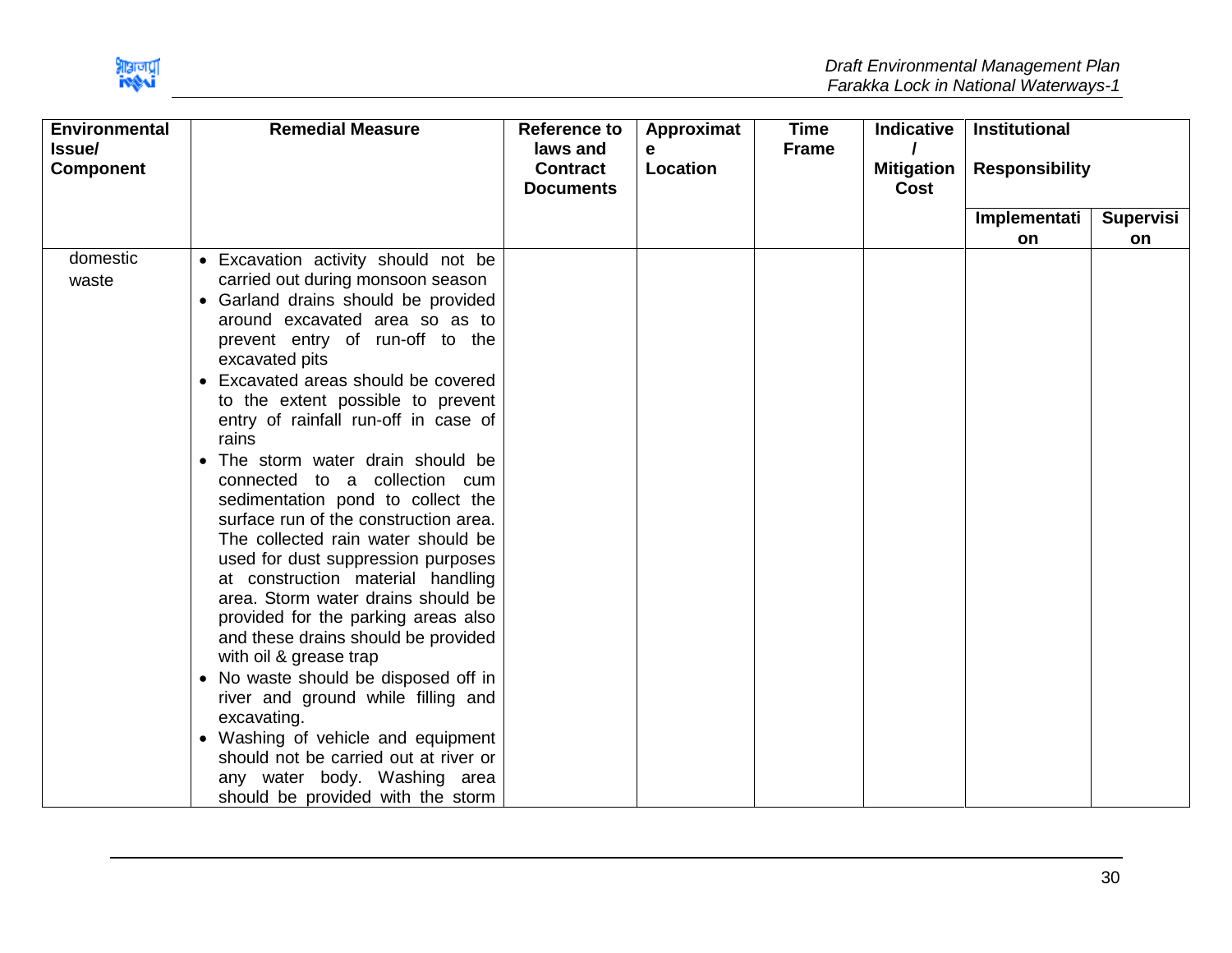

| <b>Environmental</b><br>Issue/ | <b>Remedial Measure</b>                | <b>Reference to</b><br>laws and     | Approximat<br>е | <b>Time</b><br><b>Frame</b> | <b>Indicative</b>         | Institutional         |                  |
|--------------------------------|----------------------------------------|-------------------------------------|-----------------|-----------------------------|---------------------------|-----------------------|------------------|
| <b>Component</b>               |                                        | <b>Contract</b><br><b>Documents</b> | Location        |                             | <b>Mitigation</b><br>Cost | <b>Responsibility</b> |                  |
|                                |                                        |                                     |                 |                             |                           | Implementati          | <b>Supervisi</b> |
|                                |                                        |                                     |                 |                             |                           | on                    | on               |
|                                | water drains fitted with oil & grease  |                                     |                 |                             |                           |                       |                  |
|                                | trap.                                  |                                     |                 |                             |                           |                       |                  |
|                                | • Monitoring of surface water quality  |                                     |                 |                             |                           |                       |                  |
|                                | should be carried out on monthly       |                                     |                 |                             |                           |                       |                  |
|                                | basis to check the level of pollutants |                                     |                 |                             |                           |                       |                  |
|                                | and effectiveness of proposed EMP      |                                     |                 |                             |                           |                       |                  |
|                                | • Storage of debris and raw material   |                                     |                 |                             |                           |                       |                  |
|                                | should be carried out in paved and     |                                     |                 |                             |                           |                       |                  |
|                                | covered areas. This will minimize      |                                     |                 |                             |                           |                       |                  |
|                                | interface of run-off with raw material |                                     |                 |                             |                           |                       |                  |
|                                | and debris.                            |                                     |                 |                             |                           |                       |                  |
|                                | • Water use should be minimized by     |                                     |                 |                             |                           |                       |                  |
|                                | using RMC, practicing curing by        |                                     |                 |                             |                           |                       |                  |
|                                | water sprinkling, maintaining flow of  |                                     |                 |                             |                           |                       |                  |
|                                | sprinklers, covering the water         |                                     |                 |                             |                           |                       |                  |
|                                | storage tanks to minimize water        |                                     |                 |                             |                           |                       |                  |
|                                | evaporation, creating awareness for    |                                     |                 |                             |                           |                       |                  |
|                                | water conservation and regular         |                                     |                 |                             |                           |                       |                  |
|                                | inspections at site to monitor the     |                                     |                 |                             |                           |                       |                  |
|                                | leakages in water storage area         |                                     |                 |                             |                           |                       |                  |
|                                | • In case RMC is not used then         |                                     |                 |                             |                           |                       |                  |
|                                | concrete transit mixer should be       |                                     |                 |                             |                           |                       |                  |
|                                | washed and cleaned daily. Wash         |                                     |                 |                             |                           |                       |                  |
|                                | from these mixers should be            |                                     |                 |                             |                           |                       |                  |
|                                | collected in block work tanks which    |                                     |                 |                             |                           |                       |                  |
|                                | will allow settling of concrete,       |                                     |                 |                             |                           |                       |                  |
|                                | removal of aggregates and allowing     |                                     |                 |                             |                           |                       |                  |
|                                | the waste to wastewater drain. This    |                                     |                 |                             |                           |                       |                  |
|                                | collected waste concrete can be        |                                     |                 |                             |                           |                       |                  |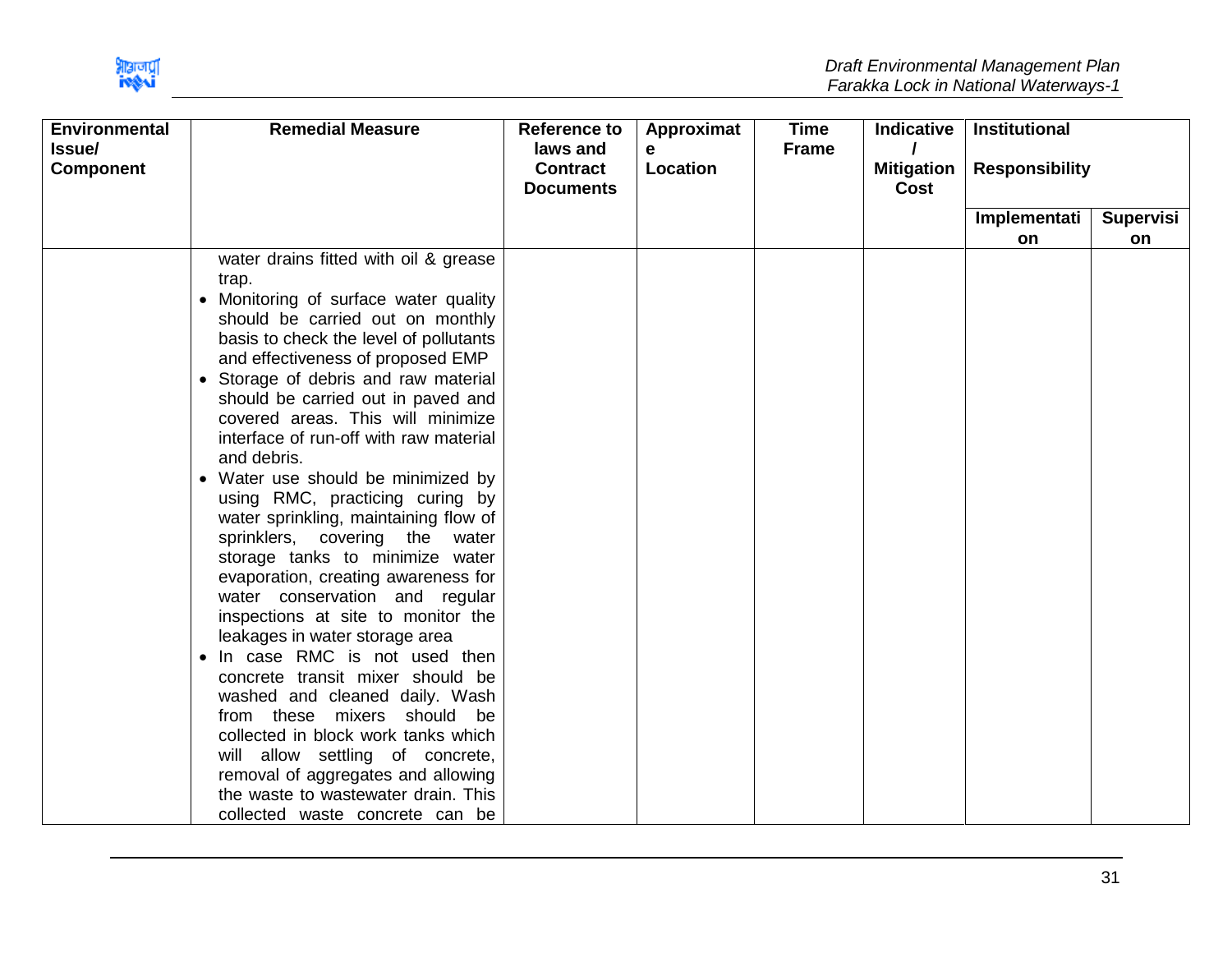

| <b>Environmental</b>       | <b>Remedial Measure</b>                                                                                                                                                                                                                                                                                                                                                                                                                                                                                                                                                                                                                                                                                                                                                                                                                                                                                                                                                                                                               | <b>Reference to</b>                             | Approximat    | <b>Time</b>  | <b>Indicative</b>         | <b>Institutional</b>  |                  |
|----------------------------|---------------------------------------------------------------------------------------------------------------------------------------------------------------------------------------------------------------------------------------------------------------------------------------------------------------------------------------------------------------------------------------------------------------------------------------------------------------------------------------------------------------------------------------------------------------------------------------------------------------------------------------------------------------------------------------------------------------------------------------------------------------------------------------------------------------------------------------------------------------------------------------------------------------------------------------------------------------------------------------------------------------------------------------|-------------------------------------------------|---------------|--------------|---------------------------|-----------------------|------------------|
| Issue/<br><b>Component</b> |                                                                                                                                                                                                                                                                                                                                                                                                                                                                                                                                                                                                                                                                                                                                                                                                                                                                                                                                                                                                                                       | laws and<br><b>Contract</b><br><b>Documents</b> | e<br>Location | <b>Frame</b> | <b>Mitigation</b><br>Cost | <b>Responsibility</b> |                  |
|                            |                                                                                                                                                                                                                                                                                                                                                                                                                                                                                                                                                                                                                                                                                                                                                                                                                                                                                                                                                                                                                                       |                                                 |               |              |                           | Implementati          | <b>Supervisi</b> |
|                            |                                                                                                                                                                                                                                                                                                                                                                                                                                                                                                                                                                                                                                                                                                                                                                                                                                                                                                                                                                                                                                       |                                                 |               |              |                           | on                    | on               |
|                            | dried and used for various purpose at<br>site.<br>Wastewater generated from the<br>$\bullet$<br>washing/cleaning area after passing<br>through oil & grease trap & curing<br>area should be re-used for water<br>sprinkling and wheel washing<br>• Turbidity traps/curtains should be<br>provide or Geo-Textile synthetic<br>sheet curtain should be placed<br>around pilling and construction area<br>to prevent movement of sediments<br>and construction waste.<br>• Septic tank/soak pit should be<br>provided at site for disposal of<br>sewage from the toilets at site and<br>from the labour camps. Adequate<br>toilets & bathrooms should be<br>provided to prevent open defecation.<br>• Fuel should be stored in leak proof<br>containers and containers should be<br>placed on paved surfaces.<br>• Proper collection, management and<br>disposal of construction<br>and<br>municipal waste from site to prevent<br>mixing of the waste in run-off and<br>entering the water bodies<br>· Natural Drainage pattern of area |                                                 |               |              |                           |                       |                  |
|                            | around should be maintained.                                                                                                                                                                                                                                                                                                                                                                                                                                                                                                                                                                                                                                                                                                                                                                                                                                                                                                                                                                                                          |                                                 |               |              |                           |                       |                  |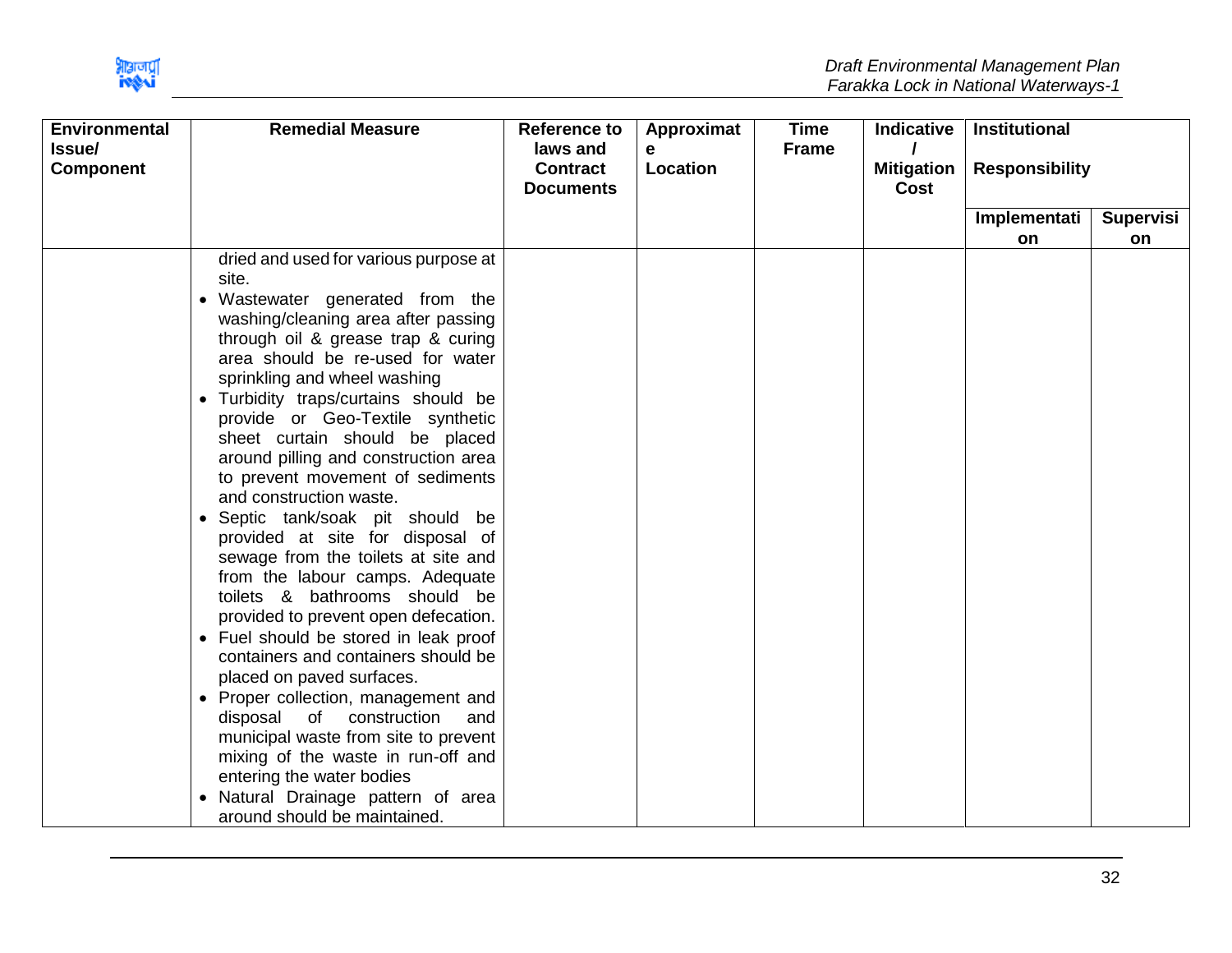

| <b>Environmental</b>                                                                            | <b>Remedial Measure</b>                                                                                                                                                                                                                                                                                                                                                                                                                                                                                                                                                                                                                                                                                                                                                                                                                                                                                                                      | <b>Reference to</b>                                                                                       | Approximat            | <b>Time</b>             | <b>Indicative</b>                | Institutional         |                         |
|-------------------------------------------------------------------------------------------------|----------------------------------------------------------------------------------------------------------------------------------------------------------------------------------------------------------------------------------------------------------------------------------------------------------------------------------------------------------------------------------------------------------------------------------------------------------------------------------------------------------------------------------------------------------------------------------------------------------------------------------------------------------------------------------------------------------------------------------------------------------------------------------------------------------------------------------------------------------------------------------------------------------------------------------------------|-----------------------------------------------------------------------------------------------------------|-----------------------|-------------------------|----------------------------------|-----------------------|-------------------------|
| Issue/<br><b>Component</b>                                                                      |                                                                                                                                                                                                                                                                                                                                                                                                                                                                                                                                                                                                                                                                                                                                                                                                                                                                                                                                              | laws and<br><b>Contract</b><br><b>Documents</b>                                                           | e<br>Location         | <b>Frame</b>            | <b>Mitigation</b><br><b>Cost</b> | <b>Responsibility</b> |                         |
|                                                                                                 |                                                                                                                                                                                                                                                                                                                                                                                                                                                                                                                                                                                                                                                                                                                                                                                                                                                                                                                                              |                                                                                                           |                       |                         |                                  | Implementati          | <b>Supervisi</b>        |
|                                                                                                 | 12. Accident and Safety Risks                                                                                                                                                                                                                                                                                                                                                                                                                                                                                                                                                                                                                                                                                                                                                                                                                                                                                                                |                                                                                                           |                       |                         |                                  | <b>on</b>             | on                      |
| ❖ Accident risk<br>from<br>construction<br>activities and<br>health and<br>safety of<br>workers | • Contractors to adopt and maintain<br>safe working practices.<br>• Usage of fluorescent safety and<br>cautionary<br>signage,<br>in<br>local<br>language at the construction sites<br>• Training should be provided to<br>workers,<br>especially<br>machinery<br>operators, on safety procedures and<br>precautions.<br>• The Contractors to appoint a safety<br>officer mandatory.<br>• At every work place, a readily<br>available first aid unit including an<br>adequate supply of<br>dressing<br>materials, a mode of transport<br>(ambulance), nursing staff, and<br>doctor to be provided.<br>• Required PPE should be provided to<br>workers.<br>• Periodic medical checkup should be<br>carried of the workers.<br>Training should be given to workers<br>to handle the heavy equipment so as<br>to prevent accidents<br>• Training should be given to workers<br>to handle emergency situation like<br>fire, earth quake and flood | Central Motor<br>Vehicle<br>and<br><b>Act 1988</b><br><b>EP Act 1986</b><br><b>Noise</b><br>Rules<br>2002 | Construction<br>sites | Constructio<br>n period | Part<br>of<br>project<br>costs   | Contractor            | <b>IWAI/PMU</b><br>/PMC |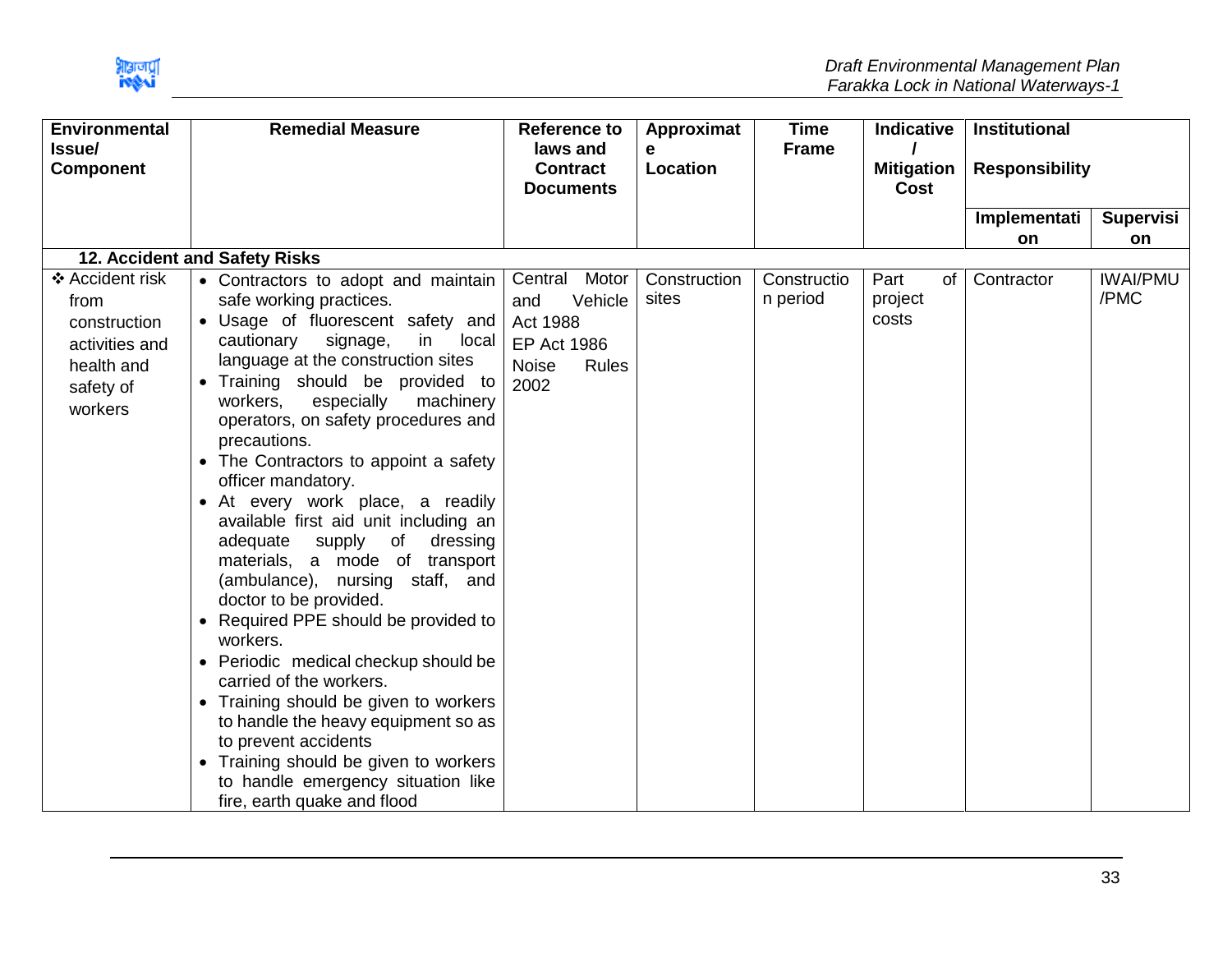

| <b>Remedial Measure</b><br><b>Environmental</b><br>Issue/<br><b>Component</b>                                                                                                                                                                                                                                                                                                                                                                                                                                                                                                                                                                                                                                                                                                                                                                                                                                                                                                                                                        | <b>Reference to</b><br>laws and<br><b>Contract</b><br><b>Documents</b> | Approximat<br>е<br>Location | <b>Time</b><br><b>Frame</b> | <b>Indicative</b><br><b>Mitigation</b><br>Cost | <b>Institutional</b><br><b>Responsibility</b> |                  |
|--------------------------------------------------------------------------------------------------------------------------------------------------------------------------------------------------------------------------------------------------------------------------------------------------------------------------------------------------------------------------------------------------------------------------------------------------------------------------------------------------------------------------------------------------------------------------------------------------------------------------------------------------------------------------------------------------------------------------------------------------------------------------------------------------------------------------------------------------------------------------------------------------------------------------------------------------------------------------------------------------------------------------------------|------------------------------------------------------------------------|-----------------------------|-----------------------------|------------------------------------------------|-----------------------------------------------|------------------|
|                                                                                                                                                                                                                                                                                                                                                                                                                                                                                                                                                                                                                                                                                                                                                                                                                                                                                                                                                                                                                                      |                                                                        |                             |                             |                                                | Implementati                                  | <b>Supervisi</b> |
|                                                                                                                                                                                                                                                                                                                                                                                                                                                                                                                                                                                                                                                                                                                                                                                                                                                                                                                                                                                                                                      |                                                                        |                             |                             |                                                | <b>on</b>                                     | on               |
| • Rest area should be provided at the<br>site where labour can rest after lunch<br>and should not lie on site anywhere<br>• Adequate illumination should be<br>maintained in the working area, in<br>labour camps and plant site.<br>• Working hours of labour should not<br>exceed than standard norms as per<br>state factory law<br>• Construction labour camps and site<br>should be properly cleaned and<br>hygiene should be maintained<br>• Proper sanitation facility like toilet<br>and bathing facility should be<br>provided<br>at<br>labour<br>camps.<br>Wastewater generated from these<br>facilities should be disposed off<br>through septic tanks and soak pit<br>• Safety officers should be appointed<br>at site so as to ensure all safety<br>measures are taken at the site<br>• Activity like smoking and consuming<br>liquor should be prohibited at the site<br>• Awareness on AIDS should be<br>spread among the workers<br>• Regular inspection for hygiene and<br>safety in labour camps should be<br>done |                                                                        |                             |                             |                                                |                                               |                  |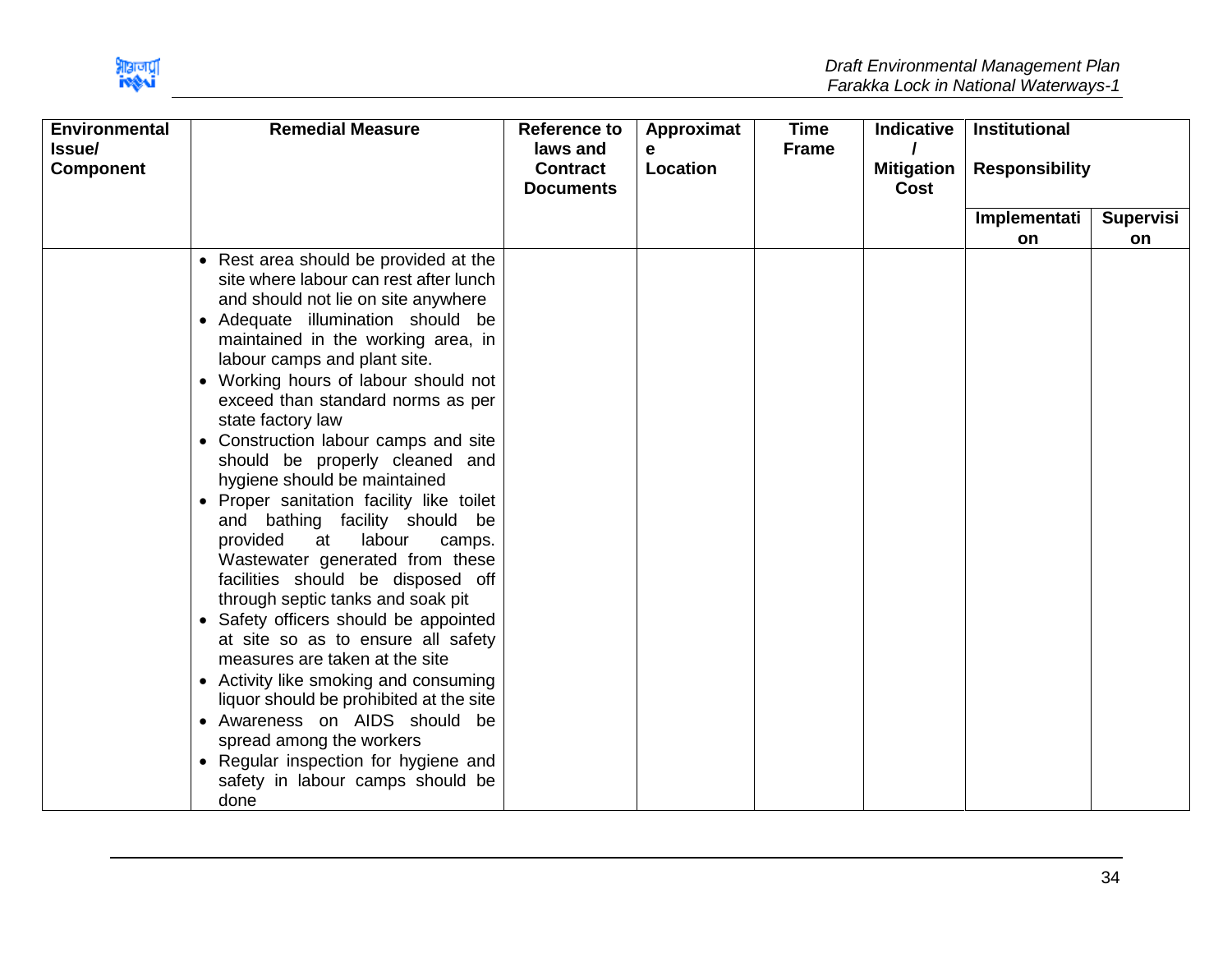

| <b>Environmental</b>                                    | <b>Remedial Measure</b>                                                                                                                                                                                                                                                                                                                                                                                                                                                                                                                                   | <b>Reference to</b>                             | Approximat          | <b>Time</b>              | <b>Indicative</b>              | <b>Institutional</b>  |                         |
|---------------------------------------------------------|-----------------------------------------------------------------------------------------------------------------------------------------------------------------------------------------------------------------------------------------------------------------------------------------------------------------------------------------------------------------------------------------------------------------------------------------------------------------------------------------------------------------------------------------------------------|-------------------------------------------------|---------------------|--------------------------|--------------------------------|-----------------------|-------------------------|
| Issue/<br><b>Component</b>                              |                                                                                                                                                                                                                                                                                                                                                                                                                                                                                                                                                           | laws and<br><b>Contract</b><br><b>Documents</b> | e<br>Location       | <b>Frame</b>             | <b>Mitigation</b><br>Cost      | <b>Responsibility</b> |                         |
|                                                         |                                                                                                                                                                                                                                                                                                                                                                                                                                                                                                                                                           |                                                 |                     |                          |                                | Implementati          | <b>Supervisi</b>        |
|                                                         |                                                                                                                                                                                                                                                                                                                                                                                                                                                                                                                                                           |                                                 |                     |                          |                                | <b>on</b>             | on                      |
|                                                         | • Speed limit of vehicles should be<br>restricted at site to prevent any<br>accidents.<br>• Noise level in the work zone should<br>be maintained and followed as per<br><b>OSHAS norm</b><br>• Employment should be provided<br>preferable to local & affected people<br>· Dustbins should be provided at<br>labour camps for collection of waste<br>and waste should be regularly<br>disposed off through the concerned<br>agency<br>• Arrangement of fire-fighting should<br>be made at site and workers should<br>be trained to use the system in case |                                                 |                     |                          |                                |                       |                         |
|                                                         | of fire                                                                                                                                                                                                                                                                                                                                                                                                                                                                                                                                                   |                                                 |                     |                          |                                |                       |                         |
|                                                         | 13. Shifting of Common Property Resources and Pressure on Existing Resources in Study Area                                                                                                                                                                                                                                                                                                                                                                                                                                                                |                                                 |                     |                          |                                |                       |                         |
| Shifting of<br>community<br>properties and<br>utilities | • Any CPR, if removed should be<br>relocated at the earliest with consent<br>of the villagers and the Gram<br>Panchayat                                                                                                                                                                                                                                                                                                                                                                                                                                   |                                                 | <b>Project Area</b> | Pre-<br>Constructio<br>n | Part<br>of<br>Project<br>Costs | Contractor            | <b>IWAI/PMU</b><br>/PMC |
| Pressure on<br>Existing<br>resources                    | Non-productive lands, barren lands,<br>raised lands; wastelands should be<br>used for setting up labour camps,<br>plant sites and debris disposal site.<br>The above sites will be located more<br>than 500 m away from the settlement<br>and other sensitive location.                                                                                                                                                                                                                                                                                   |                                                 |                     |                          |                                |                       |                         |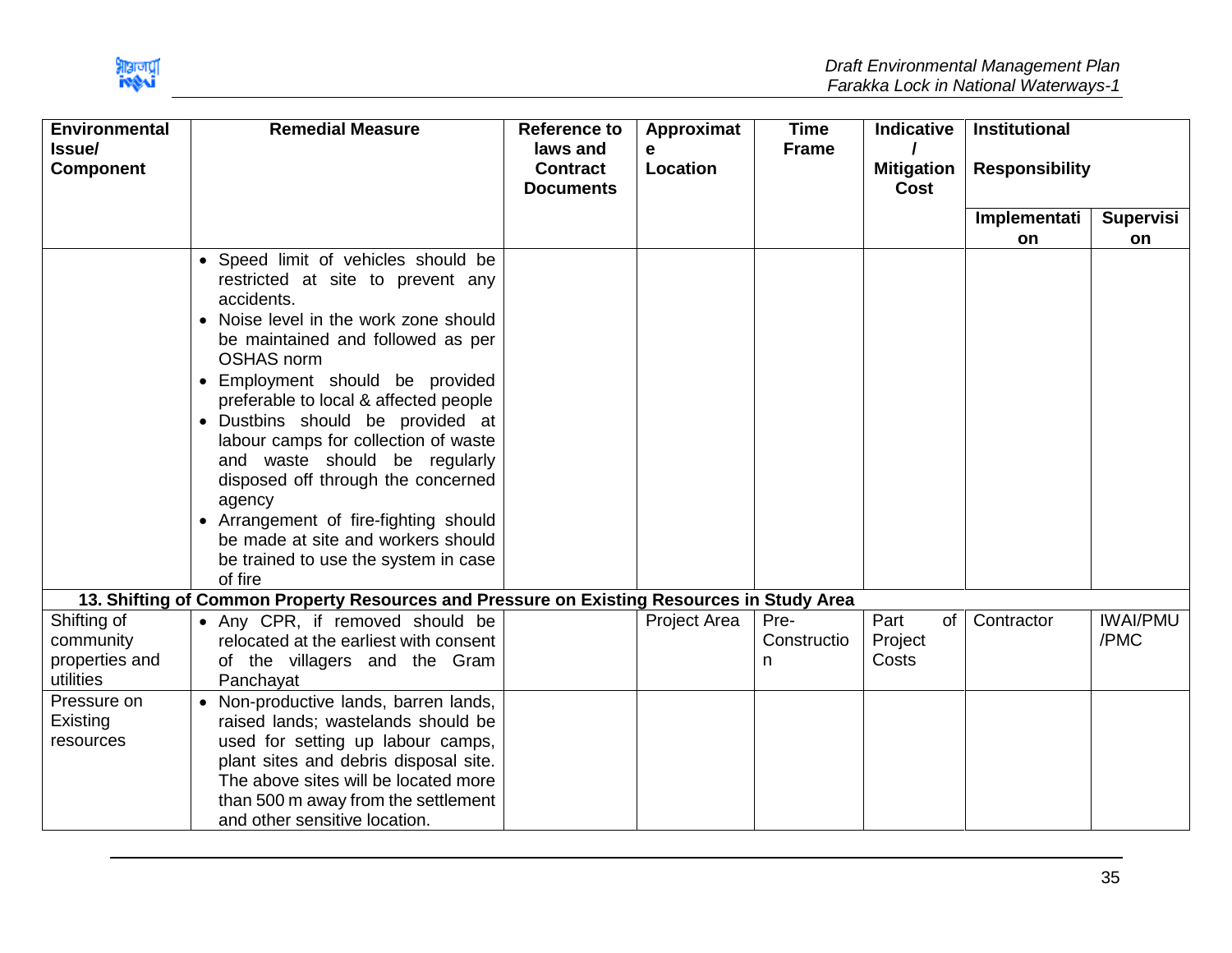

| <b>Environmental</b>       | <b>Remedial Measure</b>                                                                                                                                                                                                                                                                                                                                                                                                                                                                                                                                                                                                                                                                                                                                                                                                                                                                                                                                                                                                                                                                                                     | <b>Reference to</b>                             | Approximat    | <b>Time</b>  | <b>Indicative</b>         | <b>Institutional</b>  |                  |
|----------------------------|-----------------------------------------------------------------------------------------------------------------------------------------------------------------------------------------------------------------------------------------------------------------------------------------------------------------------------------------------------------------------------------------------------------------------------------------------------------------------------------------------------------------------------------------------------------------------------------------------------------------------------------------------------------------------------------------------------------------------------------------------------------------------------------------------------------------------------------------------------------------------------------------------------------------------------------------------------------------------------------------------------------------------------------------------------------------------------------------------------------------------------|-------------------------------------------------|---------------|--------------|---------------------------|-----------------------|------------------|
| Issue/<br><b>Component</b> |                                                                                                                                                                                                                                                                                                                                                                                                                                                                                                                                                                                                                                                                                                                                                                                                                                                                                                                                                                                                                                                                                                                             | laws and<br><b>Contract</b><br><b>Documents</b> | e<br>Location | <b>Frame</b> | <b>Mitigation</b><br>Cost | <b>Responsibility</b> |                  |
|                            |                                                                                                                                                                                                                                                                                                                                                                                                                                                                                                                                                                                                                                                                                                                                                                                                                                                                                                                                                                                                                                                                                                                             |                                                 |               |              |                           | Implementati          | <b>Supervisi</b> |
|                            |                                                                                                                                                                                                                                                                                                                                                                                                                                                                                                                                                                                                                                                                                                                                                                                                                                                                                                                                                                                                                                                                                                                             |                                                 |               |              |                           | <b>on</b>             | on               |
|                            | should<br>used<br>for<br>$\bullet$ Land<br>be<br>establishment<br>of<br>construction<br>camps, debris disposal site and plant<br>site only after obtaining consent from<br>land owner.<br>• Necessary permits should<br>be<br>obtained from concerned authorities<br>in case any quarry site, batching<br>plant, hot mix plant, WMM plant etc.<br>is set up.<br>rehabilitation<br>Management,<br>and<br>$\bullet$<br>closure of these sites should be as<br>per the Management plans proposed<br>for these sites. Records for starting,<br>maintaining and closure should be<br>maintained and should be approved<br>by site engineers<br>Top soil should be stripped off from<br>$\bullet$<br>these sites prior to usage and should<br>be sprayed back at the time closure.<br>Top soil should be stored in covered<br>condition<br>road/structure<br>• Entrance<br>to<br>any<br>blocked<br>be<br>for<br>should<br>not<br>construction of lock gate.<br>Site should be barricaded and should<br>$\bullet$<br>have entry guarded by security<br>Register<br>should<br>be<br>guard.<br>maintained for entry of outsiders. No |                                                 |               |              |                           |                       |                  |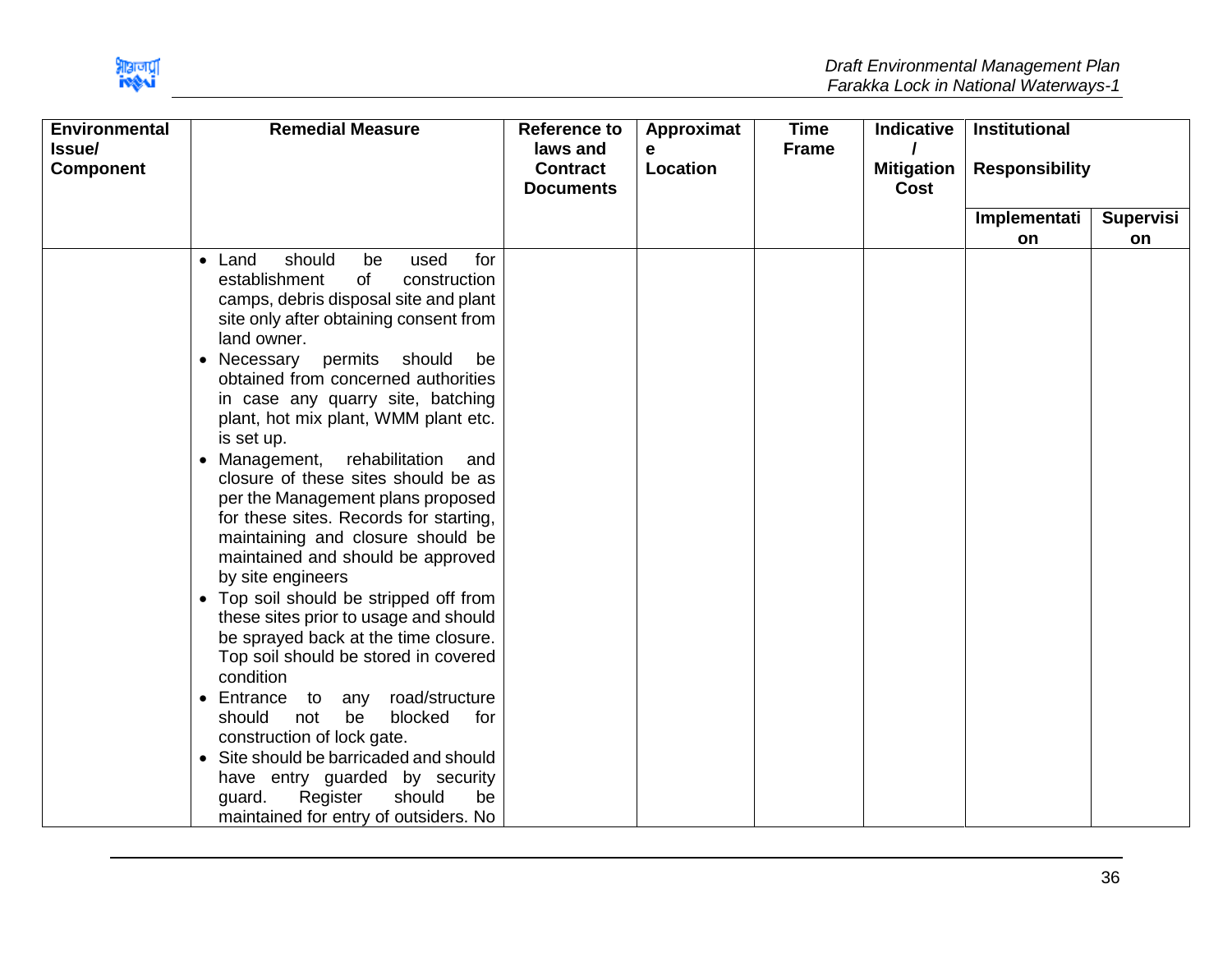

| <b>Environmental</b><br><b>Issue/</b><br><b>Component</b> | <b>Remedial Measure</b>                                                                                                                                                                                                                                                                                                                                                                                                                                                                                                                                                                                                                                                                                                                                                                                                  | <b>Reference to</b><br>laws and<br><b>Contract</b><br><b>Documents</b> | Approximat<br>е<br>Location | Time<br><b>Frame</b> | <b>Indicative</b><br><b>Mitigation</b><br>Cost | <b>Institutional</b><br><b>Responsibility</b> |           |
|-----------------------------------------------------------|--------------------------------------------------------------------------------------------------------------------------------------------------------------------------------------------------------------------------------------------------------------------------------------------------------------------------------------------------------------------------------------------------------------------------------------------------------------------------------------------------------------------------------------------------------------------------------------------------------------------------------------------------------------------------------------------------------------------------------------------------------------------------------------------------------------------------|------------------------------------------------------------------------|-----------------------------|----------------------|------------------------------------------------|-----------------------------------------------|-----------|
|                                                           |                                                                                                                                                                                                                                                                                                                                                                                                                                                                                                                                                                                                                                                                                                                                                                                                                          |                                                                        |                             |                      |                                                | Implementati                                  | Supervisi |
|                                                           |                                                                                                                                                                                                                                                                                                                                                                                                                                                                                                                                                                                                                                                                                                                                                                                                                          |                                                                        |                             |                      |                                                | on                                            | on        |
|                                                           | unauthorized person should be<br>allowed to enter the site especially<br>village children<br>• A board should be displayed at<br>entrance of site displaying name of<br>project, area and hazards associated<br>with the site on entrance and<br>activities prohibited within and near<br>site area in local language<br>All proposed environmental pollution<br>$\bullet$<br>measures should be taken during<br>construction of phase of lock gate to<br>minimize the harm to existing<br>environmental quality of the area,<br>which is being enjoyed by the<br>residents of that area<br>Maintenance and repair of the road<br>$\bullet$<br>should be carried out both before<br>and<br>end<br>of construction<br>by<br>contractor.<br>• Sprinkling of water should be carried<br>out in road also, so as to minimize |                                                                        |                             |                      |                                                |                                               |           |
|                                                           | dust generation due to movement of<br>construction vehicles                                                                                                                                                                                                                                                                                                                                                                                                                                                                                                                                                                                                                                                                                                                                                              |                                                                        |                             |                      |                                                |                                               |           |

<span id="page-37-0"></span>**Table 1.2 : Environment Management Plan of Farakka Lock During Operation Phase**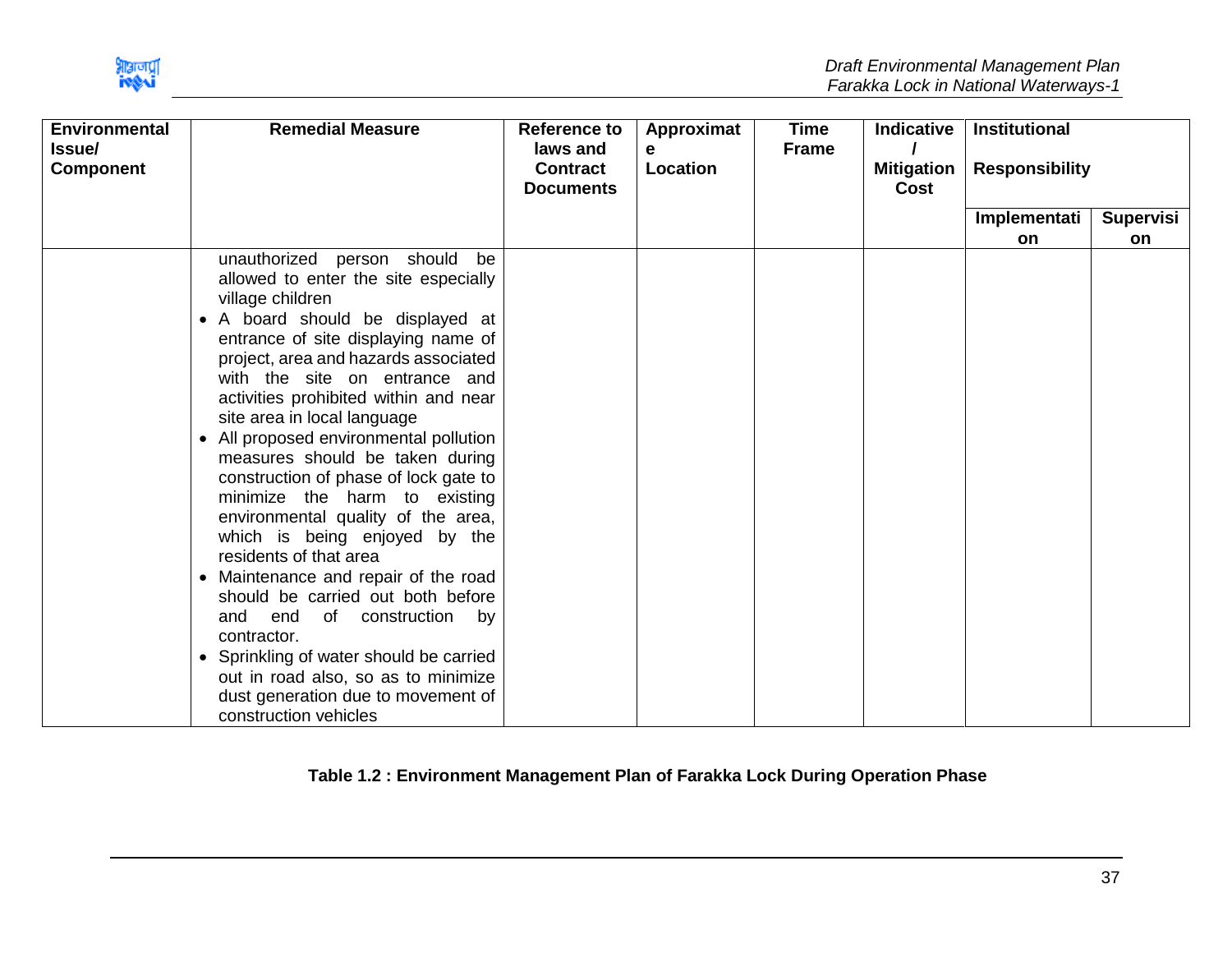

| <b>Environmental</b>                   | Avoidance/Mitigation/                                | Referen    | Locatio      | <b>Monitoring</b>   | <b>Monitorin</b> | <b>Mitigation</b> | <b>Institutional</b>  |                   |  |
|----------------------------------------|------------------------------------------------------|------------|--------------|---------------------|------------------|-------------------|-----------------------|-------------------|--|
| Issue/                                 | <b>Compensation</b>                                  | ce to      | $\mathsf{n}$ | indicators          | g Methods        | <b>Costs</b>      | <b>Responsibility</b> |                   |  |
| <b>Component</b>                       | <b>Measures</b>                                      | laws/      |              | (MI)                |                  |                   | Implementat           | <b>Supervisio</b> |  |
|                                        |                                                      | guidelin   |              | Performanc          |                  |                   | ion                   | n                 |  |
|                                        |                                                      | е          |              | e Target            |                  |                   |                       |                   |  |
|                                        |                                                      |            |              | (PT)                |                  |                   |                       |                   |  |
| <b>OPERATION AND MAINTENANCE STAGE</b> |                                                      |            |              |                     |                  |                   |                       |                   |  |
| 1. Air Quality                         |                                                      |            |              |                     |                  |                   |                       |                   |  |
| 1.1 Air pollution                      | • Use of low sulphur fuel                            | Environm   | project      | MI:                 | $\bullet$ As per | Included          | Contractor            | <b>IWAI/PM</b>    |  |
| due to Barrage                         | by barges.                                           | ental      | area         | Ambient             | <b>CPCB</b>      | in.               |                       | U/PMC L           |  |
| /vessel                                | • Regular maintenance of                             | Protection |              | air quality         | requireme        | Operati           |                       |                   |  |
| movement                               | barges.                                              | Act, 1986; |              |                     | nts              | on/<br>Mainten    |                       |                   |  |
|                                        | Electronic charting for<br>$\bullet$                 | The Air    |              | $(PM_{10},$         |                  | ance              |                       |                   |  |
|                                        | proper scheduling of the<br>inland traffic           | (Preventio |              | CO, SO <sub>2</sub> |                  | cost              |                       |                   |  |
|                                        | Diesel Generating (DG)<br>$\bullet$                  | n and      |              | $NOx$ )             |                  |                   |                       |                   |  |
|                                        | sets should be fitted with                           | Control of |              |                     |                  |                   |                       |                   |  |
|                                        | stack of adequate height                             | Pollution) |              |                     |                  |                   |                       |                   |  |
|                                        | regulations<br>per<br>as                             | Act, 1981  |              |                     |                  |                   |                       |                   |  |
|                                        | (Height of stack = height                            |            |              |                     |                  |                   |                       |                   |  |
|                                        | of the building + 0.2 $\sqrt{ }$                     |            |              |                     |                  |                   |                       |                   |  |
|                                        | KVA.)                                                |            |              |                     |                  |                   |                       |                   |  |
|                                        | Maintenance of green<br>$\bullet$                    |            |              |                     |                  |                   |                       |                   |  |
|                                        | belt and<br>maintaining<br>survival rate of trees to |            |              |                     |                  |                   |                       |                   |  |
|                                        | minimum 70%                                          |            |              |                     |                  |                   |                       |                   |  |
| 2. Noise Level                         |                                                      |            |              |                     |                  |                   |                       |                   |  |
| 2.1 Increased noise                    | should<br>Earplugs<br>be<br>$\bullet$                | Noise      | Realign      | ML:<br>Noise        | Visual           | Includ            | <b>IWAI</b>           | <b>IWAI</b>       |  |
| due<br>to<br>barge                     | provided<br>to workers                               | Pollution  | ed           | levels at the       | inspection       | ed<br>in          |                       |                   |  |
| and<br>movement                        | involved<br>in<br>unloading                          | (Regulatio | Road &       | site<br>and         |                  | operat            |                       |                   |  |
| vehicular movement                     | operations                                           | n and      | Lock         | access road         |                  | ion/Ma            |                       |                   |  |
|                                        | • Provision of thick green                           | Control)   | <b>Site</b>  |                     |                  | intena            |                       |                   |  |
|                                        | belt along the boundary                              | Rules,     |              | <b>No</b><br>PT:    | Check            | nce               |                       |                   |  |
|                                        |                                                      |            |              | accidents           | accident         |                   |                       |                   |  |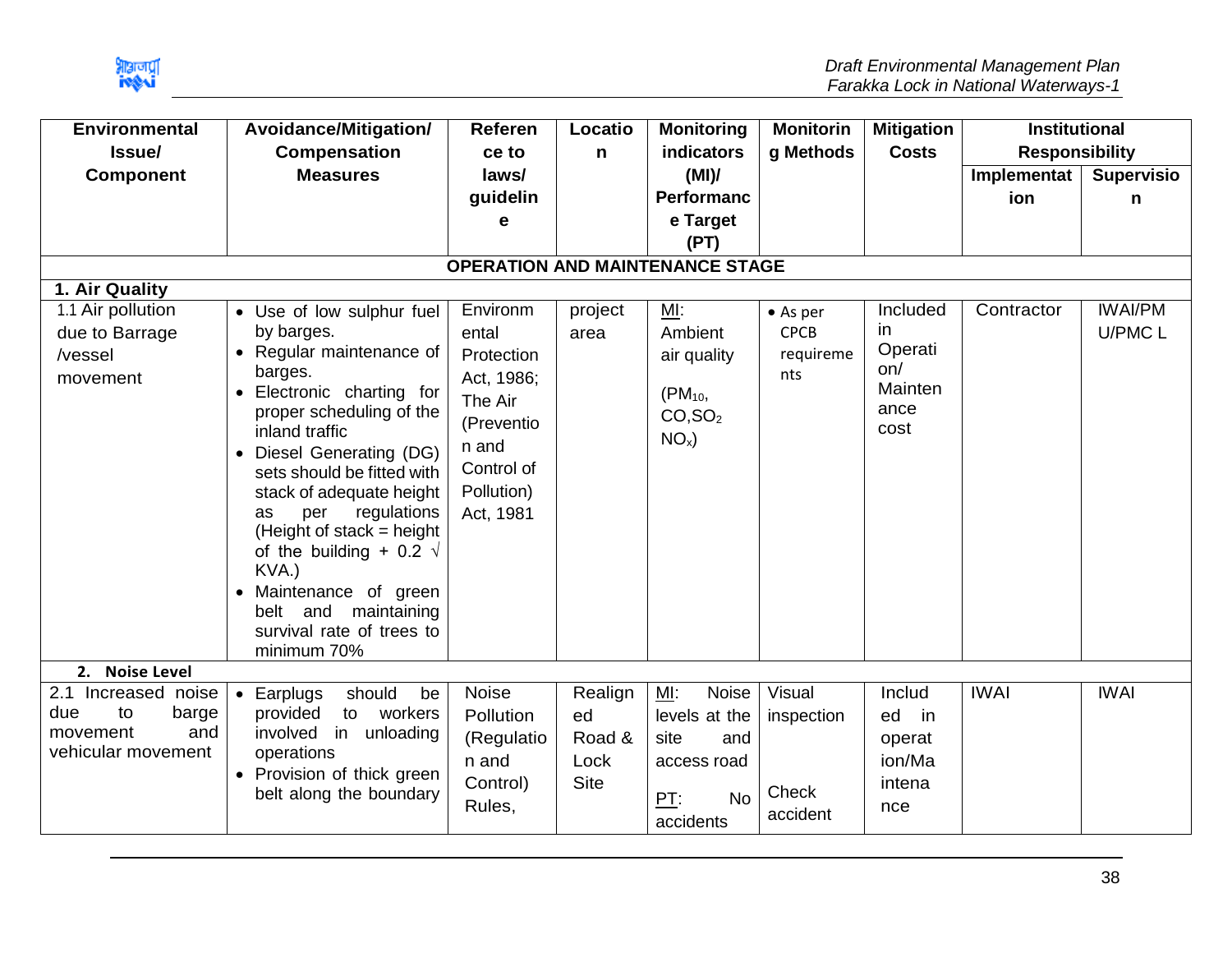

| <b>Environmental</b> | Avoidance/Mitigation/                        | <b>Referen</b> | Locatio | <b>Monitoring</b> | <b>Monitorin</b> | <b>Mitigation</b> | <b>Institutional</b>  |                   |
|----------------------|----------------------------------------------|----------------|---------|-------------------|------------------|-------------------|-----------------------|-------------------|
| Issue/               | <b>Compensation</b>                          | ce to          | n       | indicators        | g Methods        | <b>Costs</b>      | <b>Responsibility</b> |                   |
| <b>Component</b>     | <b>Measures</b>                              | laws/          |         | (MI)              |                  |                   | Implementat           | <b>Supervisio</b> |
|                      |                                              | guidelin       |         | <b>Performanc</b> |                  |                   | ion                   | n                 |
|                      |                                              | е              |         | e Target          |                  |                   |                       |                   |
|                      |                                              |                |         | (PT)              |                  |                   |                       |                   |
|                      | and roads which will act                     | 2000           |         | due<br>to         | records          | cost              |                       |                   |
|                      | as noise buffer                              |                |         | vegetation        |                  |                   |                       |                   |
|                      | Timely maintenance and<br>$\bullet$          |                |         | growth            |                  |                   |                       |                   |
|                      | servicing<br><b>of</b>                       |                |         |                   |                  |                   |                       |                   |
|                      | transportation vehicles                      |                |         |                   |                  |                   |                       |                   |
|                      | and<br>the                                   |                |         |                   |                  |                   |                       |                   |
|                      | machinery/pumps to be                        |                |         |                   |                  |                   |                       |                   |
|                      | used during operation<br>phase to reduce the |                |         |                   |                  |                   |                       |                   |
|                      | noise generation due to                      |                |         |                   |                  |                   |                       |                   |
|                      | friction and abrasion                        |                |         |                   |                  |                   |                       |                   |
|                      | $\bullet$ Honking<br>shall<br>be             |                |         |                   |                  |                   |                       |                   |
|                      | prohibited at the project                    |                |         |                   |                  |                   |                       |                   |
|                      | site                                         |                |         |                   |                  |                   |                       |                   |
|                      | Hearing test for the<br>$\bullet$            |                |         |                   |                  |                   |                       |                   |
|                      | be<br>shall<br>workers                       |                |         |                   |                  |                   |                       |                   |
|                      | before<br>undertaken                         |                |         |                   |                  |                   |                       |                   |
|                      | employing them and                           |                |         |                   |                  |                   |                       |                   |
|                      | thereafter shall be done                     |                |         |                   |                  |                   |                       |                   |
|                      | after every six months                       |                |         |                   |                  |                   |                       |                   |
|                      | Job rotations should be                      |                |         |                   |                  |                   |                       |                   |
|                      | practised for people,                        |                |         |                   |                  |                   |                       |                   |
|                      | working in high noise<br>level areas         |                |         |                   |                  |                   |                       |                   |
|                      | noise<br>generating<br>No<br>$\bullet$       |                |         |                   |                  |                   |                       |                   |
|                      | activity shall be carried                    |                |         |                   |                  |                   |                       |                   |
|                      | out between 6:00 AM to                       |                |         |                   |                  |                   |                       |                   |
|                      | 10:00 PM                                     |                |         |                   |                  |                   |                       |                   |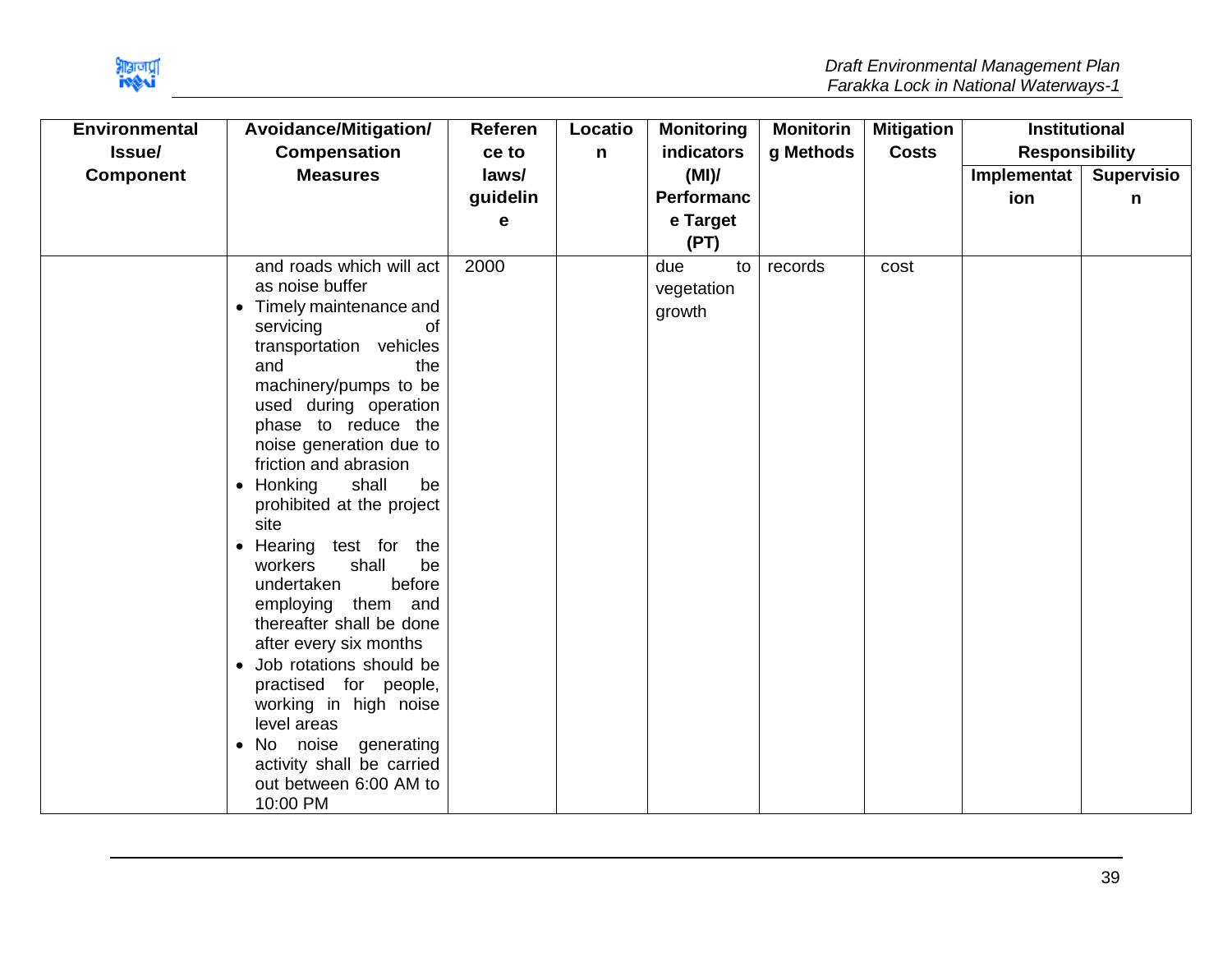

| <b>Environmental</b><br>Issue/ | Avoidance/Mitigation/<br><b>Compensation</b>                                                                                                                                                                                                                                                                                                                                                                                            | Referen<br>ce to           | Locatio<br>n                                             | <b>Monitoring</b><br><b>indicators</b>        | <b>Monitorin</b><br>g Methods  | <b>Mitigation</b><br><b>Costs</b>                            | <b>Institutional</b><br><b>Responsibility</b> |                           |
|--------------------------------|-----------------------------------------------------------------------------------------------------------------------------------------------------------------------------------------------------------------------------------------------------------------------------------------------------------------------------------------------------------------------------------------------------------------------------------------|----------------------------|----------------------------------------------------------|-----------------------------------------------|--------------------------------|--------------------------------------------------------------|-----------------------------------------------|---------------------------|
| <b>Component</b>               | <b>Measures</b>                                                                                                                                                                                                                                                                                                                                                                                                                         | laws/<br>guidelin<br>е     |                                                          | (MI)<br><b>Performanc</b><br>e Target<br>(PT) |                                |                                                              | Implementat<br>ion                            | <b>Supervisio</b><br>n    |
|                                | • Noise<br>generation<br>activities shall also be<br>restricted<br>during<br>migratory period of the<br>birds, i.e. Winter season<br>as it may impact their<br>activities<br>$\bullet$ DG<br>shall<br>sets<br>be<br>provided with acoustic<br>enclosure<br>• Monitoring<br>Noise<br>of<br>levels shall be carried<br>out on monthly basis to<br>check<br>the<br>level<br>of<br>pollutants<br>and<br>effectiveness<br>of<br>proposed EMP |                            |                                                          |                                               |                                |                                                              |                                               |                           |
| 3. Water Quality               |                                                                                                                                                                                                                                                                                                                                                                                                                                         |                            |                                                          |                                               |                                |                                                              |                                               |                           |
| 3.1 Siltation                  | • Regular checks should<br>be made for soil erosion<br>and turfing conditions of<br>channel/<br>river<br>bank<br>its<br>for<br>structures<br>effective maintenance.                                                                                                                                                                                                                                                                     | Project<br>requireme<br>nt | Near<br>banks<br>of the<br>navigat<br>ion<br>chann<br>el | <b>TSS</b><br>MI:<br>monitoring<br>of water   | <b>Site</b><br>observati<br>on | Includ<br>ed in<br>Opera<br>tion/<br>Mainte<br>nance<br>cost | Contractor                                    | <b>IWAI/PM</b><br>U/PMC L |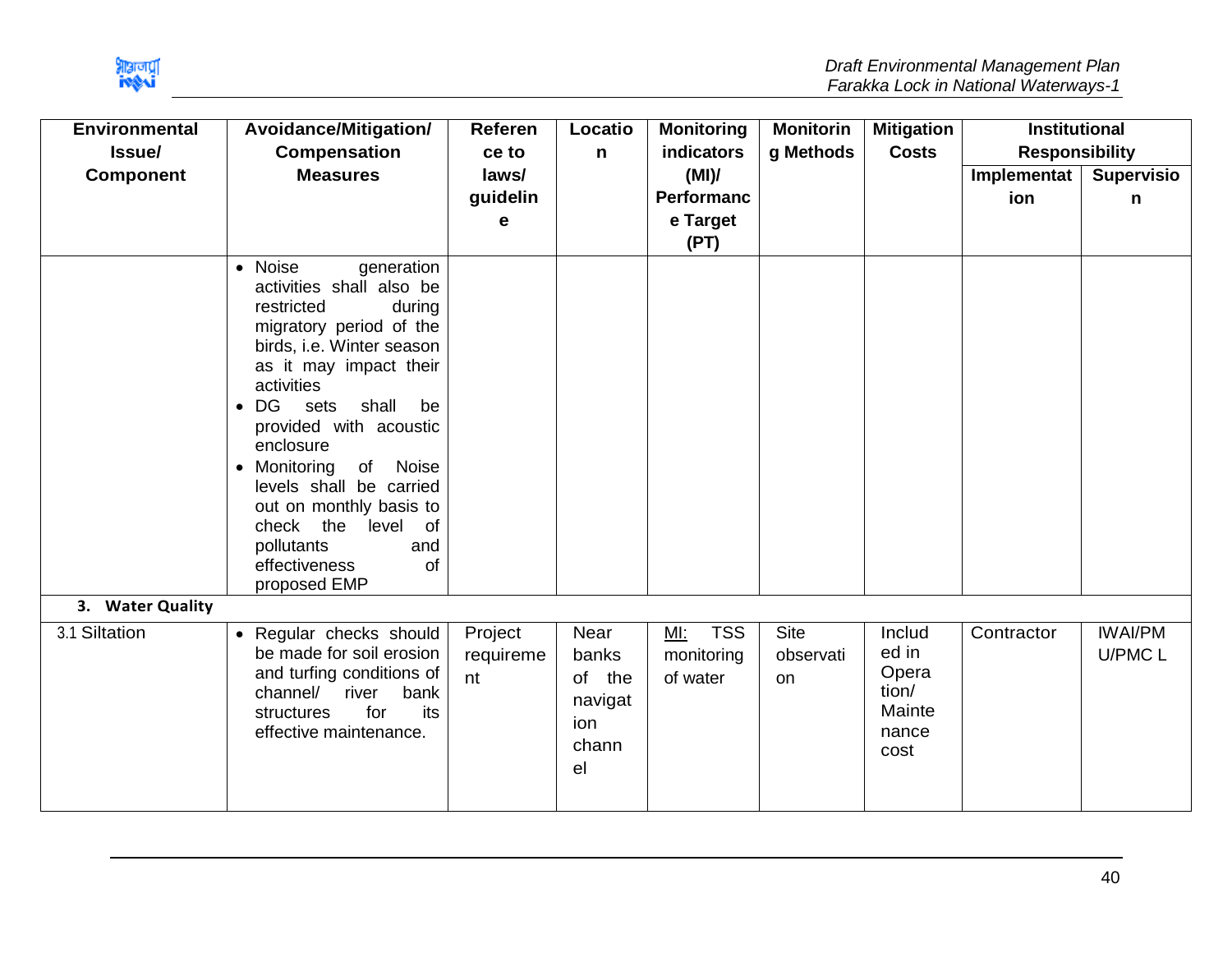

| <b>Environmental</b> | <b>Avoidance/Mitigation/</b>                                | Referen   | Locatio | <b>Monitoring</b> | <b>Monitorin</b> | <b>Mitigation</b> | <b>Institutional</b>  |                   |
|----------------------|-------------------------------------------------------------|-----------|---------|-------------------|------------------|-------------------|-----------------------|-------------------|
| Issue/               | <b>Compensation</b>                                         | ce to     | n       | <b>indicators</b> | g Methods        | <b>Costs</b>      | <b>Responsibility</b> |                   |
| <b>Component</b>     | <b>Measures</b>                                             | laws/     |         | (MI)              |                  |                   | Implementat           | <b>Supervisio</b> |
|                      |                                                             | guidelin  |         | <b>Performanc</b> |                  |                   | ion                   | n                 |
|                      |                                                             | е         |         | e Target          |                  |                   |                       |                   |
|                      |                                                             |           |         | (PT)              |                  |                   |                       |                   |
| 3.2 Waste Water      | • Sewage generated from                                     | Project   | Project | MI: Proper        |                  |                   |                       |                   |
| treatment and        | site should disposed off                                    | requireme | area    | treatment         |                  |                   |                       |                   |
| conservation         | in soak pit and septic                                      | nt        |         |                   |                  |                   |                       |                   |
|                      | tank.                                                       |           |         |                   |                  |                   |                       |                   |
|                      | Storm water drainage                                        |           |         |                   |                  |                   |                       |                   |
|                      | should<br>system<br>be                                      |           |         |                   |                  |                   |                       |                   |
|                      | with<br>provided<br>jute<br>at the<br>filtration<br>site    |           |         |                   |                  |                   |                       |                   |
|                      | Water<br>conservation                                       |           |         |                   |                  |                   |                       |                   |
|                      | should<br>fixtures<br>be                                    |           |         |                   |                  |                   |                       |                   |
|                      | installed in toilets. Some                                  |           |         |                   |                  |                   |                       |                   |
|                      | of<br>the<br>water                                          |           |         |                   |                  |                   |                       |                   |
|                      | conservation<br>fixtures                                    |           |         |                   |                  |                   |                       |                   |
|                      | which can be installed                                      |           |         |                   |                  |                   |                       |                   |
|                      | dual<br>flushing<br>are                                     |           |         |                   |                  |                   |                       |                   |
|                      | cisterns, sensor taps,                                      |           |         |                   |                  |                   |                       |                   |
|                      | low water urinals etc.                                      |           |         |                   |                  |                   |                       |                   |
|                      | No wastewater should<br>$\bullet$<br>received<br>from<br>be |           |         |                   |                  |                   |                       |                   |
|                      | vessels<br>and vessels                                      |           |         |                   |                  |                   |                       |                   |
|                      | should not be allowed to                                    |           |         |                   |                  |                   |                       |                   |
|                      | their<br>discharge                                          |           |         |                   |                  |                   |                       |                   |
|                      | wastewater and<br>solid                                     |           |         |                   |                  |                   |                       |                   |
|                      | waste in river.                                             |           |         |                   |                  |                   |                       |                   |
|                      | waste/wastewater<br>$\bullet$ No                            |           |         |                   |                  |                   |                       |                   |
|                      | should be discharged in                                     |           |         |                   |                  |                   |                       |                   |
|                      | river or dumped into the                                    |           |         |                   |                  |                   |                       |                   |
|                      | ground                                                      |           |         |                   |                  |                   |                       |                   |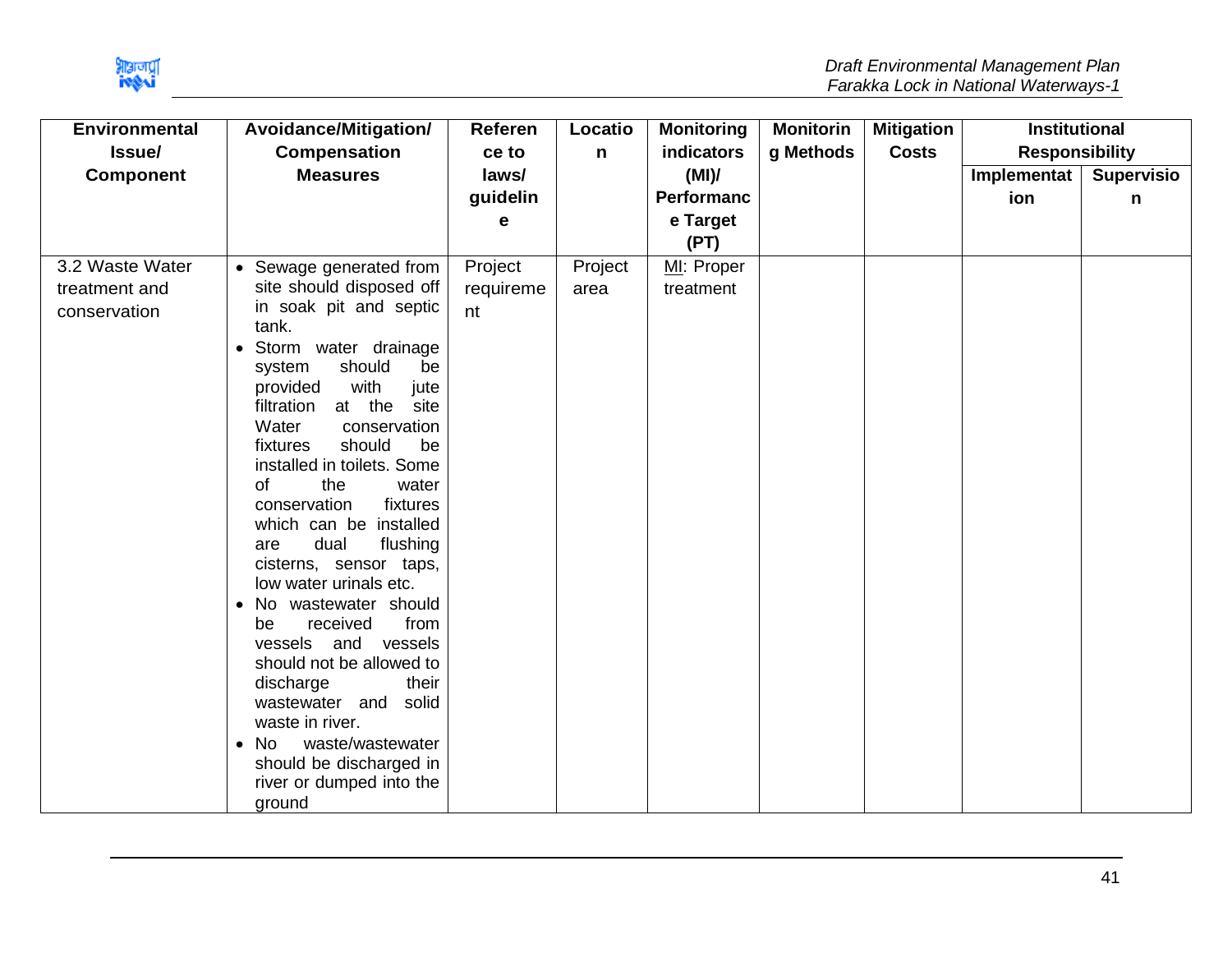

| <b>Environmental</b>                                                                                  | Avoidance/Mitigation/                                                                                                                                                                                                                                                                                                                                                                               | Referen                    | Locatio                                                                                                            | <b>Monitoring</b>                                                                                                | <b>Monitorin</b>                  | <b>Mitigation</b>                                            | <b>Institutional</b>  |                   |
|-------------------------------------------------------------------------------------------------------|-----------------------------------------------------------------------------------------------------------------------------------------------------------------------------------------------------------------------------------------------------------------------------------------------------------------------------------------------------------------------------------------------------|----------------------------|--------------------------------------------------------------------------------------------------------------------|------------------------------------------------------------------------------------------------------------------|-----------------------------------|--------------------------------------------------------------|-----------------------|-------------------|
| <b>Issue</b>                                                                                          | <b>Compensation</b>                                                                                                                                                                                                                                                                                                                                                                                 | ce to                      | n                                                                                                                  | <b>indicators</b>                                                                                                | g Methods                         | <b>Costs</b>                                                 | <b>Responsibility</b> |                   |
| <b>Component</b>                                                                                      | <b>Measures</b>                                                                                                                                                                                                                                                                                                                                                                                     | laws/                      |                                                                                                                    | (MI)                                                                                                             |                                   |                                                              | Implementat           | <b>Supervisio</b> |
|                                                                                                       |                                                                                                                                                                                                                                                                                                                                                                                                     | guidelin<br>е              |                                                                                                                    | Performanc<br>e Target<br>(PT)                                                                                   |                                   |                                                              | ion                   | n                 |
| 4. Land and Soil                                                                                      | • Fuel should be stored in<br>leak proof containers<br>and containers should<br>placed on paved<br>be<br>surfaces<br>• Monitoring of surface<br>water quality should be<br>carried<br>out on<br>six<br>monthly basis to check<br>the level of pollutants<br>effectiveness of<br>and<br>proposed EMP                                                                                                 |                            |                                                                                                                    |                                                                                                                  |                                   |                                                              |                       |                   |
|                                                                                                       |                                                                                                                                                                                                                                                                                                                                                                                                     |                            |                                                                                                                    | MI:                                                                                                              |                                   |                                                              |                       | <b>IWAI/PM</b>    |
| 4.1 Soil erosion<br>due to barge<br>movement and<br>soil<br>contamination<br>due to waste<br>spillage | • Periodic checking to be<br>carried to assess the<br>effectiveness<br>of<br>the<br>stabilization measures<br>turfing,<br>stone<br>viz.<br>pitching, river training<br>structures etc.<br>Necessary measures to<br>be followed wherever<br>there are failures.<br>Two separate waste<br>bins should be placed to<br>collect the daily waste<br>organic<br>and<br>as<br>All<br>inorganic.<br>plastic | Project<br>requirem<br>ent | Along<br>banks<br>and<br>emban<br>kment<br>slopes<br>and<br>other<br>probab<br>soil<br>le<br>erosio<br>n<br>areas. | Existence<br>of soil<br>erosion<br>sites<br>Number of<br>soil<br>erosion<br>sites<br>PT:<br>Minimal<br>occurrenc | On site<br>observati<br><b>on</b> | Include<br>d in<br>Operati<br>on/<br>Mainten<br>ance<br>cost | Contractor            | U/PMC L           |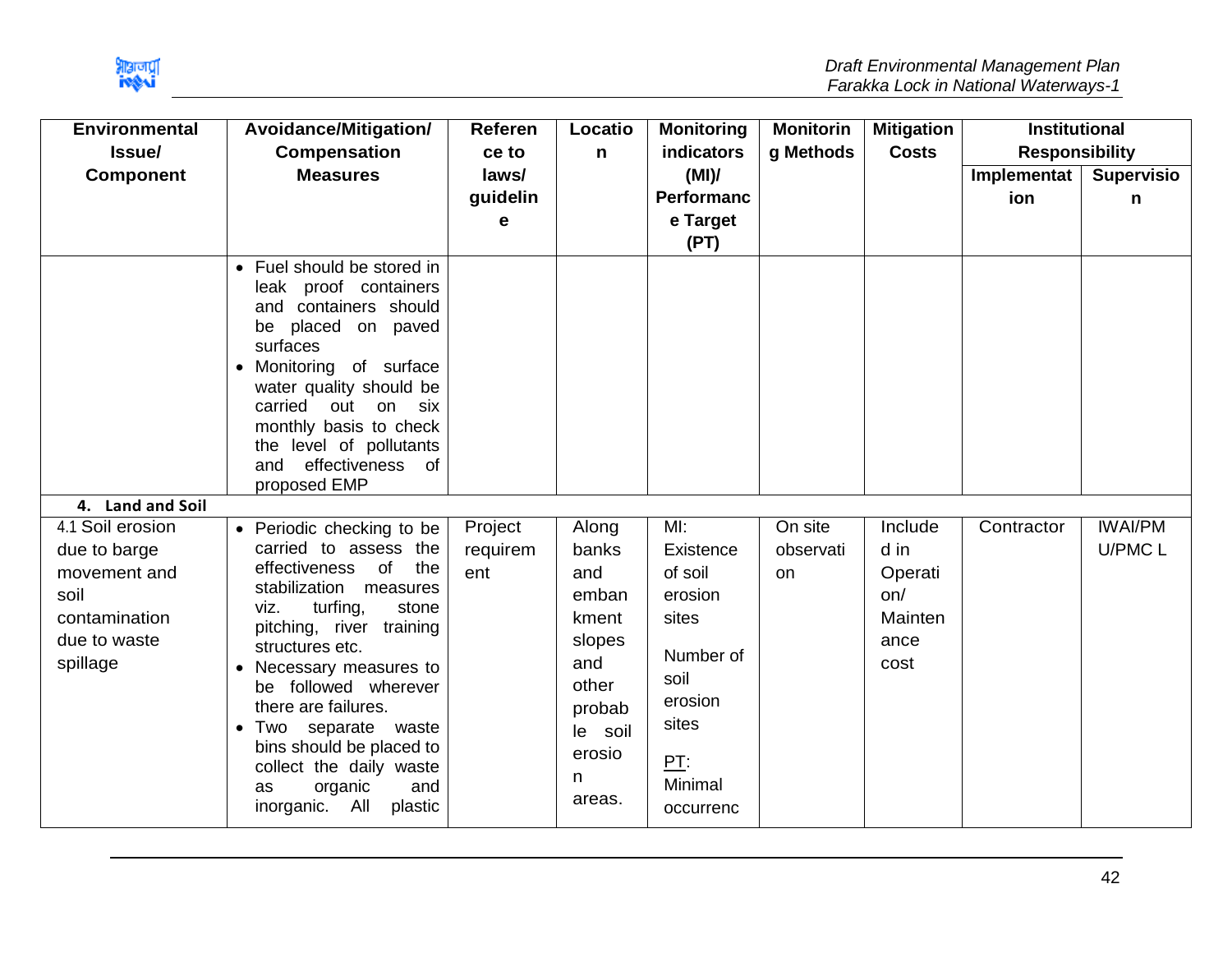

| <b>Environmental</b>                                                                                                             | Avoidance/Mitigation/                                                                                                                                                                                                                                                                                                                                                                                           | <b>Referen</b>                                                                             | Locatio                                                                                 | <b>Monitoring</b>                                                                                                | <b>Monitorin</b>                                                | <b>Mitigation</b>                         | <b>Institutional</b>                |                           |
|----------------------------------------------------------------------------------------------------------------------------------|-----------------------------------------------------------------------------------------------------------------------------------------------------------------------------------------------------------------------------------------------------------------------------------------------------------------------------------------------------------------------------------------------------------------|--------------------------------------------------------------------------------------------|-----------------------------------------------------------------------------------------|------------------------------------------------------------------------------------------------------------------|-----------------------------------------------------------------|-------------------------------------------|-------------------------------------|---------------------------|
| Issue/                                                                                                                           | <b>Compensation</b>                                                                                                                                                                                                                                                                                                                                                                                             | ce to                                                                                      | $\mathsf{n}$                                                                            | <b>indicators</b>                                                                                                | g Methods                                                       | <b>Costs</b>                              | <b>Responsibility</b>               |                           |
| <b>Component</b>                                                                                                                 | <b>Measures</b>                                                                                                                                                                                                                                                                                                                                                                                                 | laws/                                                                                      |                                                                                         | (MI)                                                                                                             |                                                                 |                                           | Implementat                         | <b>Supervisio</b>         |
|                                                                                                                                  |                                                                                                                                                                                                                                                                                                                                                                                                                 | guidelin                                                                                   |                                                                                         | <b>Performanc</b>                                                                                                |                                                                 |                                           | ion                                 | n                         |
|                                                                                                                                  |                                                                                                                                                                                                                                                                                                                                                                                                                 | e                                                                                          |                                                                                         | e Target                                                                                                         |                                                                 |                                           |                                     |                           |
|                                                                                                                                  |                                                                                                                                                                                                                                                                                                                                                                                                                 |                                                                                            |                                                                                         | (PT)                                                                                                             |                                                                 |                                           |                                     |                           |
|                                                                                                                                  | materials would be sold<br>to secondary users for<br>recycling.<br>Biodegradable<br>waste<br>could be compost and<br>later use as fertilizer.<br>• Adequate numbers of<br>sanitary latrines with<br>septic tank and soak pit<br>will be installed for the<br>workers<br>during<br>the                                                                                                                           |                                                                                            |                                                                                         | es of soil<br>erosion                                                                                            |                                                                 |                                           |                                     |                           |
| 5. Flora & Fauna                                                                                                                 | operational phase.                                                                                                                                                                                                                                                                                                                                                                                              |                                                                                            |                                                                                         |                                                                                                                  |                                                                 |                                           |                                     |                           |
| 5.1 Impact on<br>terrestrial and<br>aquatic flora & fauna<br>due to water<br>pollution and barge<br>movement and bank<br>erosion | • Green belt as trees,<br>shrubs, and grasses to<br>be properly maintained<br>• No wastewater or waste<br>shall be disposed off in<br>river from project site or<br>from vessel into the<br>water. Penalty shall be<br>imposed on the vessels<br>reported of disposing<br>waste/wastewater in the<br>river<br>• Sewage generated from<br>shall<br>site<br>be<br>the<br>disposed in soak pit and<br>septic tank. | Forest<br>Conserva<br>tion Act<br>1980,<br><b>Wild Life</b><br>Protectio<br>n Act,<br>1972 | Project<br>tree<br>plantati<br>on<br>sites.<br>Dolphin<br>movem<br>ent<br>location<br>s | MI:<br>Tree/plants<br>survival rate<br>PT:<br>Minimum<br>rate of 70%<br>tree survival<br>and<br>observation<br>s | Records<br>and field<br>observatio<br>ns. Regular<br>monitoring | Operati<br>on/<br>Mainte<br>nance<br>Cost | Contractor/<br>Forest<br>Department | <b>IWAI/PM</b><br>U/PMC L |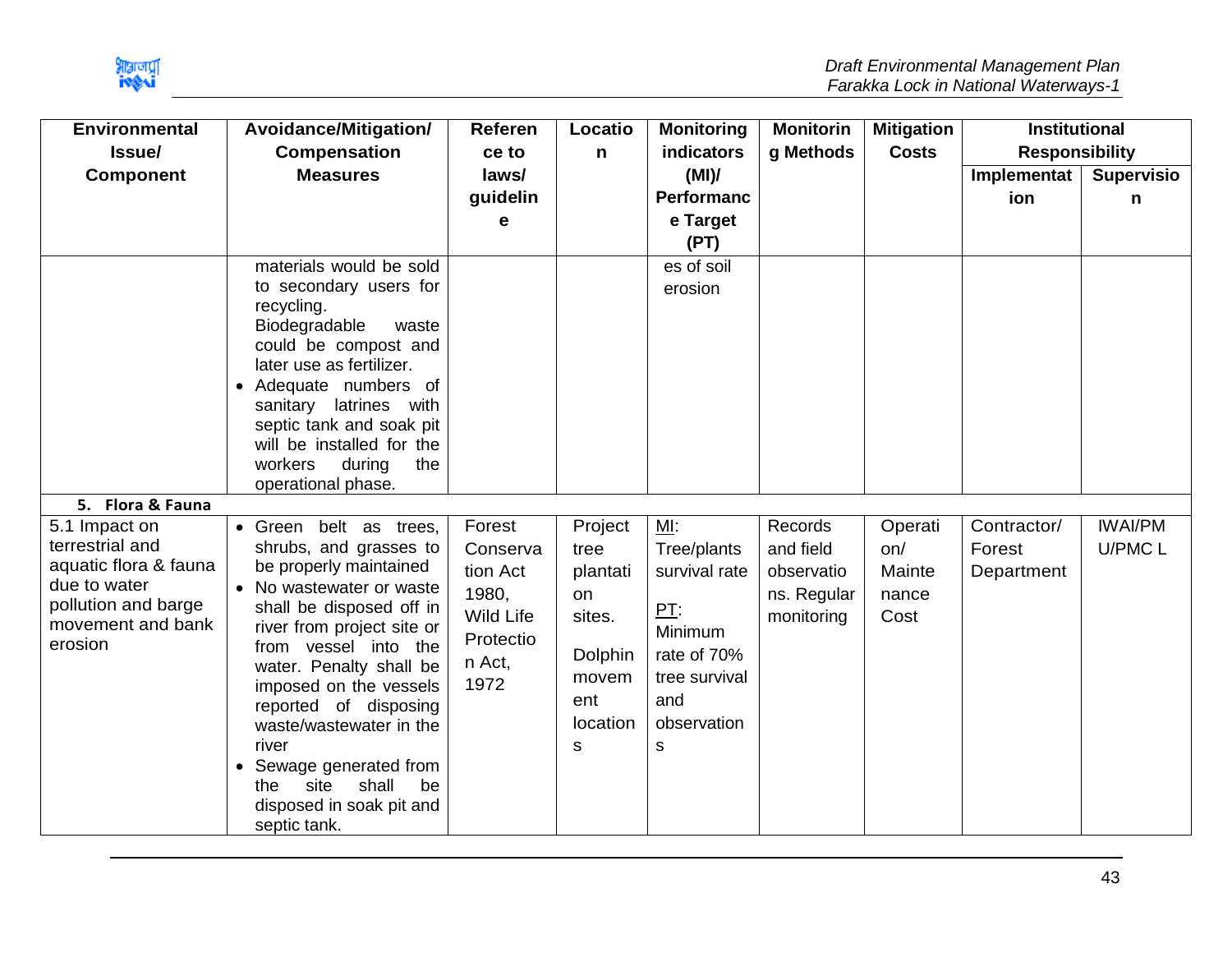

| <b>Environmental</b> | Avoidance/Mitigation/                            | Referen  | Locatio      | <b>Monitoring</b> | <b>Monitorin</b> | <b>Mitigation</b> | <b>Institutional</b>  |                   |
|----------------------|--------------------------------------------------|----------|--------------|-------------------|------------------|-------------------|-----------------------|-------------------|
| Issue/               | <b>Compensation</b>                              | ce to    | $\mathsf{n}$ | indicators        | g Methods        | <b>Costs</b>      | <b>Responsibility</b> |                   |
| <b>Component</b>     | <b>Measures</b>                                  | laws/    |              | (MI)              |                  |                   | Implementat           | <b>Supervisio</b> |
|                      |                                                  | guidelin |              | <b>Performanc</b> |                  |                   | ion                   | n                 |
|                      |                                                  | е        |              | e Target          |                  |                   |                       |                   |
|                      |                                                  |          |              | (PT)              |                  |                   |                       |                   |
|                      | • Precautionary measures                         |          |              |                   |                  |                   |                       |                   |
|                      | viz., use of better/ fool                        |          |              |                   |                  |                   |                       |                   |
|                      | proof<br>handling                                |          |              |                   |                  |                   |                       |                   |
|                      | equipments,                                      |          |              |                   |                  |                   |                       |                   |
|                      | transportation of coal in                        |          |              |                   |                  |                   |                       |                   |
|                      | closed barges to be                              |          |              |                   |                  |                   |                       |                   |
|                      | followed<br>strictly<br>to                       |          |              |                   |                  |                   |                       |                   |
|                      | ensure zero spillage of                          |          |              |                   |                  |                   |                       |                   |
|                      | particles during<br>coal                         |          |              |                   |                  |                   |                       |                   |
|                      | loading, transport and                           |          |              |                   |                  |                   |                       |                   |
|                      | unloading. In addition,<br>strict measures to be |          |              |                   |                  |                   |                       |                   |
|                      | implemented to prevent                           |          |              |                   |                  |                   |                       |                   |
|                      | spillage/leakage of oil                          |          |              |                   |                  |                   |                       |                   |
|                      | and grease at filling,                           |          |              |                   |                  |                   |                       |                   |
|                      | handling and servicing                           |          |              |                   |                  |                   |                       |                   |
|                      | points of vessels in                             |          |              |                   |                  |                   |                       |                   |
|                      | order<br>to<br>protect                           |          |              |                   |                  |                   |                       |                   |
|                      | environment, and biota.                          |          |              |                   |                  |                   |                       |                   |
|                      | Care should be taken so                          |          |              |                   |                  |                   |                       |                   |
|                      | that the sewages and                             |          |              |                   |                  |                   |                       |                   |
|                      | garbage generated are                            |          |              |                   |                  |                   |                       |                   |
|                      | disposed at designated                           |          |              |                   |                  |                   |                       |                   |
|                      | only<br>after<br>sites                           |          |              |                   |                  |                   |                       |                   |
|                      | necessary treatment.                             |          |              |                   |                  |                   |                       |                   |
|                      | During night operations,<br>$\bullet$            |          |              |                   |                  |                   |                       |                   |
|                      | the barges should use                            |          |              |                   |                  |                   |                       |                   |
|                      | powerful search lights                           |          |              |                   |                  |                   |                       |                   |
|                      | and horns so as to warn                          |          |              |                   |                  |                   |                       |                   |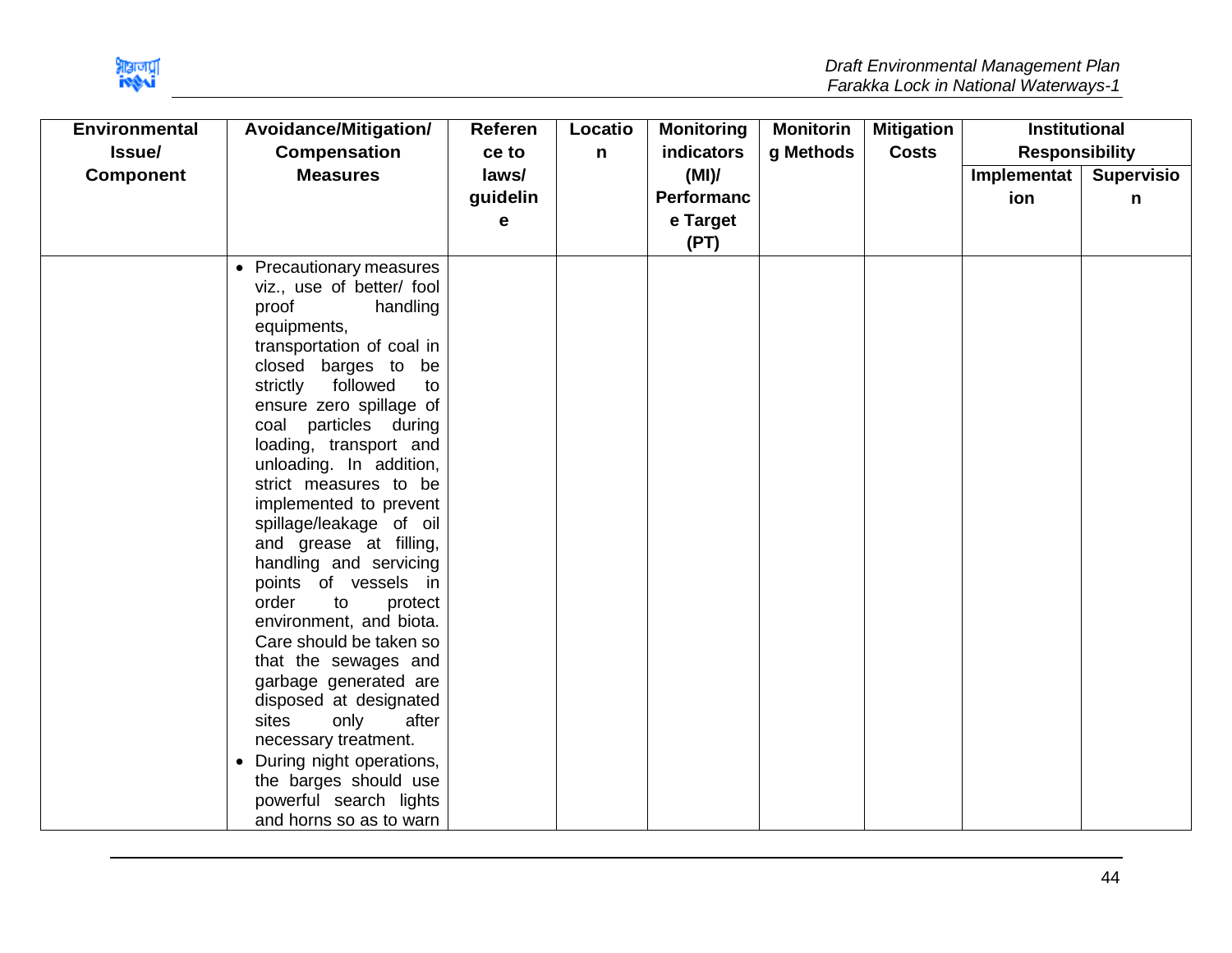

| Avoidance/Mitigation/                                                                                                                                                                                                                                                                                                                                                                                                                                                                                                                                                                                                                                                                                                              | Referen                                              | Locatio      | <b>Monitoring</b> | <b>Monitorin</b> | <b>Mitigation</b> |             |                                               |
|------------------------------------------------------------------------------------------------------------------------------------------------------------------------------------------------------------------------------------------------------------------------------------------------------------------------------------------------------------------------------------------------------------------------------------------------------------------------------------------------------------------------------------------------------------------------------------------------------------------------------------------------------------------------------------------------------------------------------------|------------------------------------------------------|--------------|-------------------|------------------|-------------------|-------------|-----------------------------------------------|
| Compensation                                                                                                                                                                                                                                                                                                                                                                                                                                                                                                                                                                                                                                                                                                                       | ce to                                                | $\mathsf{n}$ | indicators        | g Methods        | <b>Costs</b>      |             |                                               |
| <b>Measures</b>                                                                                                                                                                                                                                                                                                                                                                                                                                                                                                                                                                                                                                                                                                                    | laws/                                                |              | (MI)              |                  |                   | Implementat | <b>Supervisio</b>                             |
|                                                                                                                                                                                                                                                                                                                                                                                                                                                                                                                                                                                                                                                                                                                                    | guidelin                                             |              | <b>Performanc</b> |                  |                   | ion         | n                                             |
|                                                                                                                                                                                                                                                                                                                                                                                                                                                                                                                                                                                                                                                                                                                                    | е                                                    |              | e Target          |                  |                   |             |                                               |
|                                                                                                                                                                                                                                                                                                                                                                                                                                                                                                                                                                                                                                                                                                                                    |                                                      |              | (PT)              |                  |                   |             |                                               |
| of<br>fishers<br>the<br>the<br>incoming barges well in<br>advance at least from<br>500 m away.<br>Operating<br>Standard<br>$\bullet$<br>Procedures (SOPs) to<br>prevent spillage of oil/<br>fuel/ grease will<br>be<br>followed.<br>• Reducing<br>speed<br>of<br>barges in the curved and<br>narrow stretches from its<br>normal speed of 7-8<br>nautical miles/h to 5-6<br>miles/h<br>nautical<br>is<br>recommended<br>for<br>the<br>reducing<br>wave<br>and<br>action<br>thereby<br>minimizing possibilities<br>of bank erosion.<br>To<br>bank<br>prevent<br>$\bullet$<br>erosion<br>the<br>vessels<br>navigate only<br>should<br>through the designated<br>navigation.<br>• In case of damage of<br>nets,<br>fishing<br>fishing |                                                      |              |                   |                  |                   |             |                                               |
|                                                                                                                                                                                                                                                                                                                                                                                                                                                                                                                                                                                                                                                                                                                                    |                                                      |              |                   |                  |                   |             |                                               |
|                                                                                                                                                                                                                                                                                                                                                                                                                                                                                                                                                                                                                                                                                                                                    | crafts and other gears of<br>fishers, arising due to |              |                   |                  |                   |             | <b>Institutional</b><br><b>Responsibility</b> |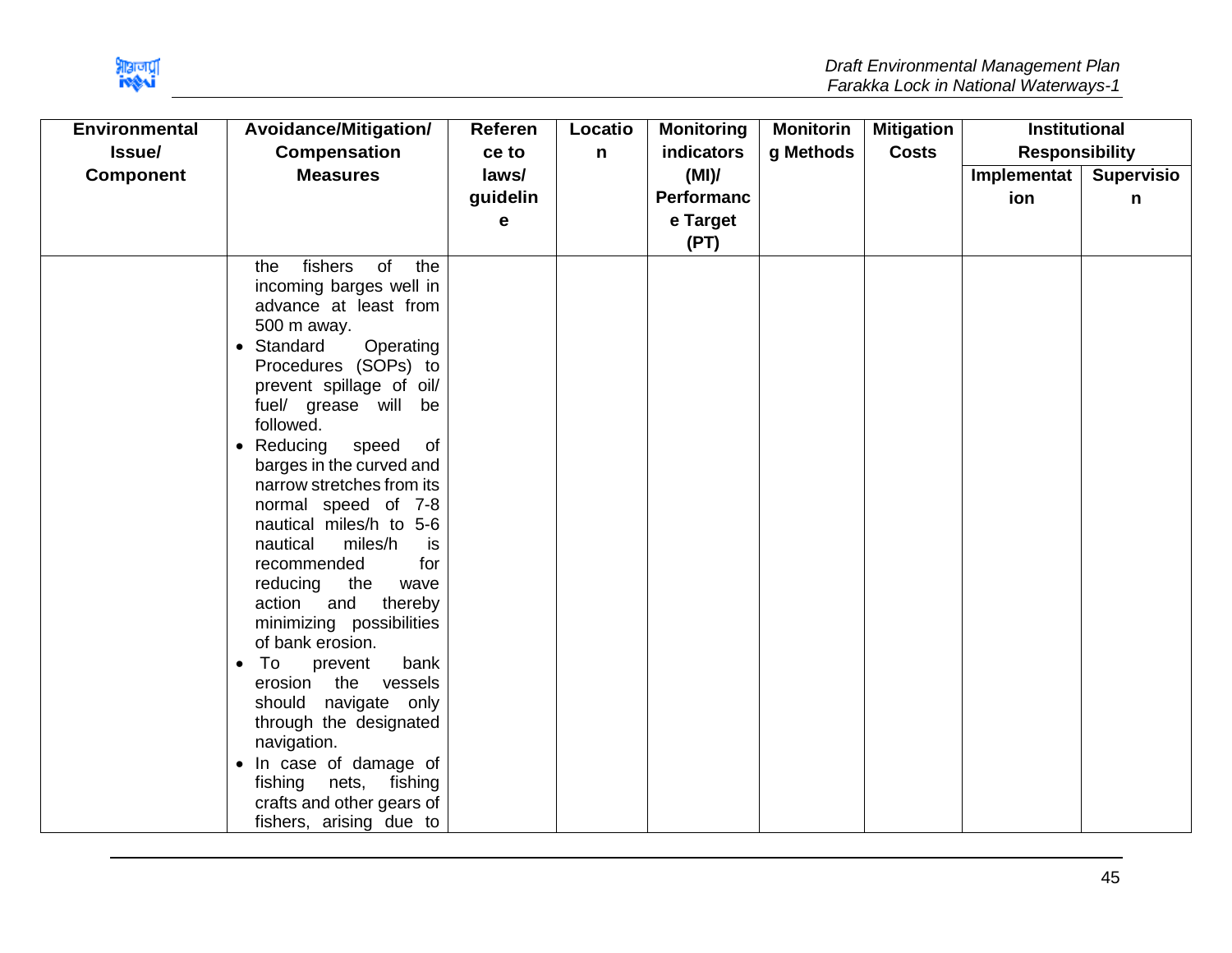

| <b>Environmental</b> | Avoidance/Mitigation/                                                                                                                                                                                                                                                                                                                                                                                                                                                                                                                                                                                                                                | Referen  | Locatio      | <b>Monitoring</b> | <b>Monitorin</b> | <b>Mitigation</b> | <b>Institutional</b>  |                   |
|----------------------|------------------------------------------------------------------------------------------------------------------------------------------------------------------------------------------------------------------------------------------------------------------------------------------------------------------------------------------------------------------------------------------------------------------------------------------------------------------------------------------------------------------------------------------------------------------------------------------------------------------------------------------------------|----------|--------------|-------------------|------------------|-------------------|-----------------------|-------------------|
| Issue/               | Compensation                                                                                                                                                                                                                                                                                                                                                                                                                                                                                                                                                                                                                                         | ce to    | $\mathsf{n}$ | indicators        | g Methods        | <b>Costs</b>      | <b>Responsibility</b> |                   |
| <b>Component</b>     | <b>Measures</b>                                                                                                                                                                                                                                                                                                                                                                                                                                                                                                                                                                                                                                      | laws/    |              | (MI)              |                  |                   | Implementat           | <b>Supervisio</b> |
|                      |                                                                                                                                                                                                                                                                                                                                                                                                                                                                                                                                                                                                                                                      | guidelin |              | <b>Performanc</b> |                  |                   | ion                   | n                 |
|                      |                                                                                                                                                                                                                                                                                                                                                                                                                                                                                                                                                                                                                                                      | е        |              | e Target          |                  |                   |                       |                   |
|                      |                                                                                                                                                                                                                                                                                                                                                                                                                                                                                                                                                                                                                                                      |          |              | (PT)              |                  |                   |                       |                   |
|                      | operation,<br>barge<br>appropriate and quick<br>compensations may be<br>given to the aggrieved<br>fishers<br>Preparation<br>and<br>$\bullet$<br>publishing<br>barge<br>movement<br>schedule,<br>pre-signaling<br>οf<br>movement, fixed timing,<br>generation<br>οf<br>barge<br>awareness<br>on<br>among<br>movement<br>public, specifically the<br>fishers<br>and<br>ferry<br>operators may be made.<br>Instruction should be<br>$\bullet$<br>given to all vessels and<br>all employee and staff<br>that no aquatic fauna<br>shall be harmed due to<br>any reason<br>Quick<br>cleanup<br>$\bullet$<br>operations should be<br>carried out in case of |          |              |                   |                  |                   |                       |                   |
|                      | accidents. Vessel owner                                                                                                                                                                                                                                                                                                                                                                                                                                                                                                                                                                                                                              |          |              |                   |                  |                   |                       |                   |
|                      | should be responsible<br>for paying the clean up                                                                                                                                                                                                                                                                                                                                                                                                                                                                                                                                                                                                     |          |              |                   |                  |                   |                       |                   |
|                      | expenses in case of the                                                                                                                                                                                                                                                                                                                                                                                                                                                                                                                                                                                                                              |          |              |                   |                  |                   |                       |                   |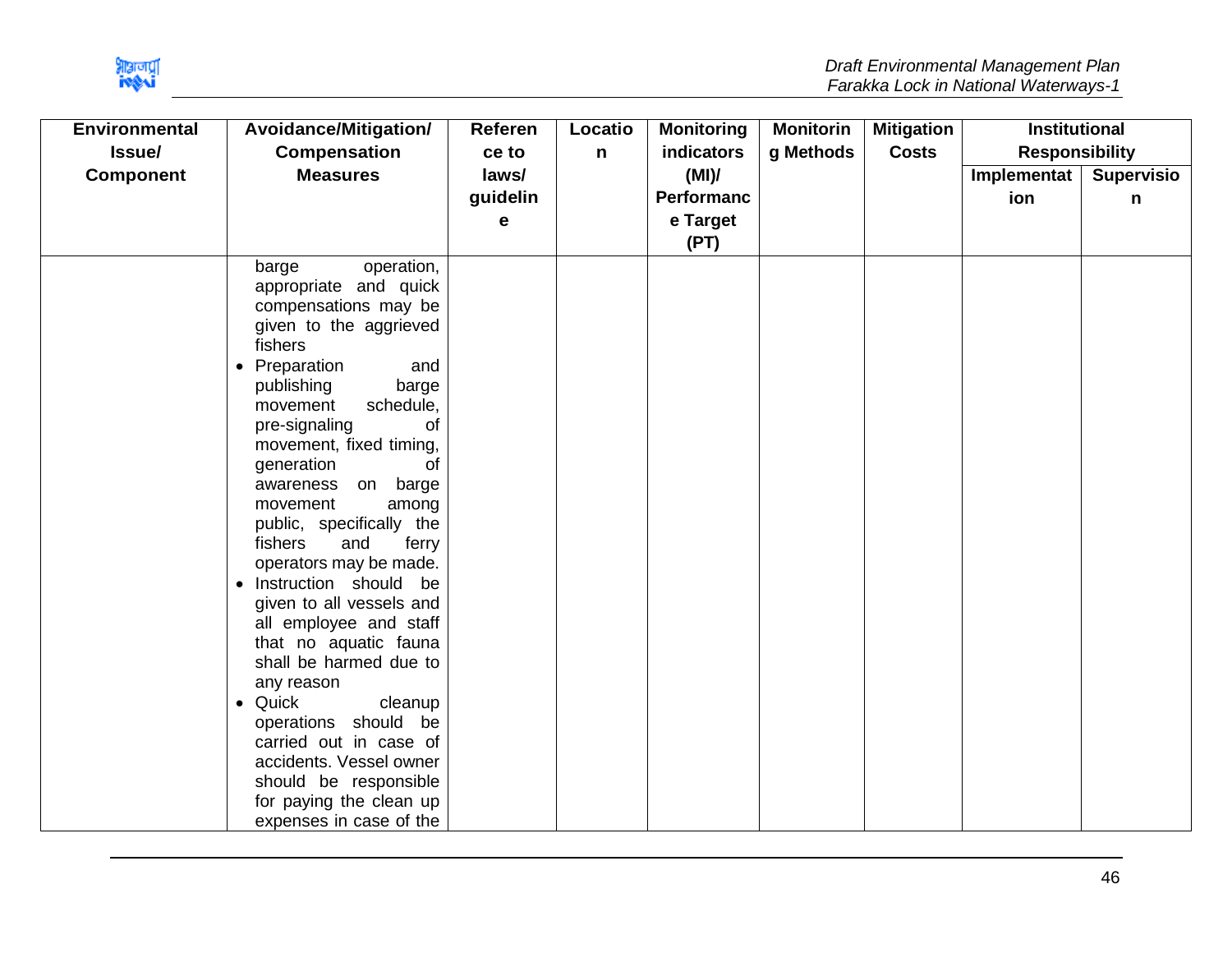

| <b>Environmental</b> | Avoidance/Mitigation/                             | Referen   | Locatio | <b>Monitoring</b>             | <b>Monitorin</b> | <b>Mitigation</b> | <b>Institutional</b>  |                   |
|----------------------|---------------------------------------------------|-----------|---------|-------------------------------|------------------|-------------------|-----------------------|-------------------|
| Issue/               | <b>Compensation</b>                               | ce to     | n       | indicators                    | g Methods        | <b>Costs</b>      | <b>Responsibility</b> |                   |
| <b>Component</b>     | <b>Measures</b>                                   | laws/     |         | (MI)                          |                  |                   | Implementat           | <b>Supervisio</b> |
|                      |                                                   | guidelin  |         | <b>Performanc</b>             |                  |                   | ion                   | n                 |
|                      |                                                   | е         |         | e Target<br>(PT)              |                  |                   |                       |                   |
|                      | accidents and pollution<br>of river water quality |           |         |                               |                  |                   |                       |                   |
| 6. Safety            |                                                   |           |         |                               |                  |                   |                       |                   |
| 6.1 Accident Risk    | • Regular maintenance of                          | Project   | Access  | ML:                           | Visual           | Includ            | <b>IWAI</b>           | <b>IWAI</b>       |
| due to uncontrolled  | plantation<br>along<br>the                        | requireme | Road    | Presence                      | inspection       | ed<br>in          |                       |                   |
| growth of            | internal roads<br>• No invasive plantation to     | nt        |         | and<br>extent                 |                  | operat            |                       |                   |
| vegetation           | be carried out near the                           |           |         | of                            | Check            | ion/Ma            |                       |                   |
|                      | road                                              |           |         | vegetation                    | accident         | intena            |                       |                   |
|                      |                                                   |           |         | growth<br>on                  | records          | nce               |                       |                   |
|                      |                                                   |           |         | side<br>either<br>of<br>road. |                  | cost              |                       |                   |
|                      |                                                   |           |         | Number<br>of                  |                  |                   |                       |                   |
|                      |                                                   |           |         | accidents.                    |                  |                   |                       |                   |
|                      |                                                   |           |         | PT: No                        |                  |                   |                       |                   |
|                      |                                                   |           |         | accidents                     |                  |                   |                       |                   |
|                      |                                                   |           |         | due to                        |                  |                   |                       |                   |
|                      |                                                   |           |         | vegetation                    |                  |                   |                       |                   |
|                      |                                                   |           |         | growth                        |                  |                   |                       |                   |
| 6.2. Transport of    | of<br>• Existence<br>spill                        |           | Throug  | MI: Status                    | Review of        | Includ            | Contractor            | <b>IWAI/PM</b>    |
| Dangerous            | prevention and control                            |           | hout    | $\mathsf{of}$                 | spill            | ed in             |                       | U/PMC L           |
| Goods                | and<br>emergency                                  |           | the     | emergency                     | prevention       | operat            |                       |                   |
|                      | responsive system                                 |           | project | $system -$                    | and              | ion/Ma            |                       |                   |
|                      | for<br>plan<br>Emergency                          |           | stretch | whether                       | emergency        | intena            |                       |                   |
|                      | vehicles<br>carrying                              |           |         | operational                   | response         | nce               |                       |                   |
|                      | hazardous material                                |           |         |                               |                  |                   |                       |                   |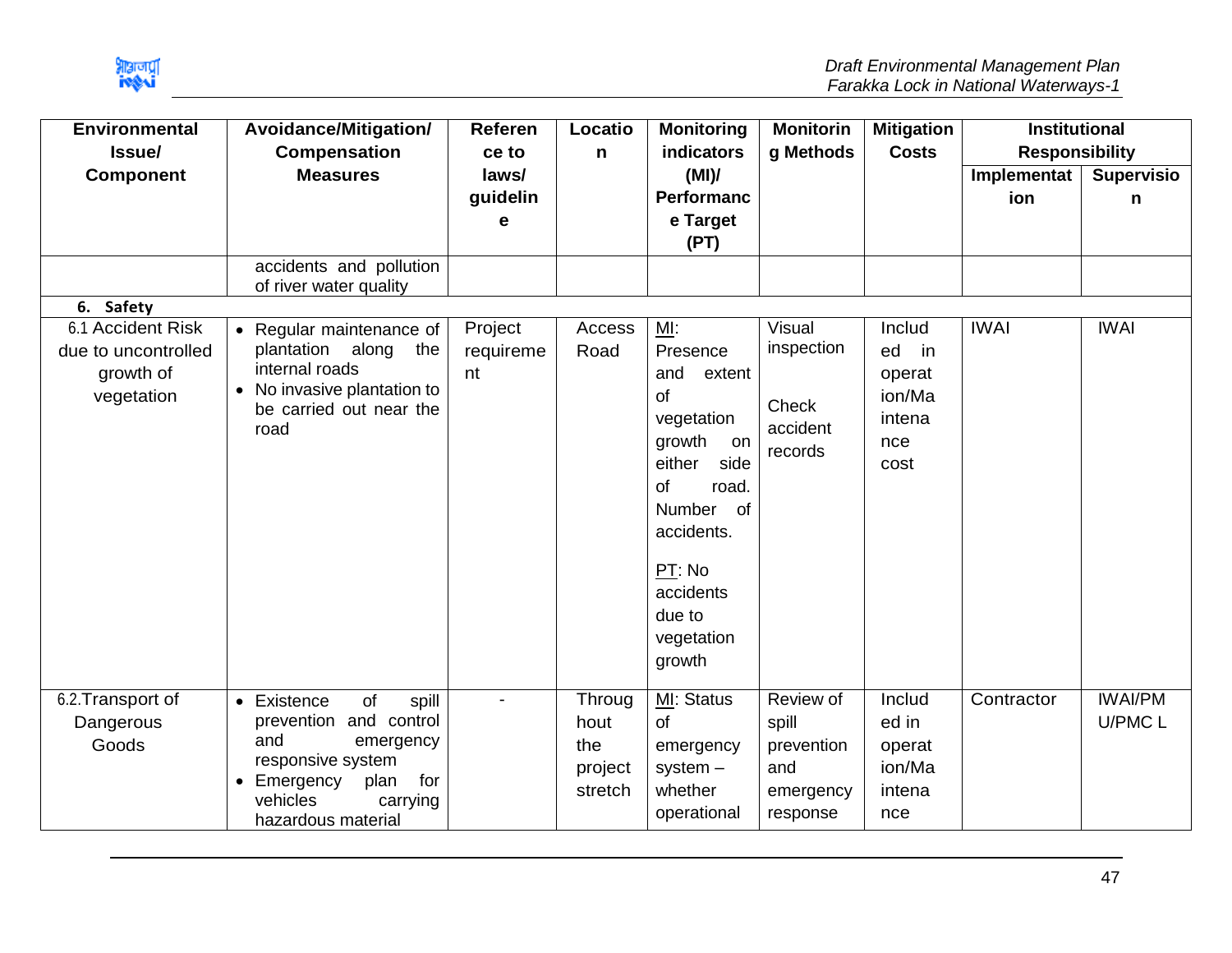

| <b>Environmental</b> | Avoidance/Mitigation/                             | <b>Referen</b> | Locatio | <b>Monitoring</b> | <b>Monitorin</b> | <b>Mitigation</b> | <b>Institutional</b>  |                   |
|----------------------|---------------------------------------------------|----------------|---------|-------------------|------------------|-------------------|-----------------------|-------------------|
| Issue/               | <b>Compensation</b>                               | ce to          | n       | indicators        | g Methods        | <b>Costs</b>      | <b>Responsibility</b> |                   |
| <b>Component</b>     | <b>Measures</b>                                   | laws/          |         | (MI)              |                  |                   | Implementat           | <b>Supervisio</b> |
|                      |                                                   | guidelin       |         | <b>Performanc</b> |                  |                   | ion                   | n                 |
|                      |                                                   | е              |         | e Target          |                  |                   |                       |                   |
|                      |                                                   |                |         | (PT)              |                  |                   |                       |                   |
|                      |                                                   |                |         | or not            | plan             | cost.             |                       |                   |
|                      |                                                   |                |         |                   | Spill            |                   |                       |                   |
|                      |                                                   |                |         |                   | accident         |                   |                       |                   |
|                      |                                                   |                |         | $PT:$ Fully       |                  |                   |                       |                   |
|                      |                                                   |                |         | functional        | records          |                   |                       |                   |
|                      |                                                   |                |         | emergency         |                  |                   |                       |                   |
|                      |                                                   |                |         | system            |                  |                   |                       |                   |
|                      |                                                   |                |         |                   |                  |                   |                       |                   |
| 6.3 Accidents        | • Implementation of the                           |                | Throug  | MI: Status        | Review of        | Includ            | <b>IWAI</b>           | <b>IWAI</b>       |
| <b>Risks Due to</b>  | environment                                       |                | hout    | <b>of</b>         | spill            | ed in             |                       |                   |
| Movement of          | management plan as                                |                | the     | emergency         | prevention       | operat            |                       |                   |
| Vessels and          | proposed to prevent the                           |                | project | $system -$        | and              | ion/Ma            |                       |                   |
| other hazards        | environmental pollution<br>during operation phase |                | stretch | whether           | emergency        | intena            |                       |                   |
| associated with      | Ships should comply<br>$\bullet$                  |                |         | operational       | response         | nce               |                       |                   |
| site                 | with safety norms and                             |                |         | or not            | plan             | cost.             |                       |                   |
|                      | should<br>maintain<br>the                         |                |         |                   |                  |                   |                       |                   |
|                      | speed so as to prevent                            |                |         | PT: Fully         | Spill            |                   |                       |                   |
|                      | the accidents. In case of                         |                |         | functional        | accident         |                   |                       |                   |
|                      | accidents, ship owner                             |                |         | emergency         | records          |                   |                       |                   |
|                      | should be responsible                             |                |         | system            |                  |                   |                       |                   |
|                      | for cleanup operations                            |                |         |                   |                  |                   |                       |                   |
|                      | Provision of hooters and                          |                |         |                   |                  |                   |                       |                   |
|                      | sensors in ships to<br>prevent the collisions     |                |         |                   |                  |                   |                       |                   |
|                      | • Safety norms should be                          |                |         |                   |                  |                   |                       |                   |
|                      | all<br>followed<br>for                            |                |         |                   |                  |                   |                       |                   |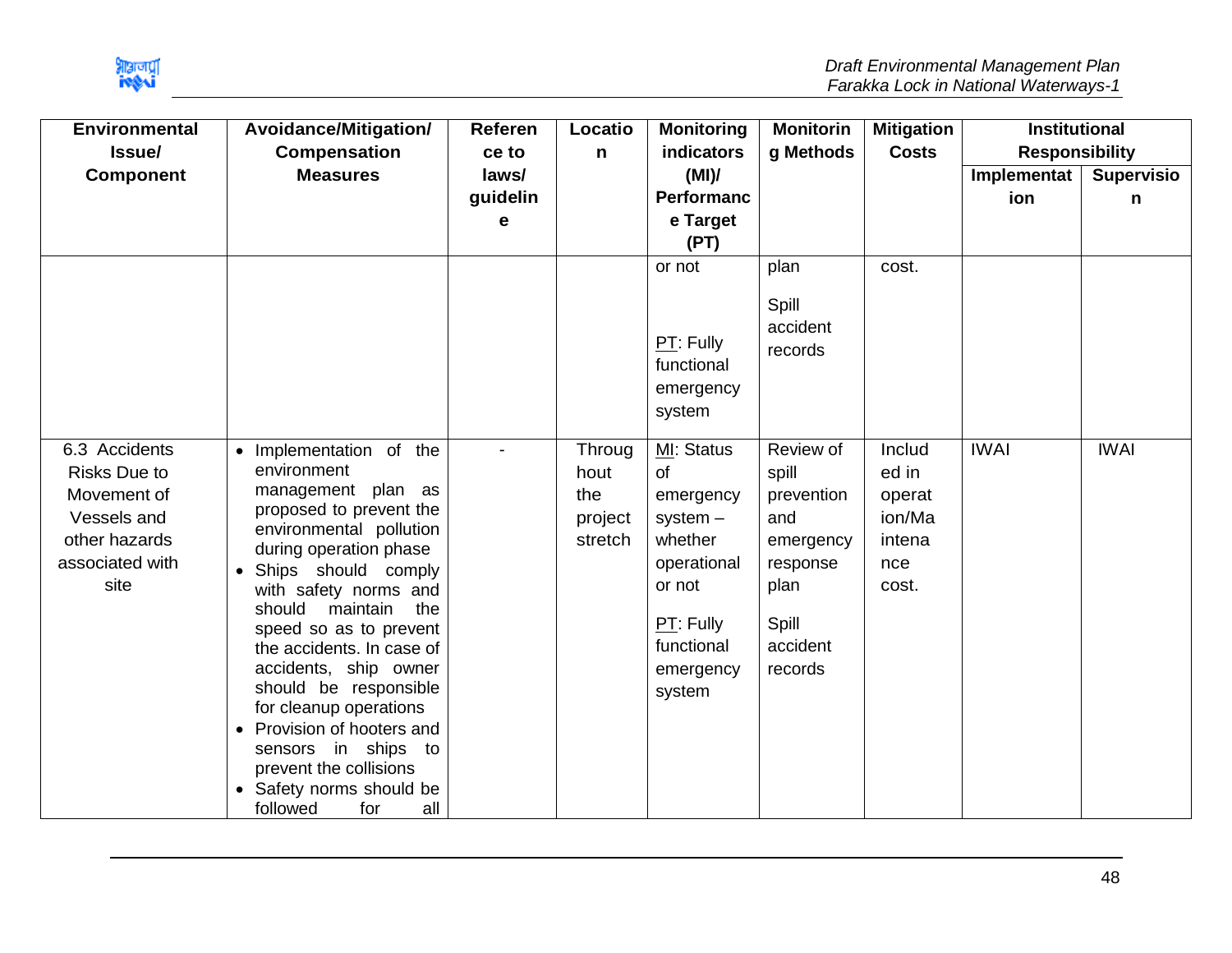

| <b>Environmental</b><br>Issue/ | Avoidance/Mitigation/<br><b>Compensation</b>                                                                                                                                                                                                                                                                                                                                                                                                                                                                                                                                                                                           | Referen<br>ce to       | Locatio<br>$\mathsf{n}$          | <b>Monitoring</b><br>indicators                        | <b>Monitorin</b><br>g Methods                                  | <b>Mitigation</b><br><b>Costs</b>             | <b>Institutional</b><br><b>Responsibility</b> |                        |
|--------------------------------|----------------------------------------------------------------------------------------------------------------------------------------------------------------------------------------------------------------------------------------------------------------------------------------------------------------------------------------------------------------------------------------------------------------------------------------------------------------------------------------------------------------------------------------------------------------------------------------------------------------------------------------|------------------------|----------------------------------|--------------------------------------------------------|----------------------------------------------------------------|-----------------------------------------------|-----------------------------------------------|------------------------|
| <b>Component</b>               | <b>Measures</b>                                                                                                                                                                                                                                                                                                                                                                                                                                                                                                                                                                                                                        | laws/<br>guidelin<br>е |                                  | (MI)<br><b>Performanc</b><br>e Target<br>(PT)          |                                                                |                                               | Implementat<br>ion                            | <b>Supervisio</b><br>n |
|                                | operational<br>phase<br>activities at site<br>Safety training should<br>be given to the site staff<br>for managing the floods,<br>earthquake, fire, ship<br>accidents like situation.<br>collection<br>Emergency<br>should<br>be<br>area<br>designated at the site<br>is<br>safe.<br>All<br>which<br>workers<br>should<br>be<br>directed to collect at this<br>0f<br>in<br>area<br>case<br>emergency.<br>Firefighting<br>facility<br>$\bullet$<br>should be provided at<br>site<br>and<br>trained<br>personnel should be<br>available at site who can<br>the<br>fire<br>operate<br>extinguishers and other<br>fire-fighting equipment. |                        |                                  |                                                        |                                                                |                                               |                                               |                        |
| 6.4 Welfare of<br>Society      | Employment<br>should<br>preferably be given to<br>local people. Women<br>should be given equal<br>opportunity for work.                                                                                                                                                                                                                                                                                                                                                                                                                                                                                                                |                        | Throug<br>hout<br>the<br>project | MI: CSR<br>Activities<br>PT: CSR<br><b>Action Plan</b> | Review of<br><b>CSR</b><br>Activities<br>through<br><b>NGO</b> | Includ<br>ed in<br>operat<br>ion/Ma<br>intena | <b>IWAI</b>                                   | <b>IWAI</b>            |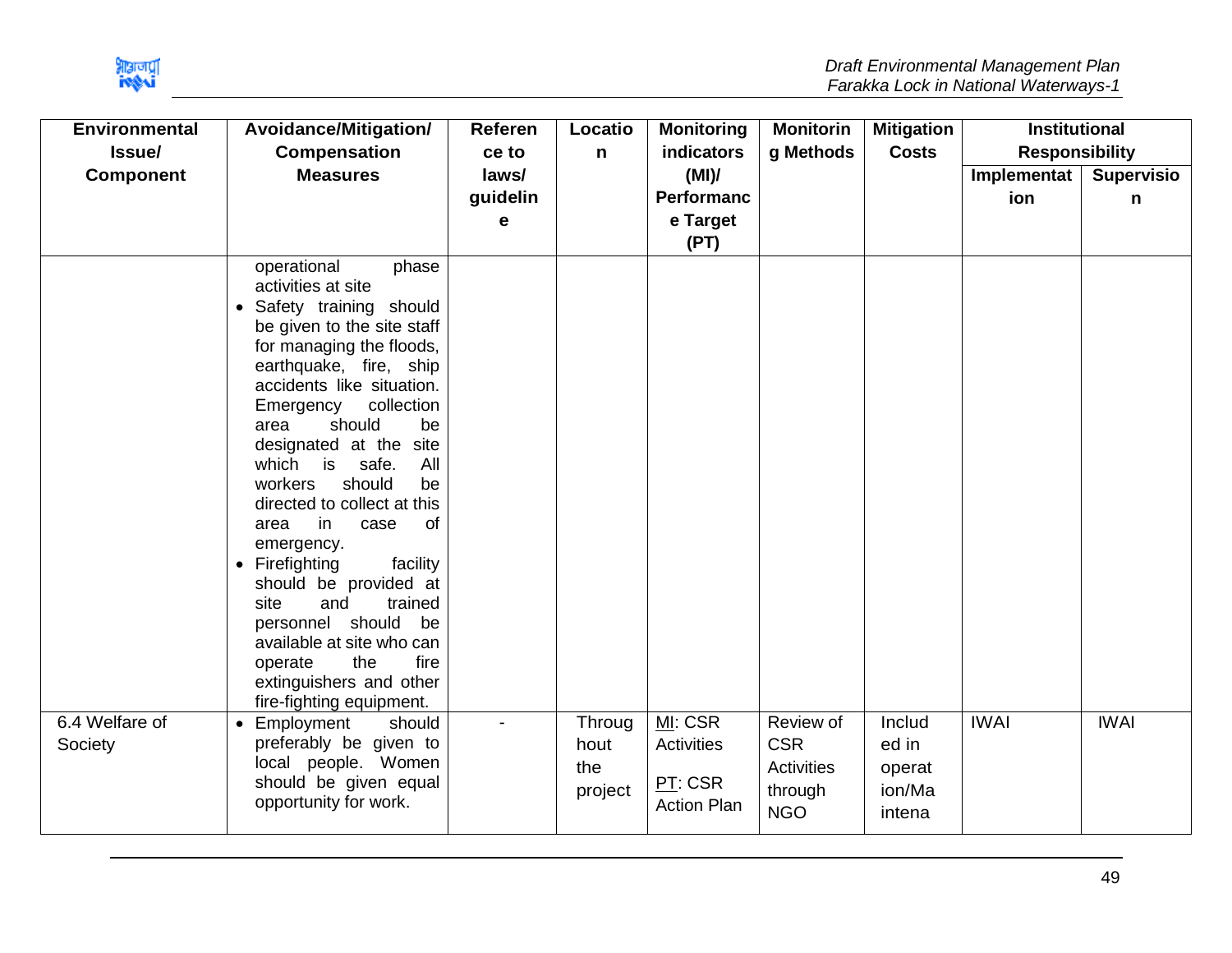

| <b>Environmental</b><br><b>Issue</b> | Avoidance/Mitigation/<br>Compensation                                                                            | <b>Referen</b><br>ce to | Locatio<br>n | <b>Monitoring</b><br><b>indicators</b> | <b>Monitorin</b><br>g Methods | Mitigation<br><b>Costs</b> | <b>Institutional</b><br><b>Responsibility</b> |                        |
|--------------------------------------|------------------------------------------------------------------------------------------------------------------|-------------------------|--------------|----------------------------------------|-------------------------------|----------------------------|-----------------------------------------------|------------------------|
| <b>Component</b>                     | <b>Measures</b>                                                                                                  | laws/<br>guidelin<br>е  |              | (MI)<br>Performanc<br>e Target<br>(PT) |                               |                            | Implementat<br>ion                            | <b>Supervisio</b><br>n |
|                                      | Development activities<br>should be carried out in<br>the village and nearby<br>areas for development<br>of area |                         | stretch      |                                        | accident<br>records           | nce<br>cost.               |                                               |                        |

# **Table 1.3 : Environment Monitoring Plan of Faraka Lock for Design, Construction & Operation Phase**

<span id="page-50-0"></span>

| S.               | <b>Aspect</b>                             | <b>Parameters</b>                                                 | No of sampling                                                                                                           | <b>Standard methods for</b>                                                                                                                                                                                                                                                                                                 |              | <b>Role &amp; Responsibility</b> |
|------------------|-------------------------------------------|-------------------------------------------------------------------|--------------------------------------------------------------------------------------------------------------------------|-----------------------------------------------------------------------------------------------------------------------------------------------------------------------------------------------------------------------------------------------------------------------------------------------------------------------------|--------------|----------------------------------|
| No.              |                                           | to be<br>monitored                                                | locations & frequency                                                                                                    | sampling and analysis                                                                                                                                                                                                                                                                                                       | Implementati | <b>Supervision</b>               |
|                  |                                           |                                                                   |                                                                                                                          |                                                                                                                                                                                                                                                                                                                             | <b>on</b>    |                                  |
|                  |                                           |                                                                   | <b>Design &amp; Construction Period</b>                                                                                  |                                                                                                                                                                                                                                                                                                                             |              |                                  |
| $\overline{1}$ . | Air<br>Quality<br>(Ambient<br>&<br>Stack) | $PM_{10}$<br>$PM_{2.5}$<br>$SO2$ , NO <sub>2</sub> , HC<br>and CO | Three<br>Locations<br>including<br>site,<br>project<br>labour<br>and<br>camp<br>nearest habitation-once<br>in two months | $\bullet$ Fine<br>Particulate<br>Samplers for $PM2.5$<br>• Respirable<br><b>Dust</b><br>Sampler fitted $PM_{10}$<br>• Respirable<br>Dust<br>fitted<br>with<br>Sampler<br>Gaseous<br>sampling<br>arrangements for $SO2$<br>and $NO2$ , CO analyzer<br>/portable CO meter for<br>CO portable HC meter<br>or tubes for HC; TO- | Contractor   | <b>IWAI &amp; PMC</b>            |
|                  |                                           |                                                                   |                                                                                                                          | 14A, TO-15, USEPA<br>method for<br>sampling                                                                                                                                                                                                                                                                                 |              |                                  |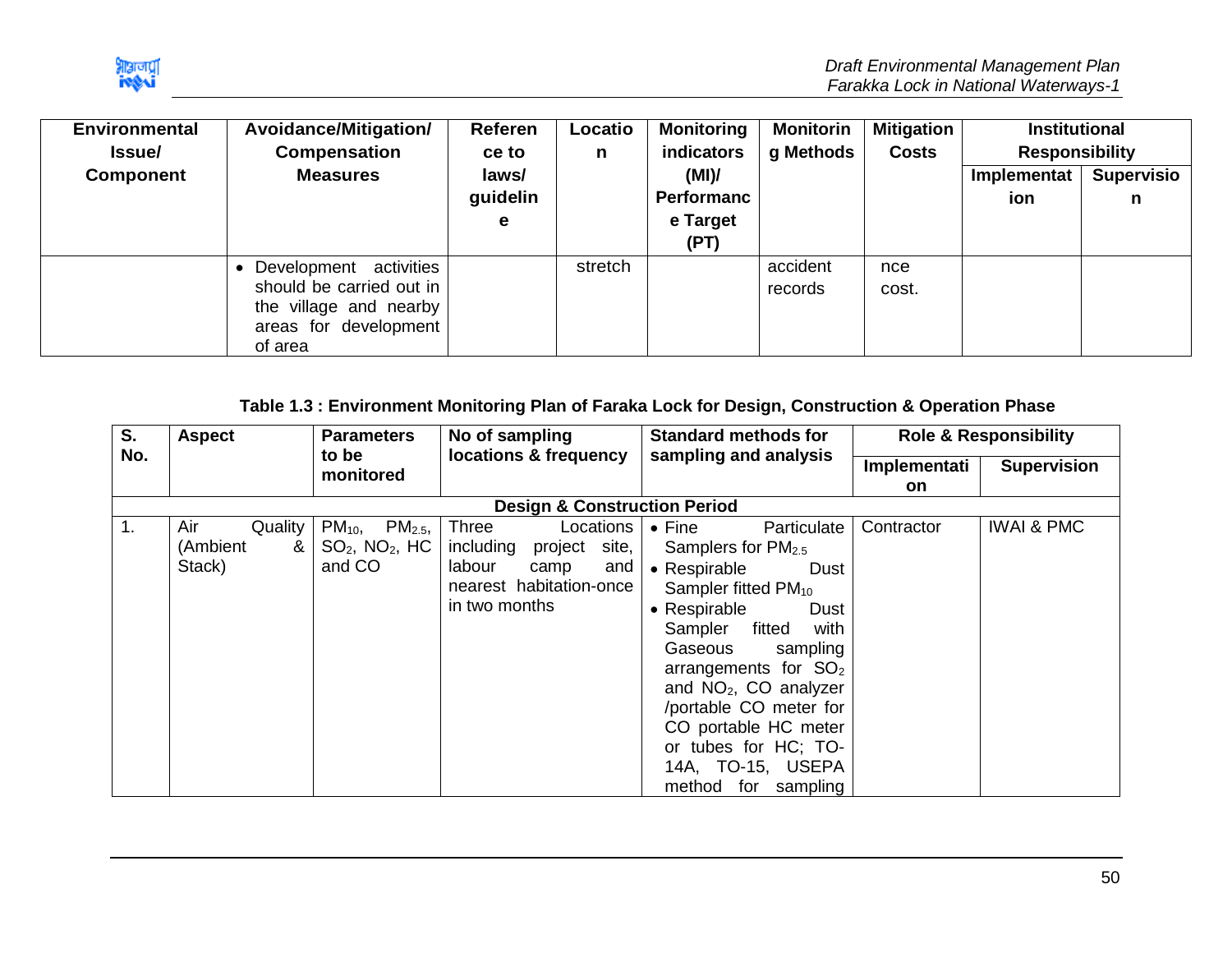

|    |                          |                 |                              | and analysis of VOCs in     |            |                       |
|----|--------------------------|-----------------|------------------------------|-----------------------------|------------|-----------------------|
|    |                          |                 |                              | ambient air                 |            |                       |
| 2. | Surface<br>Water         | Physical,       | River Ganga-upstream         | Grab sampling and           | Contractor | <b>IWAI &amp; PMC</b> |
|    | Quality                  | chemical and    | & downstream-Once a          | analysis by using           |            |                       |
|    |                          | biological      | month                        | standard methods            |            |                       |
| 3. | <b>Drinking</b><br>water | Physical,       | Drinking water for labour    | Grab sampling and           | Contractor | <b>IWAI &amp; PMC</b> |
|    | Quality                  | chemical<br>and | camps                        | analysis by using           |            |                       |
|    |                          | biological      | Once a month                 | standard methods            |            |                       |
| 4. | Noise Level              | Day time and    | labour<br>Construction       | Noise meter                 | Contractor | <b>IWAI &amp; PMC</b> |
|    |                          | night<br>time   | camp, construction site      |                             |            |                       |
|    |                          | noise<br>level  | and nearest village          |                             |            |                       |
|    |                          | (max, min $\&$  | Once a month                 |                             |            |                       |
|    |                          | Leq levels)     |                              |                             |            |                       |
| 5. | Soil<br>Quality,         | Soil texture,   | Construction site, labour    | Collection and analysis of  | Contractor | <b>IWAI &amp; PMC</b> |
|    | Erosion<br>&             | type,           | debris<br>camps<br>and       | samples as per IS 2720      |            |                       |
|    | Siltation                | Electrical      | disposal site                |                             |            |                       |
|    |                          | conductivity,   | Once in 6 months             |                             |            |                       |
|    |                          | pH,             |                              |                             |            |                       |
|    |                          | infiltration,   |                              |                             |            |                       |
|    |                          | porosity, etc., |                              |                             |            |                       |
| 6. | Greenbelt                | Plantation      | Lock gate premises           | Survey,<br>counting,        | Contractor | <b>IWAI &amp; PMC</b> |
|    | development              | survival rate   |                              | recording & reporting       |            |                       |
| 7. | Soil Erosion             | $---$           | &<br>Upstream                | Survey<br>&<br>observation; | Contractor | <b>IWAI &amp; PMC</b> |
|    |                          |                 | downstream of<br>project     | Extent and<br>degree of     |            |                       |
|    |                          |                 | site near river<br>bank--    | erosion; Structures for     |            |                       |
|    |                          |                 | Once a month                 | controlling soil erosion    |            |                       |
|    |                          |                 |                              |                             |            |                       |
| 8. | Aquatic ecology          | Phytoplankton   | River<br><b>Six</b><br>Ganga | Species diversity index.    | Contractor | <b>IWAI &amp; PMC</b> |
|    |                          |                 | monthly                      |                             |            |                       |
|    |                          | Zooplankton     |                              |                             |            |                       |
|    |                          |                 |                              |                             |            |                       |
| 9. | Integrity<br>of          | $---$           | Upstream<br>&                | &<br>observation;<br>Survey | Contractor | <b>IWAI &amp; PMC</b> |
|    | embankment               |                 | downstream of lock gate      | Extent and<br>degree<br>of  |            |                       |
|    |                          |                 | site-Once a month            | erosion; Structures<br>for  |            |                       |
|    |                          |                 |                              | controlling soil erosion    |            |                       |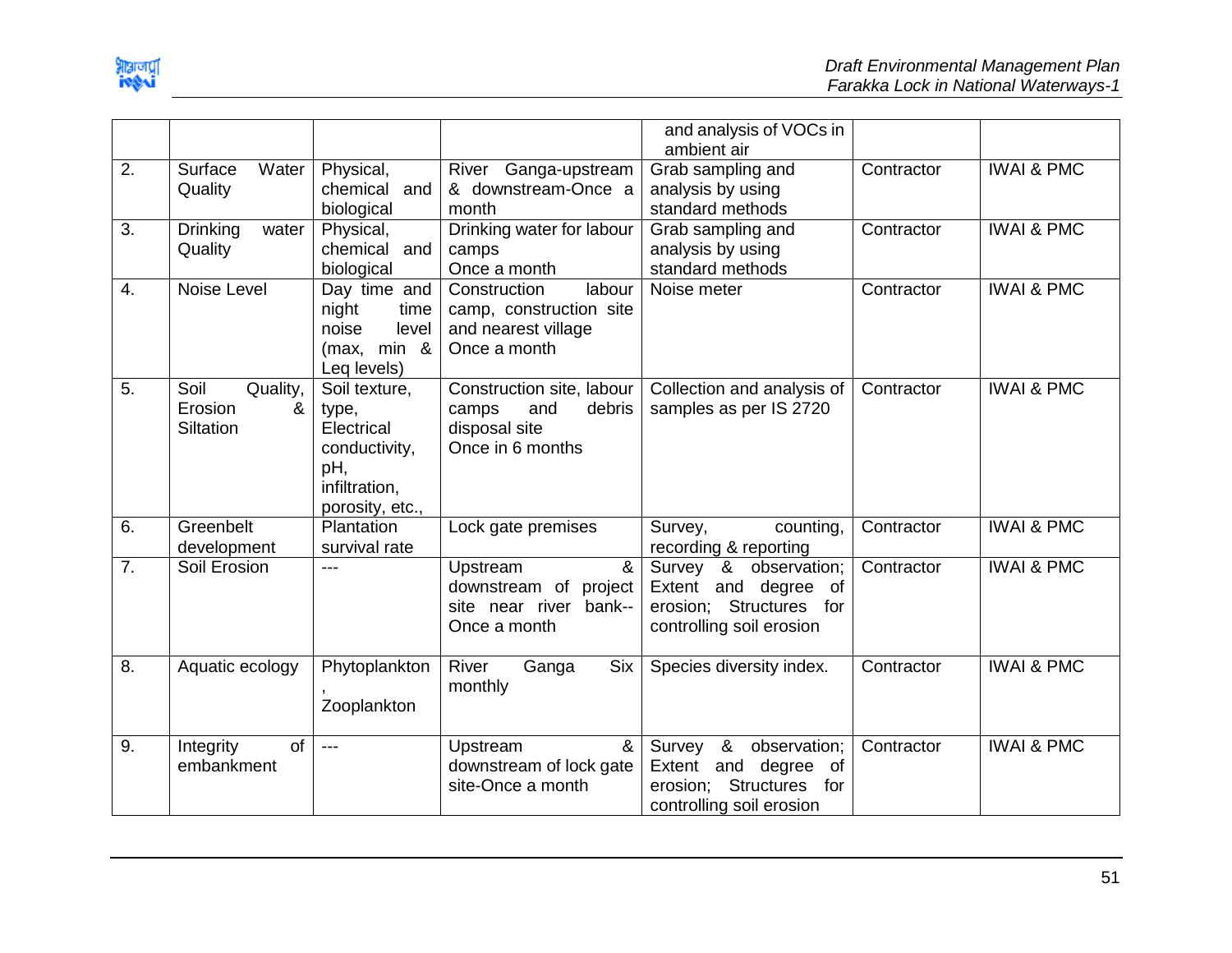

|                  |                                               |                                                                      | <b>Operation Phase</b>                                                                     |                                                                                                                                                                                                                                                                                                                                                                                                           |                                         |             |
|------------------|-----------------------------------------------|----------------------------------------------------------------------|--------------------------------------------------------------------------------------------|-----------------------------------------------------------------------------------------------------------------------------------------------------------------------------------------------------------------------------------------------------------------------------------------------------------------------------------------------------------------------------------------------------------|-----------------------------------------|-------------|
| 1.               | Air<br>Quality  <br>(Ambient<br>&<br>Stack)   | $PM_{10}$ , $PM_{2.5}$ , $SO_2$ ,<br>$NO2$ , HC and CO               | Two<br>locations-<br>project site, and<br>nearest habitation<br>Six monthly                | $\bullet$ Fine<br>Particulate<br>Samplers for $PM2.5$<br>Dust  <br>• Respirable<br>Sampler fitted PM <sub>10</sub><br>Respirable Dust Sampler<br>fitted<br>with<br>Gaseous<br>sampling arrangements<br>for $SO_2$ and $NO_2$ , CO<br>analyzer /portable CO<br>meter for CO portable HC<br>meter or tubes for HC;<br>TO-14A, TO-15, USEPA<br>method for sampling and<br>analysis of VOCs in<br>ambient air | NABL Lab to<br>be contracted<br>by IWAI | <b>IWAI</b> |
| 2.               | Surface<br>Water<br>Quality                   | Physical, chemical<br>and biological                                 | River<br>Ganga-<br>Once in quarter<br>(Upstream<br>&<br>Downstream)                        | Grab<br>sampling<br>and  <br>analysis<br>by<br>using<br>standard methods                                                                                                                                                                                                                                                                                                                                  | NABL Lab to<br>be contracted<br>by IWAI | <b>IWAI</b> |
| 3.               | <b>Drinking</b><br>water<br>Quality           | Physical, chemical<br>and biological                                 | Drinking water for<br>staff-<br>Once a quarter                                             | Grab<br>sampling<br>and<br>analysis<br>by<br>using<br>standard methods                                                                                                                                                                                                                                                                                                                                    | NABL Lab to<br>be contracted<br>by IWAI | <b>IWAI</b> |
| $\overline{4}$ . | Noise Level                                   | Day time and night<br>time noise level<br>(max, min & Leq<br>levels) | Two<br>locations-<br>project site, and<br>nearest habitation<br>Once a quarter             | Noise meter                                                                                                                                                                                                                                                                                                                                                                                               | NABL Lab to<br>be contracted<br>by IWAI | <b>IWAI</b> |
| 5.               | Greenbelt                                     | Plantation survival<br>rate                                          | Site premises                                                                              | counting,<br>Survey,<br>recording & reporting                                                                                                                                                                                                                                                                                                                                                             | <b>IWAI</b>                             | <b>IWAI</b> |
| 6.               | Soil<br>Quality,<br>&<br>Erosion<br>Siltation | $---$                                                                | &<br>Upstream<br>downstream<br>of<br>project site near<br>channel<br>river<br>Bank-Monthly | Physio<br>chemical<br>parameters of soil<br>Survey & observation;<br>Extent and degree of<br>erosion; Structures for<br>controlling soil erosion                                                                                                                                                                                                                                                          | <b>IWAI</b>                             | <b>IWAI</b> |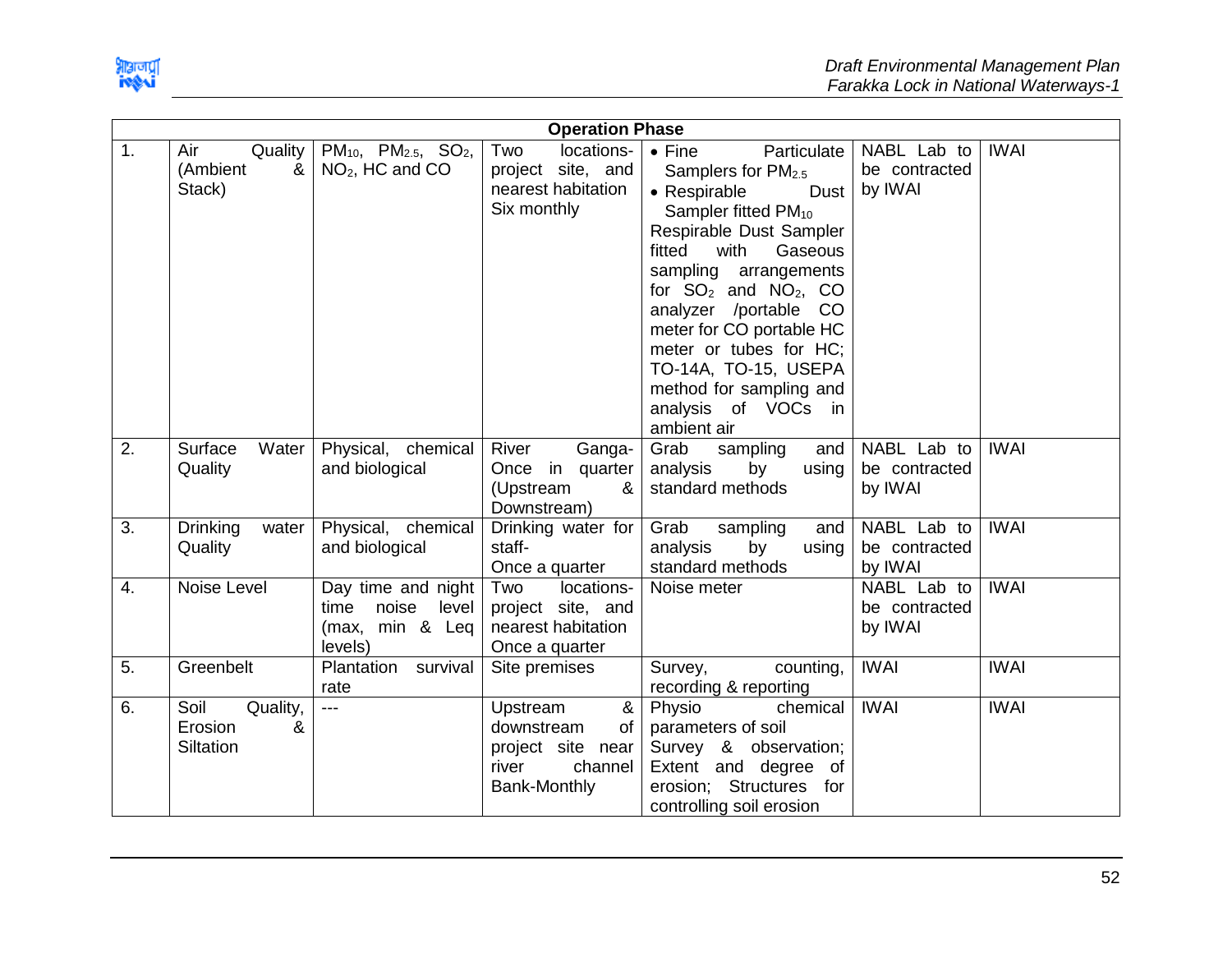

| $\prime$ . | Aquatic ecology               | Phytoplankton,<br>Zooplankton | Ganga-Six  <br>River<br>monthly                                     | Species diversity index                                                                                            | <b>IWAI</b> | <b>IWAI</b> |
|------------|-------------------------------|-------------------------------|---------------------------------------------------------------------|--------------------------------------------------------------------------------------------------------------------|-------------|-------------|
| 8.         | Integrity<br>οf<br>embankment | $---$                         | &<br>Upstream<br>of I<br>downstream<br>lock<br>gate<br>Once a month | &<br>observation;  <br>Survey<br>Extent and degree of<br>site- erosion; Structures for<br>controlling soil erosion | IWAI        | <b>IWAI</b> |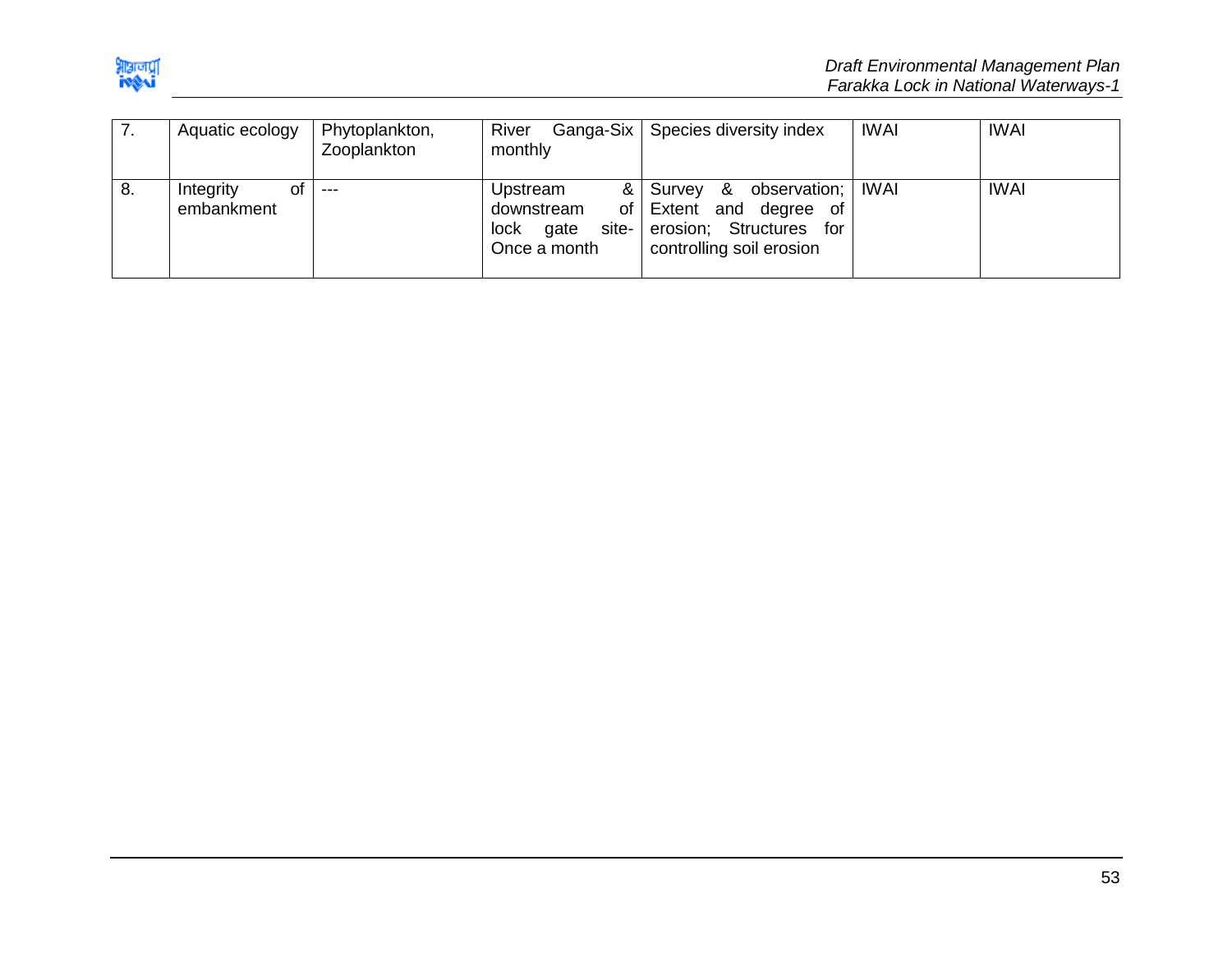

#### **Annexure 1: Tree Plantation and Management Plan**

### <span id="page-54-0"></span>**1.0 Introduction**

Green belt acts as bio filter for the air pollutants and play a major role in safeguarding the environment and controlling the increasing level of air and noise pollution. It can serve as buffer and shock absorber against transient and accidental release of pollutants from industrial activity.

The green belt has been recommended as one of the major components of the EMP which will further enhance the environmental quality by:

- 1. Mitigation of air pollution
- 2. Attenuation of noise level
- 3. Maintaining the bio diversity of the area and improve aesthetics.

#### **1.1 Size of Green belt**

Dense greenbelt should be developed all along the boundary of the lock gate premises. The length and width of the greenbelt will be 1000 m  $x$  10 m. About 10000 m<sup>2</sup> has been kept for green belt development and 900 trees along with herbs and shrub will be planted. 3x3 m spacing will be kept between trees. A standard horticultural practice involving planting of saplings in pits of substantial dimensions i.e., 1m  $\times$  1m  $\times$  1m for big trees and along half of these dimensions for smaller trees and shrubs. The pits are then filled with earth, sand, silt and manure in pre-determined proportions. Saplings planted in such pits are watered liberally during dry months.

#### **1.2 Selection of Tree Species**

The Project construction involve movement of vehicle for transportation of material Thus emissions like particulate matter, SO2, NOx & CO shall be generated at site. Plants possess a large surface area and their leaves exhibit an efficient pollutant trapping mechanism. The effectiveness of plants to control pollution depends upon the physiological, morphological traits such as leaf epidermis, size, leaf orientation, internal enzyme system, etc. Systematic screening of plants for their ability to tolerate pollutant need be undertaken. For pollution abatement purposes tree species would be fast growing native species, wind firm, unpalatable to animals, hardy and dust and pollutants tolerant/resistant.

#### **1.3 Time of Plantation**

Plantation would be done two weeks after the rain starts. It is advised to avoid planting during the dry season, as this will require watering. It is advantageous to plant trees on cloudy days.

#### **1.4 Recommended Plant species**

Based on nature of pollutants following tree species are recommended to be planted

| <b>S. No.</b> | <b>Plant Species</b>  | <b>Common Name</b> | Habit |
|---------------|-----------------------|--------------------|-------|
|               | Anthocephalus cadamba | Kadam              | I ree |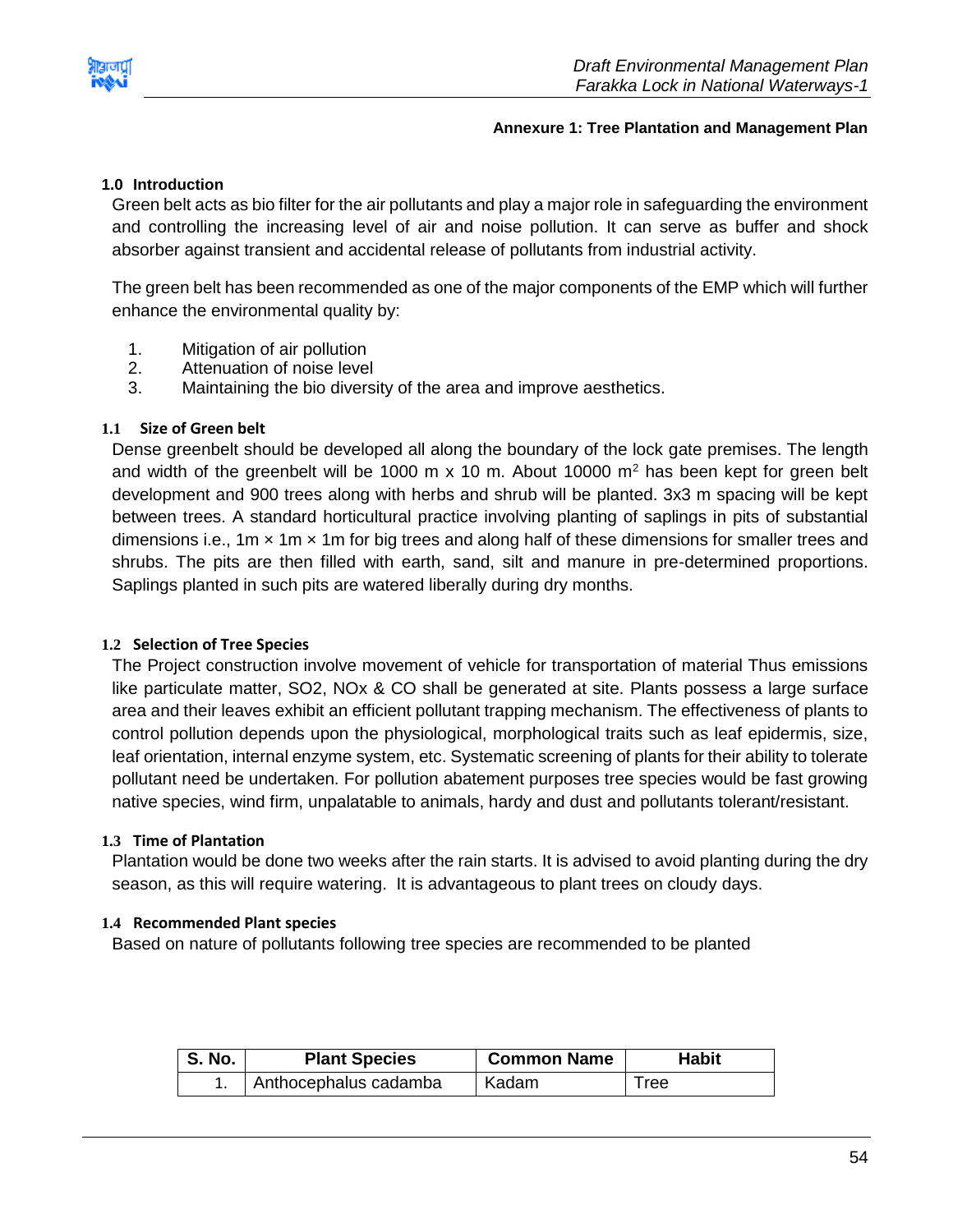

| 2.  | Ficus bengalensis     | <b>Badh</b>     | <b>Tree</b>  |
|-----|-----------------------|-----------------|--------------|
| 3.  | Magnifera indica      | Aam             | Tree         |
| 4.  | Tectona grandis       | Teak            | <b>Tree</b>  |
| 5.  | Ficus religiosa       | Peepal          | <b>Tree</b>  |
| 6.  | Hibiscus rosa sinensi | <b>Hibiscus</b> | Shrub        |
| 7.  | Litchi chenensis      | Litchi          | Tree         |
| 8.  | Delbergia sisoo       | shisham         | Tree         |
| 9.  | Bougainvillea glavra  | Bougainvillea   | Shrub        |
| 10. | Narium indicum        | Kaner           | Shrub        |
| 11. | Azidirachta india     | Neem            | Tree         |
| 12. | Delonix regia         | Gulmohar        | <b>Tree</b>  |
| 13. | Albizia lebbeck       | <b>Siris</b>    | <b>Tree</b>  |
| 14. | Cassia fistula        | Golden shower   | <b>Tree</b>  |
| 15. | Pongamia pinnata      | Indian beech    | Tree         |
| 16. | Grasses and hages     |                 | <b>Herbs</b> |
|     |                       |                 |              |

#### **1.5 Protection of Tree saplings**

Circular tree guard should be placed after the plantation of the saplings for the protection of these young plants from the ravages of cattle, sheep and goat and other animals. If tree saplings died or damage occur after placing the circular tree guard, timely replacements of damaged plant and thereafter care is important.

#### **1.6 After Care & Monitoring**

The growing plants are cared at least for the first two years under favorable conditions of climate and irrigation. Nutrients in pits are supplemented and the juveniles provided protection.

Thinning shall start after the stand is 3-4 years old and repeated every 4 years until the stand is 15 years old. Between 15-25 years old, thinning should be conducted every 5 years and after 25 years old, thinning shall be done after every 10 years. When the canopy closes, at about 6 years, 30-40% of the stems shall be thinned to selectively remove suppressed, diseased and badly formed trees.

Periodic assessment shall be carried for survivability of the trees. Minimum 70% survival rate shall be achieved.

#### **1.7 Records Keeping & Reporting**

The following records shall be maintained:

- 1. Record of Tree plantation
- 2. Record of Survivability rate

<span id="page-55-0"></span>Inspection shall be carried out at site to know the survival rate of the plantation. The tree plantation and survivability report shall be prepared every six monthly.

#### **Annexure 2: Guidelines for On Site and Off Site Emergency Management**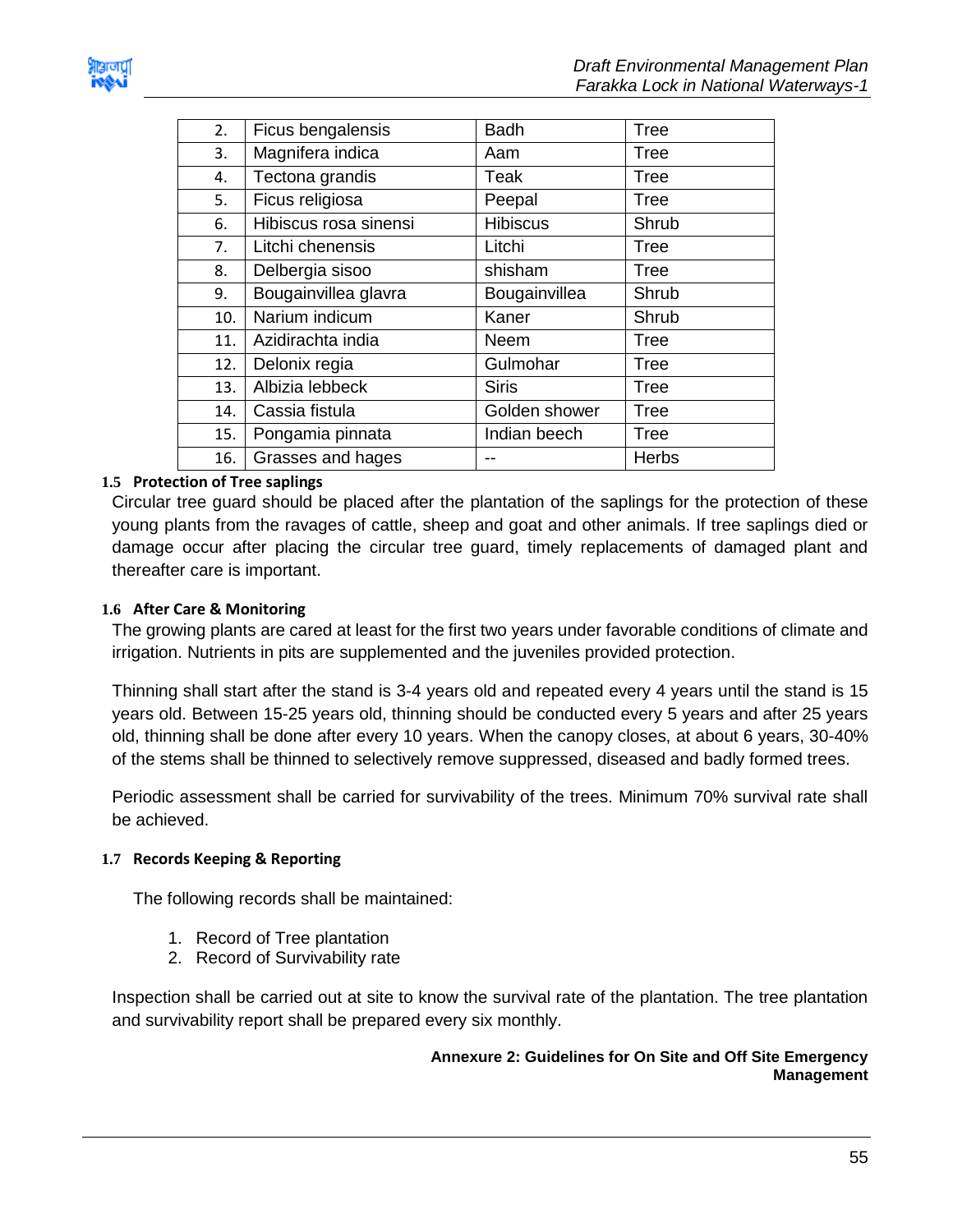

### **1.0 INTRODUCTION**

Many emergencies can occur on any construction site and need to be effectively handled. The environmental and occupational health and safety aspects and related emergency can include incidence such as Collapse / subsidence of soil / Fire / Explosion / Gas Leak, Collapse of Building / Equipment and other Occupational Accidents. On site and off site emergency management plan shall be developed to effectively handle them.

Thus every contractor shall have an approved on-site emergency plan. The contractor should submit a copy of this plan to PIU and Supervision consultant before the start of the work. Contractor shall develop the onsite emergency plan considering the potential environmental, occupational health and safety emergency situation at site and activities involved. This plan shall include a list of these potential emergency situations in the onsite emergency preparedness & response plan. Contractor shall get the plan approved from IWAI/PMC

#### **1.1 ANTICIPATED EMERGENCIES AT CONSTRUCTION SITE**

The potential emergency situations have been defined below for guidance purposes. The contractors can follow these for developing site specific on site emergency preparedness plan.

| <b>Emergency conditions /</b>     | <b>Sources</b>                                                     |
|-----------------------------------|--------------------------------------------------------------------|
| situations                        |                                                                    |
| <b>Collapse / subsidence of</b>   | Civil structures<br>$\blacksquare$                                 |
| soil                              |                                                                    |
| <b>Bulk spillage</b>              | Hazardous substance / inflammable liquid storage                   |
|                                   | Vehicular movement on highway<br>٠                                 |
| <b>Fire and explosion</b>         | Inflammable Storage Areas<br>$\blacksquare$                        |
|                                   | Gas Cylinder Storage Areas                                         |
|                                   | <b>Electrical Circuits</b>                                         |
|                                   | Isolated Gas Cylinders (LPG / DA)<br>٠                             |
|                                   | Welding / Gas Cutting Activity<br>٠                                |
| <b>Electrical Shock</b>           | HT line<br>٠                                                       |
|                                   | LT distribution                                                    |
|                                   | Electrically Operated Machines / Equipment / Hand Tools /<br>٠     |
|                                   | <b>Electrical Cables</b>                                           |
| <b>Gaseous Leakage</b>            | Gas Cylinder Storage Areas<br>٠                                    |
|                                   | Gas Cylinder used in Gas Cutting / Welding Purposes                |
| <b>Accidents due to Vehicles</b>  | <b>Heavy Earth Moving Machinery</b>                                |
|                                   | Cranes                                                             |
|                                   | <b>Fork Lifts</b><br>п                                             |
|                                   | Trucks                                                             |
|                                   | Workman Transport Vehicles (cars / scooters / motor cycles /<br>٠  |
|                                   | cycles)                                                            |
|                                   | Collapse, toppling or collision of transport equipment             |
| <b>Slips &amp; Falls</b>          | Work at Height (Roof Work, Steel Erection, Scaffold, Repair &<br>٠ |
| (Man & Material)                  | Maintenance, Erection of equipment, Excavation etc.)               |
|                                   | Slips (Watery surfaces due to rain)<br>٠                           |
|                                   | Lifting tools & Tackles (Electric Hoist & Forklifts)               |
| <b>Collision with stationary/</b> | Vehicular movement                                                 |
| moving objects                    |                                                                    |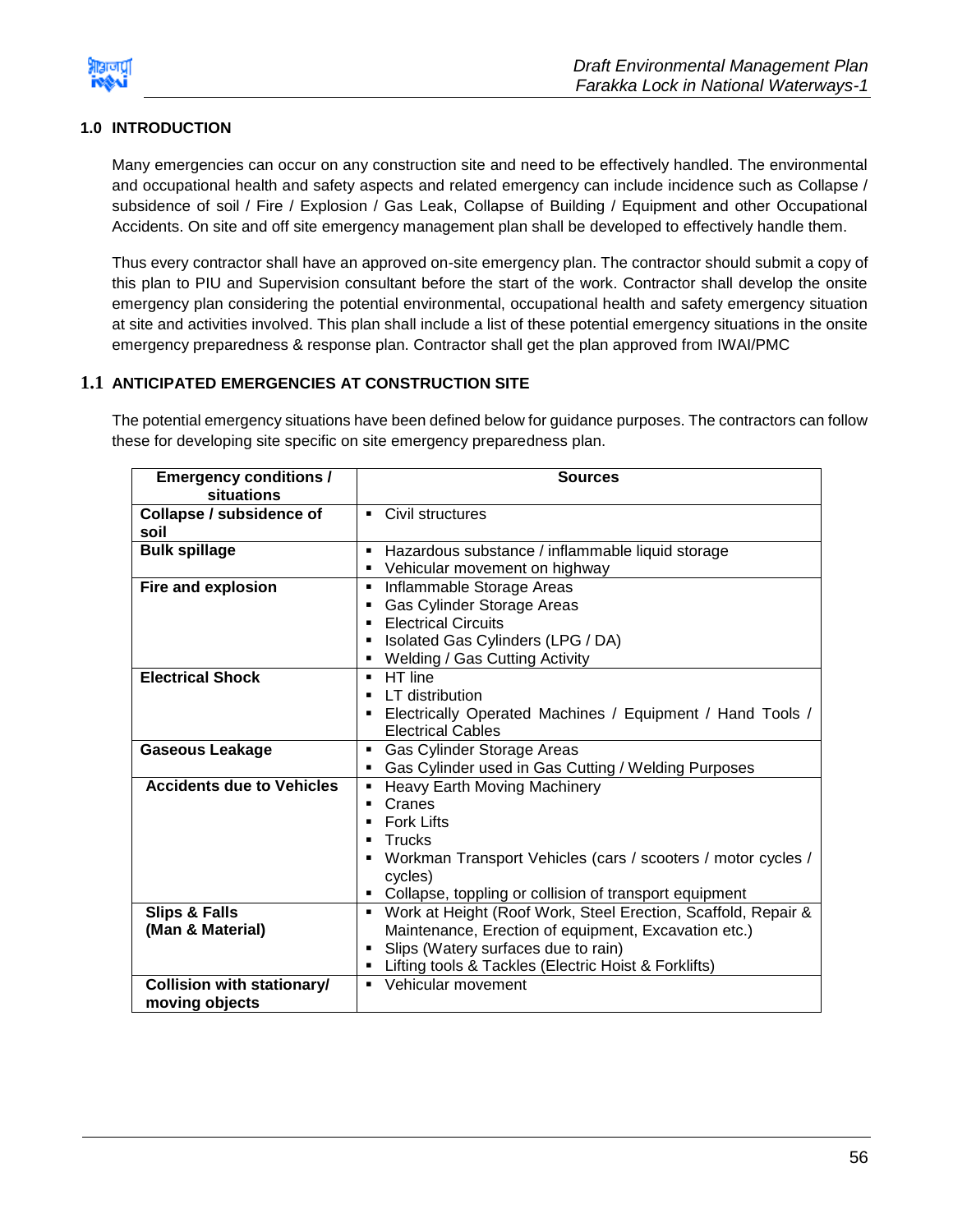

| can cause accidents & injuries to person around.) |
|---------------------------------------------------|
|---------------------------------------------------|

#### **1.2 DESIGN OF 'ON-SITE EMERGENCY PLAN'**

The 'On-site emergency plan' to be prepared by contractor and shall include minimum the following information:

- Name & Address of Contractor
- Updation sheet
- Project Location
- Name, Designation & Contact Numbers of the organization, nearby hospitals, fire agencies etc. and key personnel including their assigned responsibilities in case of an emergency.
- The roles and responsibilities of executing personnel
- Site Layout Diagram showing location of fire extinguishers, emergency collection area and fire alarm
- Identification of Potential Emergencies Situations/ preventive measures / control & response measures
- Location of Emergency Control Centre (or designated area for emergency control / coordination) with requisite facilities.
- Medical services / first aid
- List of emergency equipment including fire extinguishers, fire suits etc.

#### **1.3 EMERGENCY CONTROL CENTRE**

The emergency control centre shall be equipped with following facilities

- Copy of current on-site emergency plan
- Display of the name of site emergency controller
- Two numbers of artificial respiratory sets
- Two numbers of Stretchers
- Vehicle for 24 hours (for large construction sites)
- Inter personnel/section telephone (2 numbers)
- Site layout diagram with entry and exit routes / Assembly points
- Directory of internal / external emergency phone Numbers
- A set of fire extinguishers (DCP type / Foam Type / CO2)
- List of fire extinguishers installed in the construction site including maintenance record
- A set of personal protective equipment (PPE)
- Two numbers of first-aid boxes with prescribed first-aid medicines
- List of competent first-aiders
- List of fire trained personnel
- Two numbers of blankets
- Drinking water
- Two numbers of rescue ropes
- Two numbers of high beam torches
- Two numbers of gas leak detectors
- Life boat & jackets (if working in or near water course)

### **1.4 RECORDS**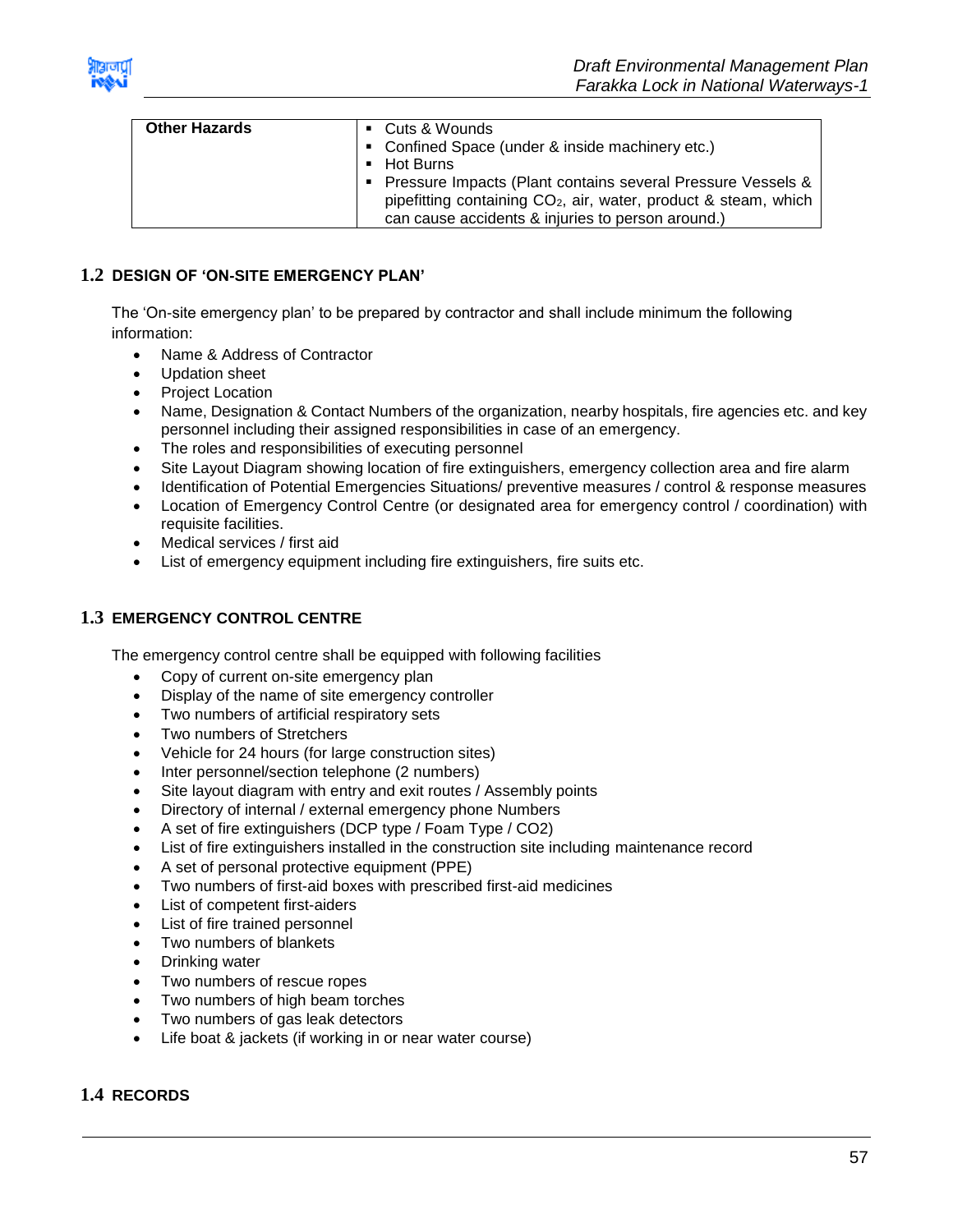

The following records shall be maintained:

- 1. Record of emergency preparedness plan with emergency contact numbers
- 2. Mock drill/emergency preparedness exercise records
- 3. Corrective preventive action record after emergency is occurred

#### **1.5 REPORTING**

The accident and incident records and emergency preparedness drill reports shall form part of quarterly report to EA

#### **1.6 RESPONSIBILITY**

Contractor shall be responsible to handle emergency condition and shall be liable to compensate the damage against accident, if any occurs at site.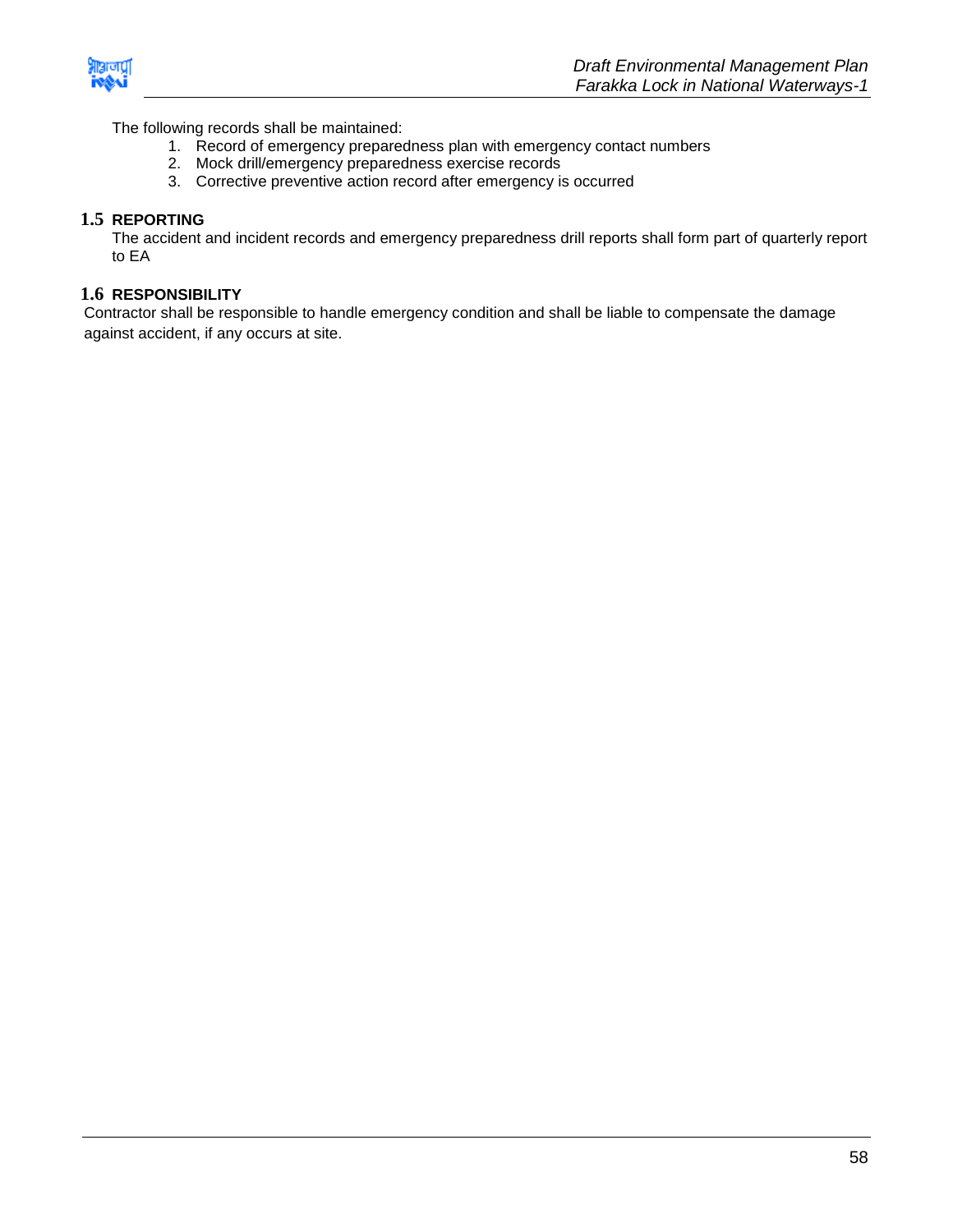<span id="page-59-0"></span>

#### **Annexure 3: Guidelines for Debris and Solid Waste Management**

#### **1.0 INTRODUCTION**

Waste will be generated from the construction site and labour camps during the construction phase. Type of the waste to be generated during construction phase is given below.

#### **1.1 Excavated Soil**

Site is undulating and thus will require cut & fill for levelling. Finished level of the soil will be 37 m. Top excavated soil of 15 cm shall be stripped and shall be stored separately under covered sheds. This soil shall be used for green belt plantation.

Lower layers of excavated soil shall be re-used within the site for filling purpose, construction of approach & internal roads & railway link. If any extra soil is remained, then that should be disposed of to the approved debris disposal site or for mines rehabilitation located in the nearby areas.

#### **1.2 Dredged Material**

Dredging shall be carried out in the river for construction of off-shore structures like jetty & berths (pilling) and navigation channels. Dredged soil shall not be disposed off along the river bank as they are sensitive habitat for various aquatic species and provide as the spawning and breeding grounds also. Dredged material shall be tested for its quality. If non-toxic then should be disposed off at disposal site but if toxic & contains heavy metals, then it should be disposed off to TSDF site.

#### **1.3 Construction Waste**

Construction waste will comprise of broken bricks, dry cement, discarded timber, metal piece, cement bag, dry asphalt/bitumen, glass, paint/varnishes box etc. These wastes should be segregated into recyclable and non-recyclable waste. Recyclable waste shall be stored in the covered area and shall be sold to authorized vendors regularly. Non-recyclable waste shall be disposed off at approved debris site in covered vehicles.

#### **1.4 Municipal Waste**

Municipal waste will be generated from labour camp. Dustbins for recyclable and non-recyclable waste shall be provided in labour camp area. Recyclable waste shall be sold to authorized vendors and nonrecyclable shall be disposed off through authorized agency in area responsible for waste collection and management.

Waste generated requires proper management so as to minimize the negative impacts on environment. Concept of reduce, re-use and recycle shall be followed at site. The rejected waste should be disposed off in a secured manner. Thus a site should be identified for disposal of the rejected waste.

#### **1.5 SELECTION OF DISPOSAL SITES:**

The locations of Disposal sites have to be selected such that: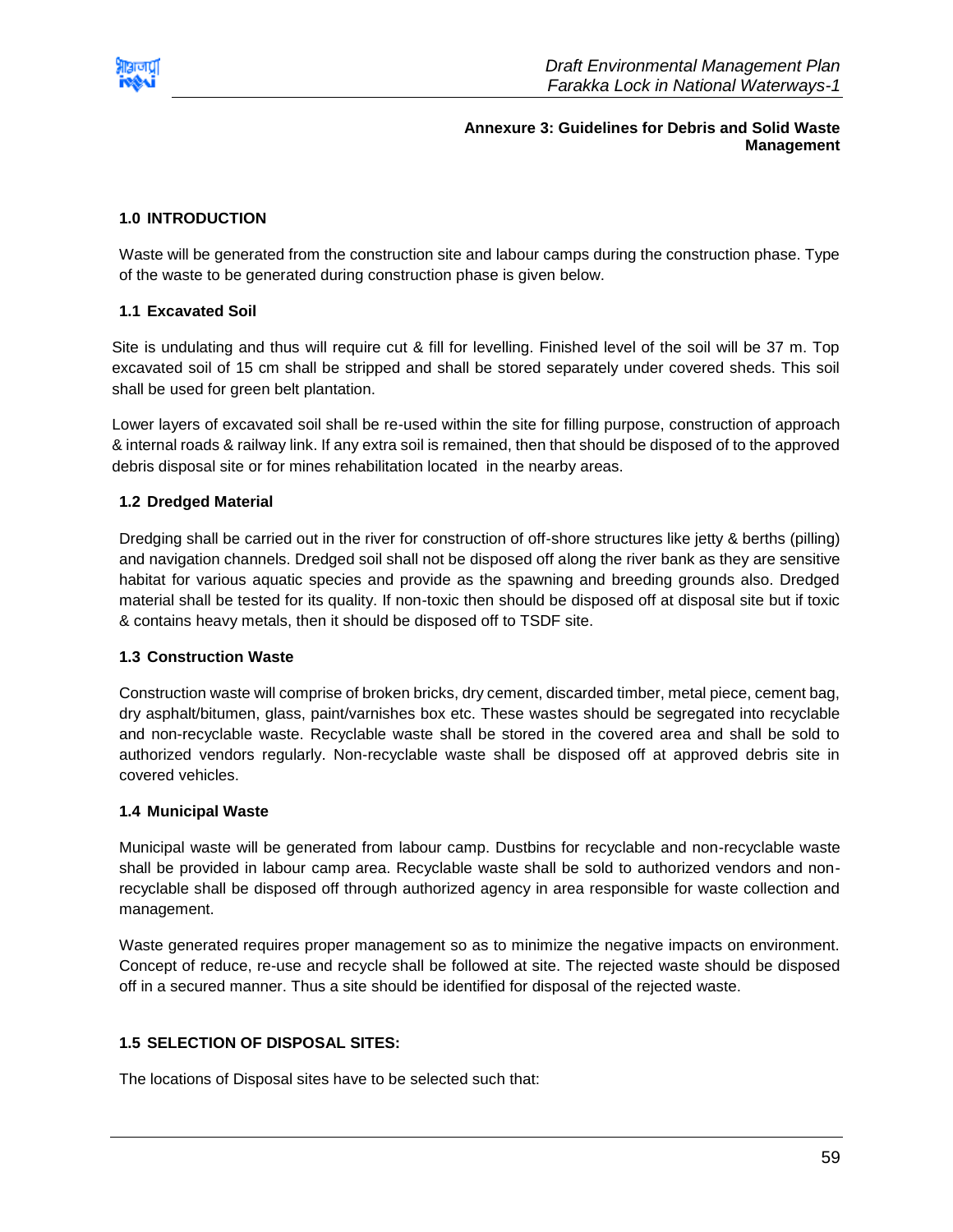

- Disposal sites are located at least 1000 m away from sensitive locations like settlements, water body, notified forest areas, wildlife/bird/dolphin sanctuaries or any other sensitive locations.
- Disposal sites shall not contaminate any water sources, rivers etc so the site should be located away from water body and disposal site should be lined properly to prevent infiltration of water.
- Public perception about the location of debris disposal site has to be obtained before finalizing the location.
- Permission from the village/local community is to be obtained for the Disposal site selected.
- Environment Engineer of PMC and Executive Engineer of Contract Management Unit must approve the Plan before commencement of work.

#### **1.6 PRECAUTIONS TO BE ADOPTED DURING DISPOSAL OF DEBRIS / WASTE MATERIAL**

The Contractor shall take the following precautions while disposing off the waste material.

- During the site clearance and disposal of debris, the Contractor will take full care to ensure that public or private properties are not affected, there is no dwellings around the dumpsite and that the traffic is not interrupted.
- The Contractor will dispose off debris only to the identified places or at other places only with prior permission of Engineer-in-Charge of works.
- In the event of any spoil or debris from the sites being deposited on any adjacent land, the Contractor will immediately remove all such spoil debris and restore the affected area to its original state to the satisfaction of the Engineer-in-Charge of works.
- The Contractor will at all times ensure that the entire existing canal and drains within and adjacent to the site are kept safe and free from any debris.
- Contractor will utilize effective water sprays during the delivery and handling of materials when dust is likely to be created and to dampen stored materials during dry and windy weather.
- Materials having the potential to produce dust will not the loaded to a level higher than the side and tail boards and will be covered with a tarpaulin in good condition.
- Any diversion required for traffic during disposal of debris shall be provided with traffic control signals and barriers after the discussion with local people and with the permission of Engineer-in-Charge of works.
- During the debris disposal, Contractor will take care of surrounding features and avoid any damage to it. The debris should not be disposed along the bridges & culverts and near the water bodies.
- While disposing debris / waste material, the Contractor will take into account the wind direction and location of settlements to ensure against any dust problems.
- Contractor should display the board at disposal site stating the name of project, usage of the site and type of debris being disposed.
- A guard shall be kept at disposal site to prevent any unauthorized disposal of waste at the debris disposal site
- Material should be disposed off through covered vehicles only
- No contaminated/hazardous/e-waste shall be disposed off at the debris disposal site

#### **1.7 RECORD KEEPING**

Site approved by site engineer only can be used as disposal site. Record of all such site should be maintained along with the area of disposal site, type & quantity of material disposed off daily and capacity of disposal site.

#### **1.8 GUIDELINES FOR REHABILITATION OF DISPOSAL SITES**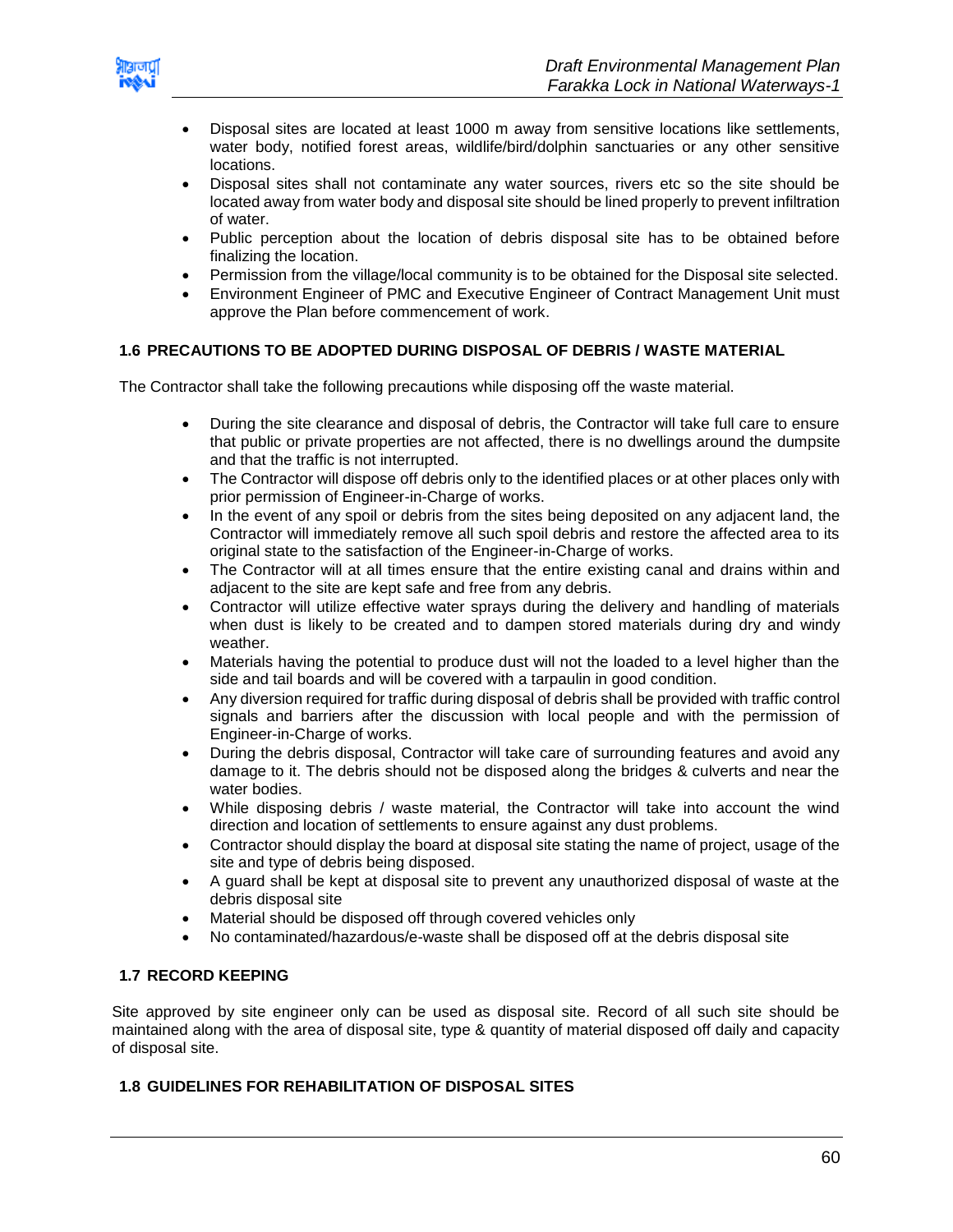

The dumpsites filled only up to the ground level could be rehabilitated as per guidelines below and to be decided by the Engineer and the supervision consultant.

- The dumpsites have to be suitably rehabilitated by planting local species of shrubs and other plants. Local species of trees has also to be planted so that the landscape is coherent and is in harmony with its various components.
- In cases where a dumpsite is near to the local village community settlements, it could be converted into a play field by spreading the dump material evenly on the ground. Such playground could be made coherent with the landscape by planting trees all along the periphery of the playground.
- Closure of the disposal site should be upto the satisfactory level of site engineer

#### **1.9 PENALTIES**

Stringent action & penalties should be imposed off on contractor for dumping of materials in locations other than the pre-identified locations. Grievance Redressal mechanism should be in place for taking note and action on such complaints.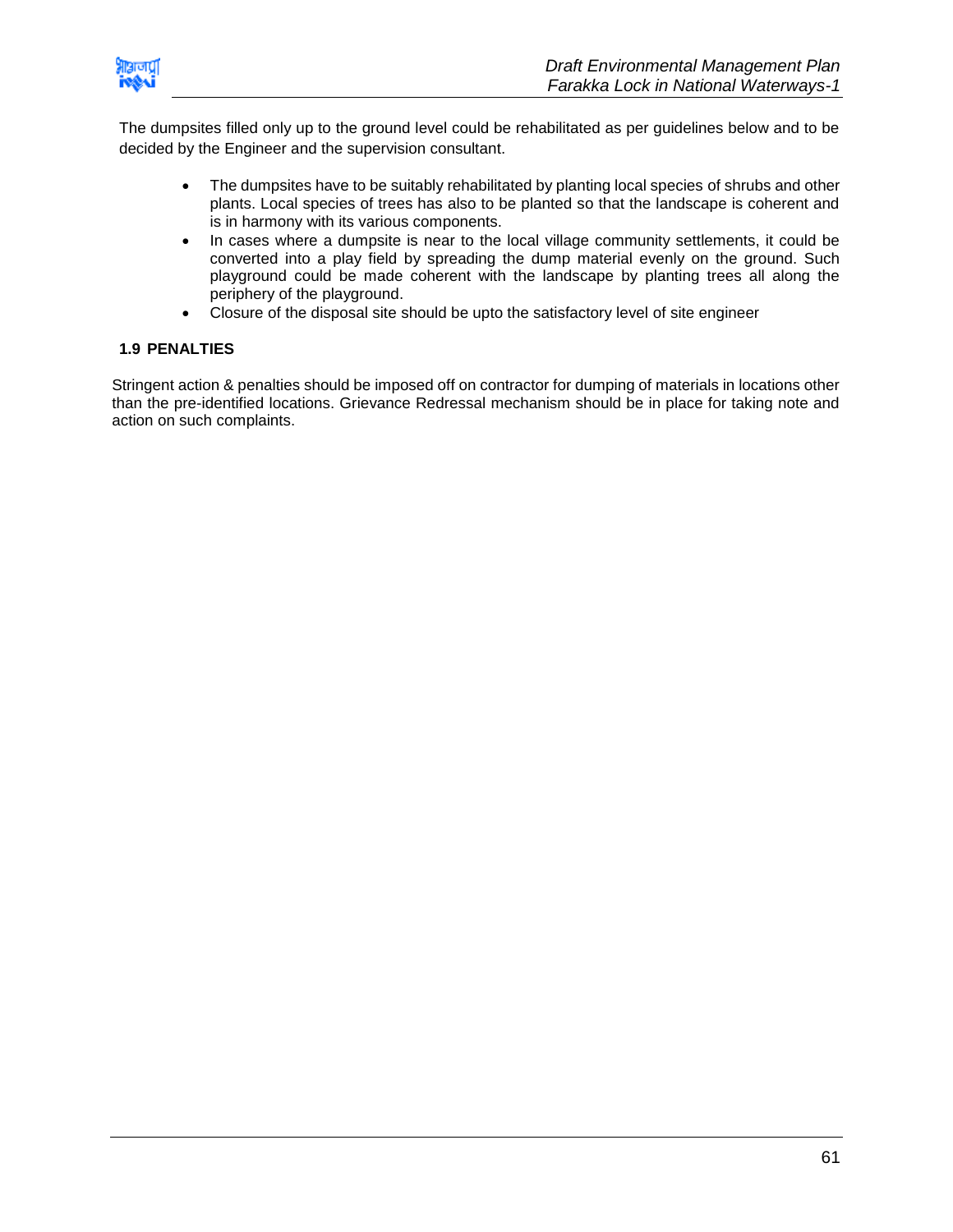<span id="page-62-0"></span>

#### **Annexure 4: Selection and Management of Construction/Labour Campsite**

#### **1.0 Selection and layout of construction camp**

Labour camps, plant sites and debris disposal site shall not be located close to habitations, schools, hospitals, religious places and other community places. A minimum distance of 500 m shall be maintained for setting up such facilities.

#### **2.0 Facilities at workers camps**

During the construction stage of the project, the construction contractor will construct and maintain necessary (temporary) living accommodation, rest area and ancillary facilities for labour. Facilities required are listed and elaborated below.

- Site barricading
- Clean Water Facility
- Clean kitchen area with provision of clean fuel like LPG
- Sanitation Facilities
- Waste Management Facilities
- Rest area for workers at construction site
- Adequate Illumination & ventilation
- Safe access road is required at camps
- Health Care Facilities
- Creche Facility & Play School
- Fire-fighting Facility
- Emergency Response Area

#### **2.1 Site Barricading**

Site should be completely barricaded from all the sides to prevent entry of outsiders and animals into the site. Entry gate should be provided at the site and labour camp which should be guarded by security guard. All workers should be issued ID cards and entry of outsiders shall be maintained in the register at the gate. Board should be displayed at the site and the labour camp, the name of project, capacity of project, authority carrying our projects, restriction of entry without authorization, no smoking zone and associated risks. Plant operation shall be restricted to 6:00 Am to 10:00 PM

#### **2.2 Clean Water Facility**

Potable water shall be provided for construction labour for drinking & cooking purpose. Clean water shall be provided for bathing, cleaning and washing purpose. Water quality testing for water shall be carried out on monthly basis.

#### **2.3 Clean Kitchen Area**

Provision of clean kitchen area for cooking and storage of etables shall be provided. Clean fuels like LPG shall be provided for cooking purpose. Burning of firewood, garbage, paper and any other material for cooking or any other purpose shall strictly be prohibited at the site.

#### **2.4 Sanitation Facilities**

Construction camps shall be provided with sanitary latrines and urinals. Toilets provided should have running water availability all the time. Bathing, washing & cleaning areas shall be provided at the site for construction labour. Washing and bathing places shall be kept in clean and drained condition.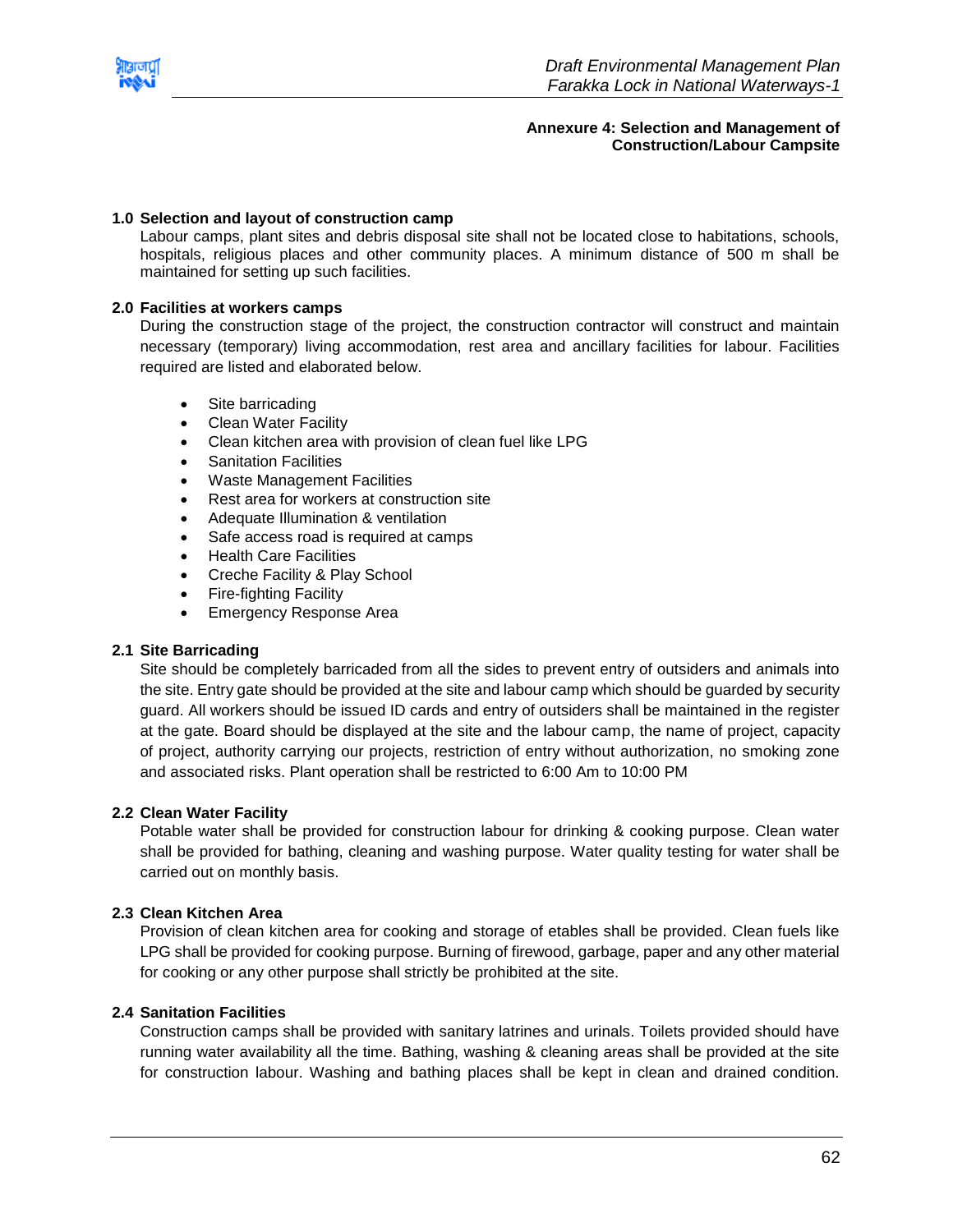

Workers shall be hired especially for cleaning of the toilets and bathing area. Septic tanks and soak pits shall be provided at site for disposal of the sewage generated.

#### **2.5 Waste Management Facilities**

Waste generated should be segregated at the site by providing the different color bins for recyclable and non-recyclable waste. Recyclable waste shall be sold to authorized vendors and non-recyclable shall be handed over to authority responsible in area for waste management. Waste management for construction site shall be as per waste management plan proposed in EMP.

#### **2.6 Rest Area For Workers at Site**

A rest area/shelter shall be provided at the site for construction workers where they can rest after lunch time and shall not lay down at site anywhere. The height of shelter shall not less than 3m from floor level to lowest part of the roof. Sheds shall be kept clean and the space provided shall be on the basis of at least 1.0 Sq.m per head.

#### **2.7 Adequate Illumination & Ventilation**

Construction worker camps shall be electrified and adequately illuminated. Illumination level shall be maintained after 5.30 Pm at the site to minimum 200 lux. Labour camps shall be adequately ventilated. Fans shall be provided for ventilation purpose.

#### **2.8 Safe Access Road for Labour Camps**

Temporary paved surface shall be constructed to approach the labour camp from the site. Movement shall not be hampered during monsoon season due to water logging and muddiness.

#### **2.9 Health care Facilities:**

First aid box, first aid room and personnel trained in first aid shall be available at labour camp and site all the time (24X7). Equipment in first-aid box shall be maintained as pet State Factory's Law. Ambulance/ 4 wheeler motorized vehicle shall be available at the site for carrying injured to the nearby hospital. Tie-ups should be made with nearby hospital to handle emergency, if any. Nos. of ambulance, doctors and nearby hospital s hall be displayed in first-aid room, site office & labour camps. Workers shall be made aware about the causes, symptoms and prevention from HIV/AIDS through posters and awareness programs

#### **2.10 Crèche Facility & Play School**

Crèche facility and play school should be constructed at the site temporarily so as children of construction labour can be kept there. Care takers should be hired for taking care of children. Attendance records of children shall be maintained. Children should not be allowed to enter active work areas.

#### **2.11 Fire-Fighting facilities**

Fire-fighting facility such as sand filled buckets and potable fire-extinguishers shall be provided at labour camps and at site. Fire-extinguishers shall be provided as per NBC norms.

#### **2.12 Emergency Collection Area**

Area shall be demarcated as emergency collection area near the gate where all the workers shall be guided to collect in case of any emergency like fire, flood and earthquake.

#### **3.0 Activities prohibited at site**

Activities which should be strictly prohibited at site shall include